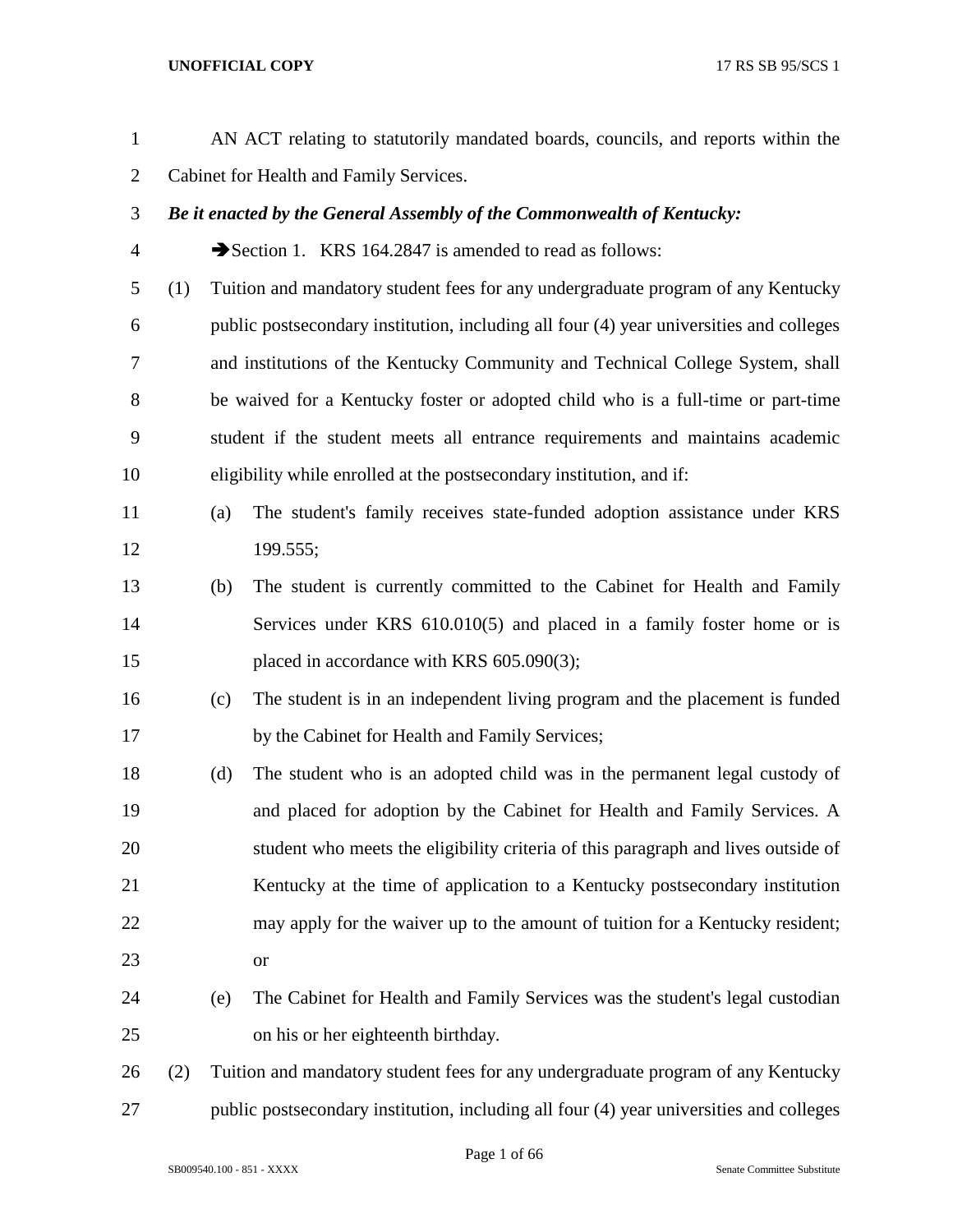| $\mathbf{1}$   |     | and institutions of the Kentucky Community and Technical College System, shall          |
|----------------|-----|-----------------------------------------------------------------------------------------|
| $\overline{2}$ |     | be waived for a Department of Juvenile Justice foster child who is a full-time or       |
| 3              |     | part-time student if the student meets all entrance requirements and maintains          |
| 4              |     | academic eligibility while enrolled at the postsecondary institution and obtains a      |
| 5              |     | recommendation for participation from an official from the Department of Juvenile       |
| 6              |     | Justice, and if:                                                                        |
| 7              |     | The student has not been sentenced to the Department of Juvenile Justice<br>(a)         |
| 8              |     | under KRS Chapter 640;                                                                  |
| 9              |     | (b)<br>The student has been committed to the Department of Juvenile Justice for a       |
| 10             |     | period of at least twelve (12) months;                                                  |
| 11             |     | The student is in an independent living program and placement is funded by<br>(c)       |
| 12             |     | the Department of Juvenile Justice;                                                     |
| 13             |     | (d)<br>The parental rights of the student's biological parents have been terminated; or |
| 14             |     | The student was committed to the Cabinet for Health and Family Services<br>(e)          |
| 15             |     | prior to a commitment to the Department of Juvenile Justice.                            |
| 16             | (3) | Upon request of the postsecondary institution, the Cabinet for Health and Family        |
| 17             |     | Services shall confirm the eligibility status under subsection (1) of this section and  |
| 18             |     | the Department of Juvenile Justice shall confirm the eligibility status and             |
| 19             |     | recommendations under subsection (2) of this section of the student seeking to          |
| 20             |     | participate in the waiver program. Release of this information shall not constitute a   |
| 21             |     | breach of confidentiality required by KRS 199.570, 610.320, or 620.050.                 |
| 22             | (4) | The student shall complete the Free Application for Federal Student Aid to              |
| 23             |     | determine the level of need and eligibility for state and federal financial aid         |
| 24             |     | programs. If the sum of the tuition waiver plus other student financial assistance,     |
| 25             |     | except loans and the work study program under 42 U.S.C. secs. 2751-2756b, from          |
| 26             |     | all sources exceeds the student's total cost of attendance, as defined in 20 U.S.C.     |
| 27             |     | sec. 1087II, the tuition waiver shall be reduced by the amount exceeding the total      |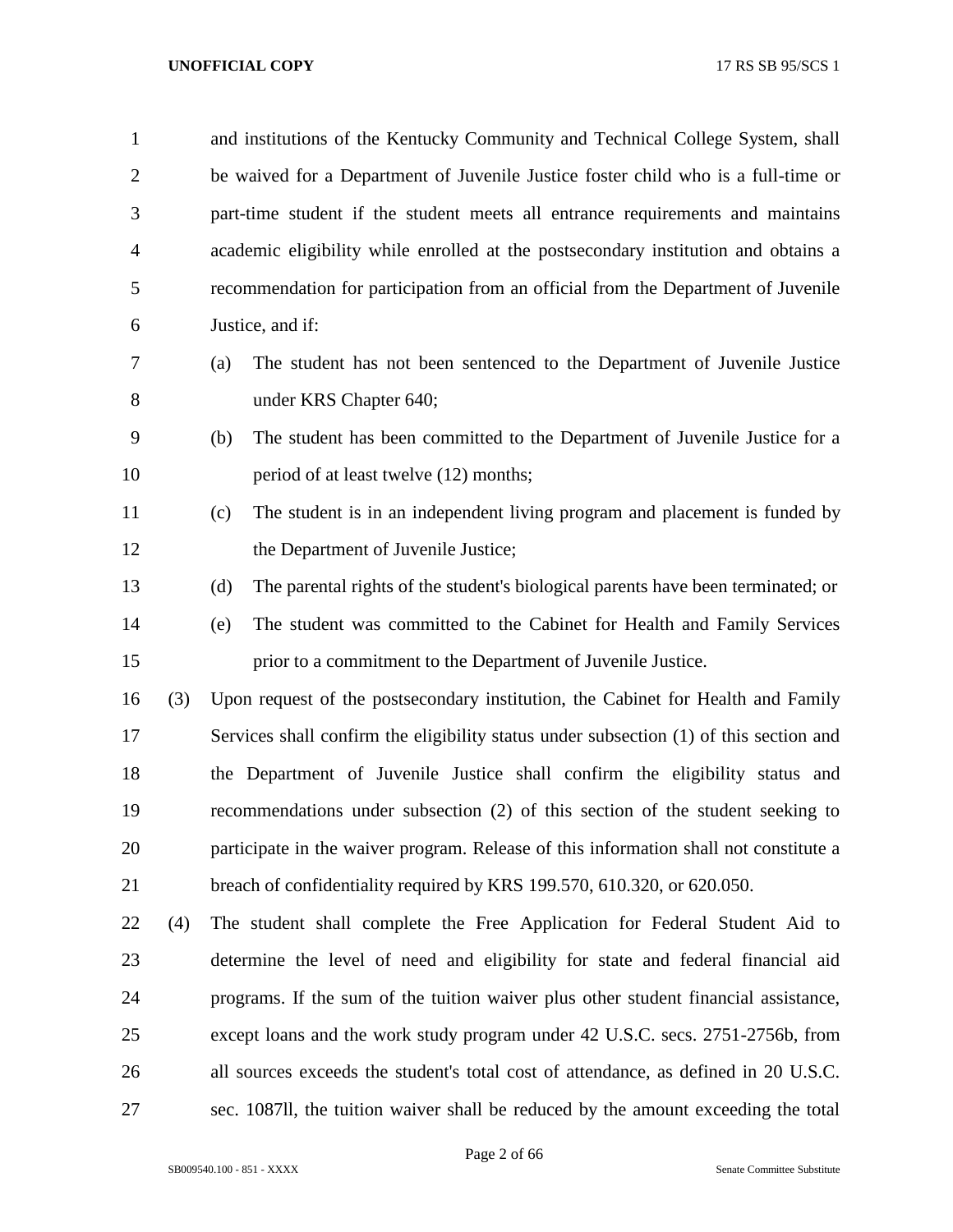| $\mathbf{1}$ |     | cost of attendance.                                                                         |
|--------------|-----|---------------------------------------------------------------------------------------------|
| 2            | (5) | The student shall be eligible for the tuition waiver:                                       |
| 3            |     | For entrance to the institution for a period of no more than four (4) years after<br>(a)    |
| 4            |     | the date of graduation from high school; and                                                |
| 5            |     | For a period of five (5) years after first admittance to any Kentucky institution<br>(b)    |
| 6            |     | if satisfactory progress is achieved or maintained, except when extended in                 |
| 7            |     | accordance with subsection (6) of this section.                                             |
| 8            | (6) | The expiration of a student's five $(5)$ year eligibility under subsection $(5)(b)$ of this |
| 9            |     | section shall be extended upon a determination by the institution that the student          |
| 10           |     | was unable to enroll for or complete an academic term due to serving:                       |
| 11           |     | On active duty status in the United States Armed Forces;<br>(a)                             |
| 12           |     | As an officer in the Commissioned Corps of the United States Public Health<br>(b)           |
| 13           |     | Service; or                                                                                 |
| 14           |     | On active service in the Peace Corps Act or the Americorps.<br>(c)                          |
| 15           |     | The original expiration date shall be extended by the total number of years during          |
| 16           |     | which the student was on active duty status. The number of months served on active          |
| 17           |     | duty status shall be rounded up to the next higher year to determine the maximum            |
| 18           |     | length of eligibility extension allowed.                                                    |
| 19           | (7) | [The Cabinet for Health and Family Services shall report the number of students             |
| 20           |     | participating in the tuition waiver program under subsection (1) of this section and        |
| 21           |     | the Department of Juvenile Justice shall report the number of students participating        |
| 22           |     | in the tuition waiver program under subsection $(2)$ of this section on October 1 each      |
| 23           |     | year to the Council on Postsecondary Education and the Legislative Research                 |
| 24           |     | Commission.                                                                                 |
| 25           |     | $(8)$ The Council on Postsecondary Education shall report nonidentifying data on            |
| 26           |     | graduation rates of students participating in the tuition waiver program by                 |
| 27           |     | November 30 each year to the Legislative Research Commission.                               |

Page 3 of 66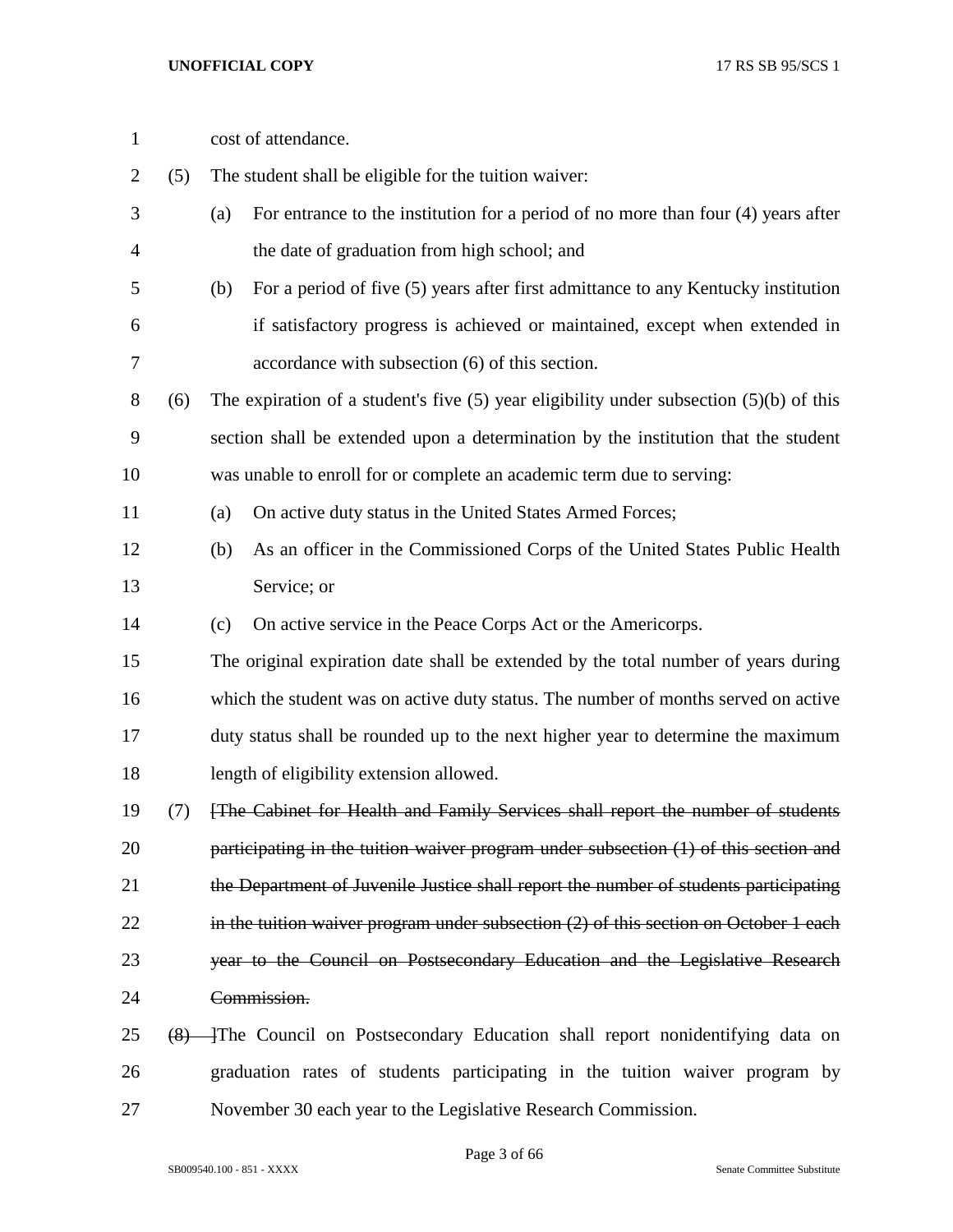| $\mathbf{1}$   | $(8)$ [ $(9)$ ] | Nothing in this section shall be construed to:                                        |
|----------------|-----------------|---------------------------------------------------------------------------------------|
| $\overline{2}$ | (a)             | Guarantee acceptance of or entrance into any postsecondary institution for a          |
| 3              |                 | foster or adopted child;                                                              |
| $\overline{4}$ | (b)             | Limit the participation of a foster or adopted student in any other program of        |
| 5              |                 | financial assistance for postsecondary education;                                     |
| 6              | (c)             | Require any postsecondary institution to waive costs or fees relating to room         |
| $\overline{7}$ |                 | and board; or                                                                         |
| 8              | (d)             | Restrict any postsecondary institution, the Department of Juvenile Justice, or        |
| 9              |                 | the Cabinet for Health and Family Services from accessing other sources of            |
| 10             |                 | financial assistance, except loans, that may be available to a foster or adopted      |
| 11             |                 | student.                                                                              |
| 12             |                 | Section 2. KRS 194A.030 is amended to read as follows:                                |
| 13             |                 | The cabinet consists of the following major organizational units, which are hereby    |
| 14             | created:        |                                                                                       |
| 15             | (1)             | Office of the Secretary. Within the Office of the Secretary, there shall be an Office |
| 16             |                 | of Communications and Administrative Review, an Office of Legal Services, an          |
| 17             |                 | Office of Inspector General, an Office of the Ombudsman, and the Governor's           |
| 18             |                 | Office of Electronic Health Information.                                              |
| 19             | (a)             | The Office of Communications and Administrative Review shall include                  |
| 20             |                 | oversight of administrative hearings and communications with internal and             |
| 21             |                 | external audiences of the cabinet. The Office of Communications and                   |
| 22             |                 | Administrative Review shall be headed by an executive director who shall be           |
| 23             |                 | appointed by the secretary with the approval of the Governor under KRS                |
| 24             |                 | 12.050.                                                                               |
| 25             | (b)             | The Office of Legal Services shall provide legal advice and assistance to all         |
| 26             |                 | units of the cabinet in any legal action in which it may be involved. The Office      |
| 27             |                 | of Legal Services shall employ all attorneys of the cabinet who serve the             |

Page 4 of 66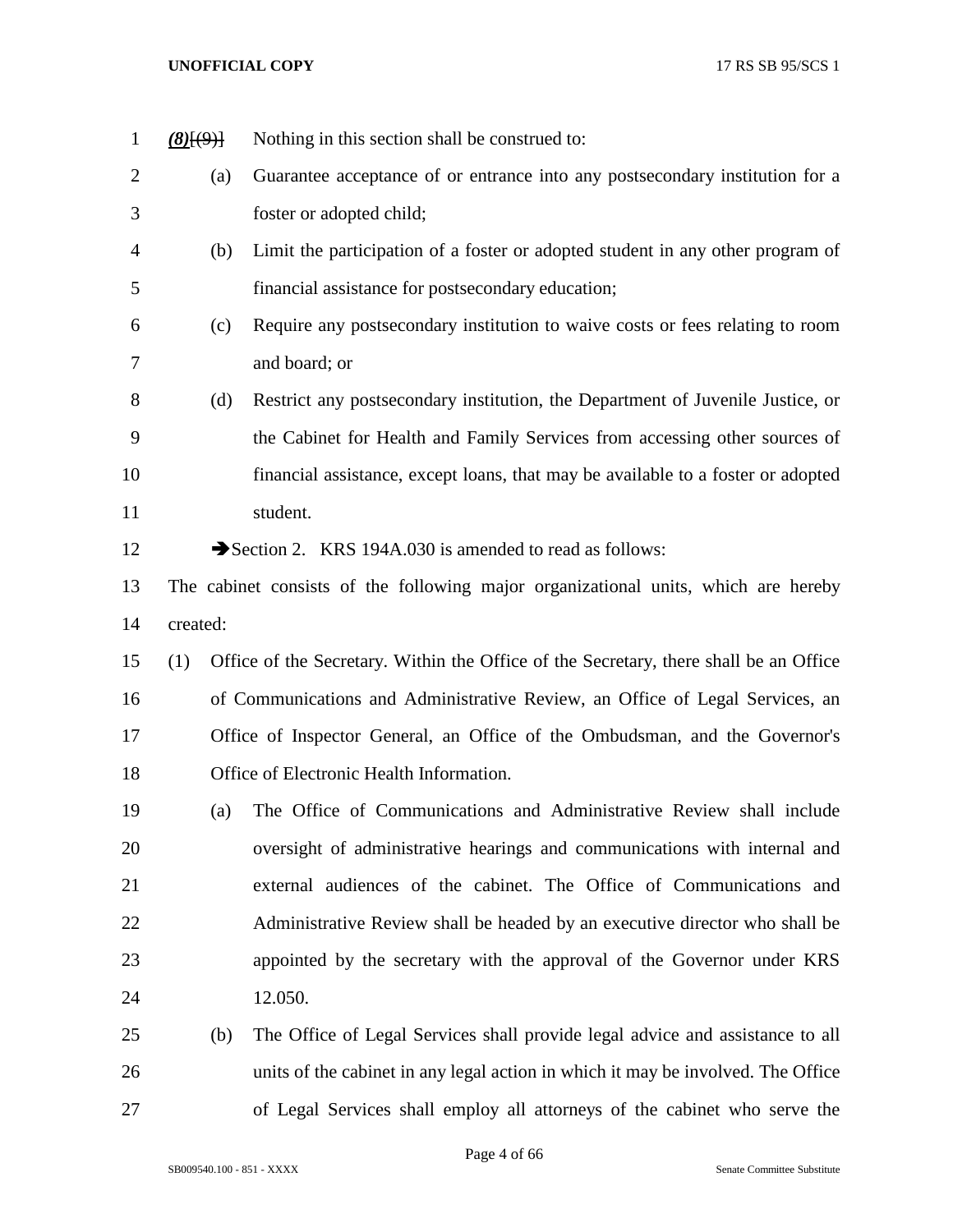| $\mathbf{1}$   |     | cabinet in the capacity of attorney, giving legal advice and opinions            |
|----------------|-----|----------------------------------------------------------------------------------|
| $\overline{2}$ |     | concerning the operation of all programs in the cabinet. The Office of Legal     |
| 3              |     | Services shall be headed by a general counsel who shall be appointed by the      |
| 4              |     | secretary with the approval of the Governor under KRS 12.050 and 12.210.         |
| 5              |     | The general counsel shall be the chief legal advisor to the secretary and shall  |
| 6              |     | be directly responsible to the secretary. The Attorney General, on the request   |
| 7              |     | of the secretary, may designate the general counsel as an assistant attorney     |
| 8              |     | general under the provisions of KRS 15.105.                                      |
| 9              | (c) | The Office of Inspector General shall be responsible for:                        |
| 10             |     | The conduct of audits and investigations for detecting the perpetration of<br>1. |
| 11             |     | fraud or abuse of any program by any client, or by any vendor of                 |
| 12             |     | services with whom the cabinet has contracted; and the conduct of                |
| 13             |     | special investigations requested by the secretary, commissioners, or             |
| 14             |     | office heads of the cabinet into matters related to the cabinet or its           |
| 15             |     | programs;                                                                        |
| 16             |     | Licensing and regulatory functions as the secretary may delegate;<br>2.          |
| 17             |     | 3.<br>Review of health facilities participating in transplant programs, as       |
| 18             |     | determined by the secretary, for the purpose of determining any                  |
| 19             |     | violations of KRS 311.1911 to 311.1959, 311.1961, and 311.1963; and              |
| 20             |     | The notification and forwarding of any information relevant to possible<br>4.    |
| 21             |     | criminal violations to the appropriate prosecuting authority.                    |
| 22             |     | The Office of Inspector General shall be headed by an inspector general who      |
| 23             |     | shall be appointed by the secretary with the approval of the Governor. The       |
| 24             |     | inspector general shall be directly responsible to the secretary.                |
| 25             | (d) | The Office of the Ombudsman shall provide professional support in the            |
|                |     |                                                                                  |

 evaluation of programs, including but not limited to quality improvement and information analysis and reporting, contract monitoring, program monitoring,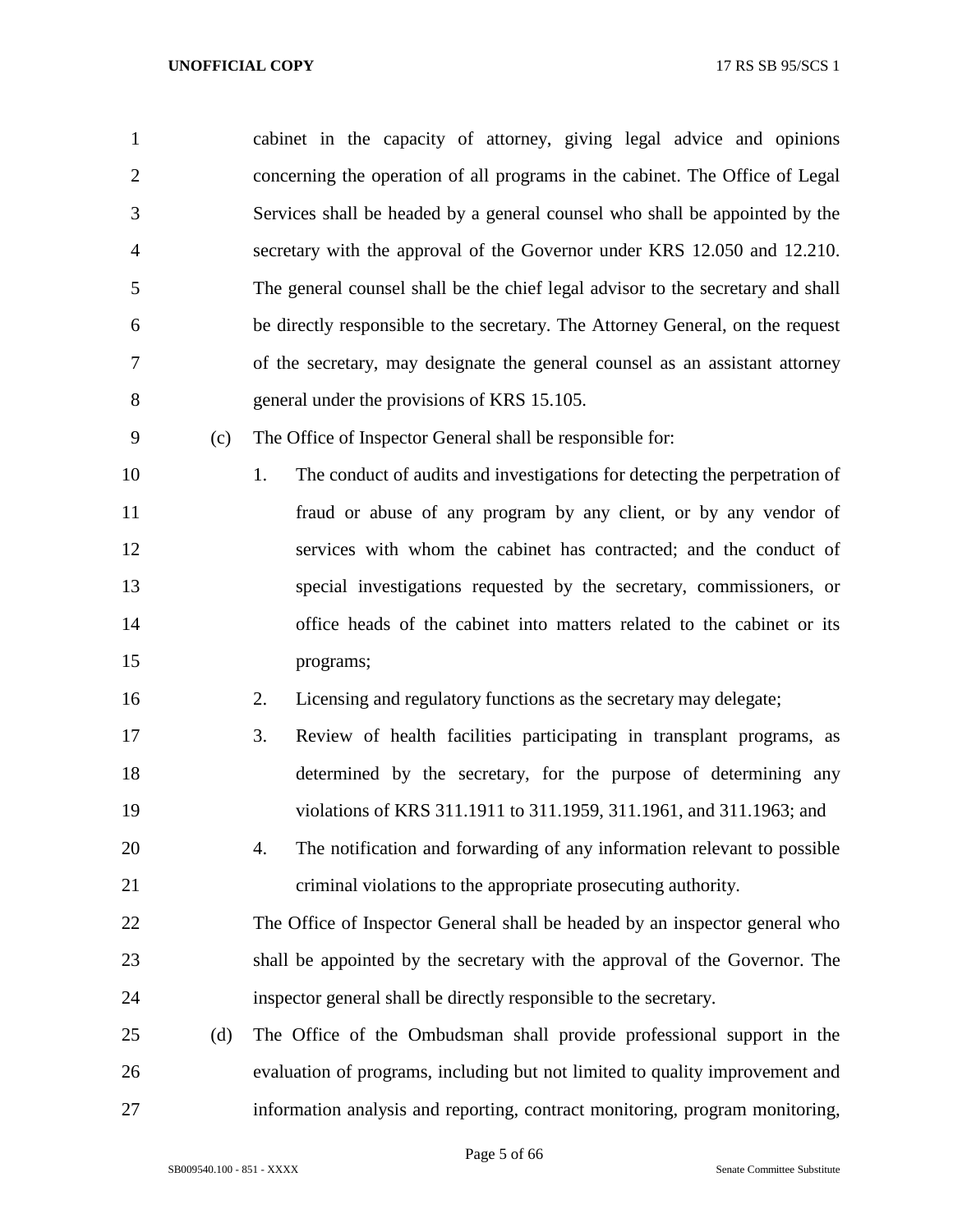and the development of quality service delivery, and a review and resolution of citizen complaints about programs or services of the cabinet when those complaints are unable to be resolved through normal administrative remedies. The Office of the Ombudsman shall place an emphasis on research and best practice and program accountability and shall monitor federal compliance. The Office of the Ombudsman shall be headed by an executive director who shall be appointed by the secretary with the approval of the Governor in accordance with KRS 12.050.

 (e) The Governor's Office of Electronic Health Information shall provide leadership in the redesign of the health care delivery system using electronic information technology as a means to improve patient care and reduce medical errors and duplicative services. The Governor's Office of Electronic Health Information shall be headed by an executive director who shall be appointed 14 by the secretary with the approval of the Governor in accordance with KRS 12.050;

 (2) Department for Medicaid Services. The Department for Medicaid Services shall serve as the single state agency in the Commonwealth to administer Title XIX of the Federal Social Security Act. The Department for Medicaid Services shall be headed by a commissioner for Medicaid services, who shall be appointed by the secretary with the approval of the Governor under KRS 12.050. The commissioner for Medicaid services shall be a person who by experience and training in 22 administration and management is qualified to perform the duties of this office. The commissioner for Medicaid services shall exercise authority over the Department for Medicaid Services under the direction of the secretary and shall only fulfill those responsibilities as delegated by the secretary;

 (3) Department for Public Health. The Department for Public Health shall develop and operate all programs of the cabinet that provide health services and all programs for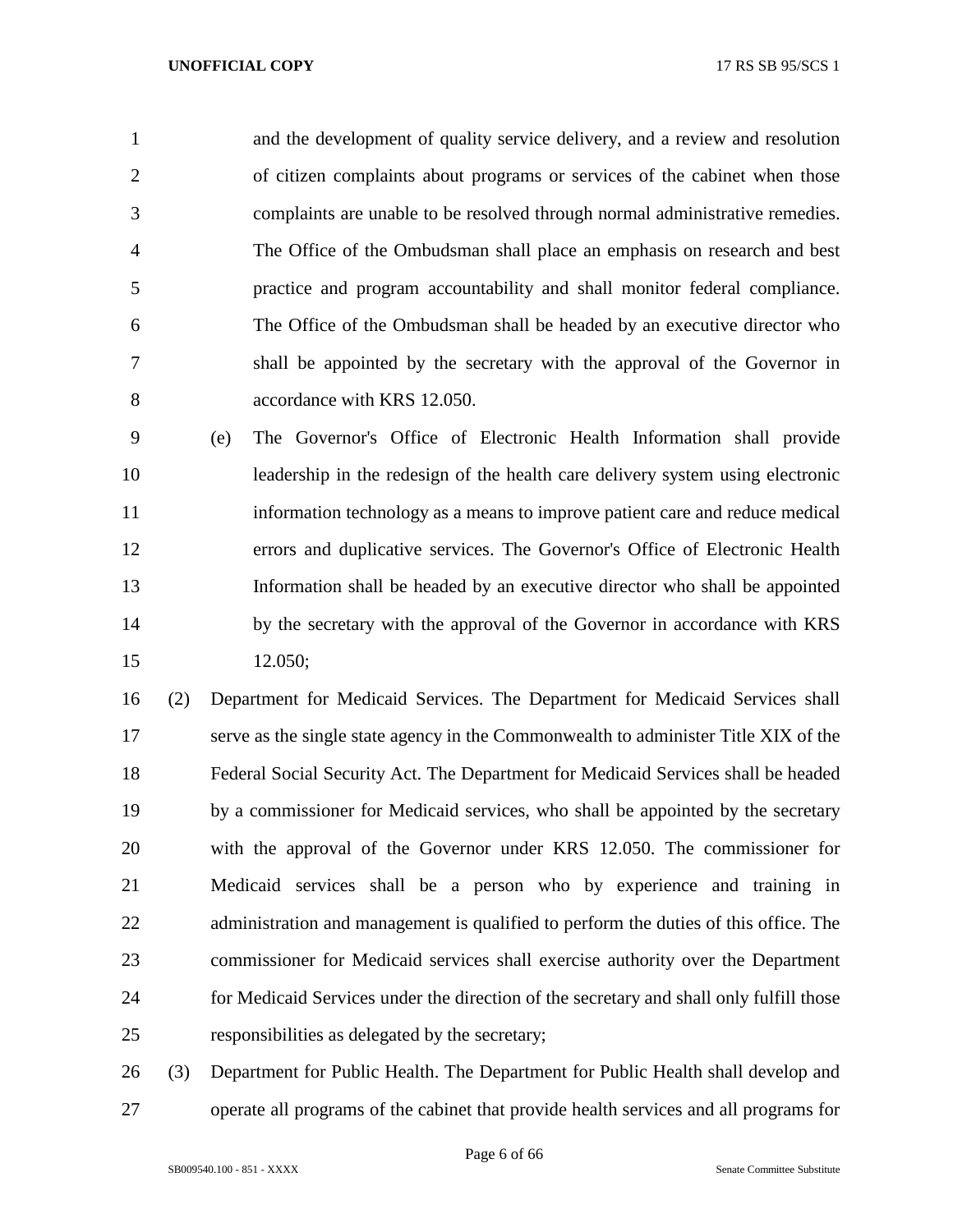assessing the health status of the population for the promotion of health and the prevention of disease, injury, disability, and premature death. This shall include but not be limited to oversight of the Division of Women's Health. The Department for Public Health shall be headed by a commissioner for public health who shall be appointed by the secretary with the approval of the Governor under KRS 12.050. The commissioner for public health shall be a duly licensed physician who by experience and training in administration and management is qualified to perform the duties of this office. The commissioner shall advise the head of each major organizational unit enumerated in this section on policies, plans, and programs relating to all matters of public health, including any actions necessary to safeguard the health of the citizens of the Commonwealth. The commissioner shall serve as chief medical officer of the Commonwealth. The commissioner for public health shall exercise authority over the Department for Public Health under the direction of the secretary and shall only fulfill those responsibilities as delegated by the secretary;

 (4) Department for Behavioral Health, Developmental and Intellectual Disabilities. The Department for Behavioral Health, Developmental and Intellectual Disabilities shall develop and administer programs for the prevention of mental illness, intellectual disabilities, brain injury, developmental disabilities, and substance abuse disorders and shall develop and administer an array of services and support for the treatment, habilitation, and rehabilitation of persons who have a mental illness or emotional disability, or who have an intellectual disability, brain injury, developmental disability, or a substance abuse disorder. The Department for Behavioral Health, Developmental and Intellectual Disabilities shall be headed by a commissioner for behavioral health, developmental and intellectual disabilities who shall be appointed by the secretary with the approval of the Governor under KRS 12.050. The commissioner for behavioral health, developmental and intellectual disabilities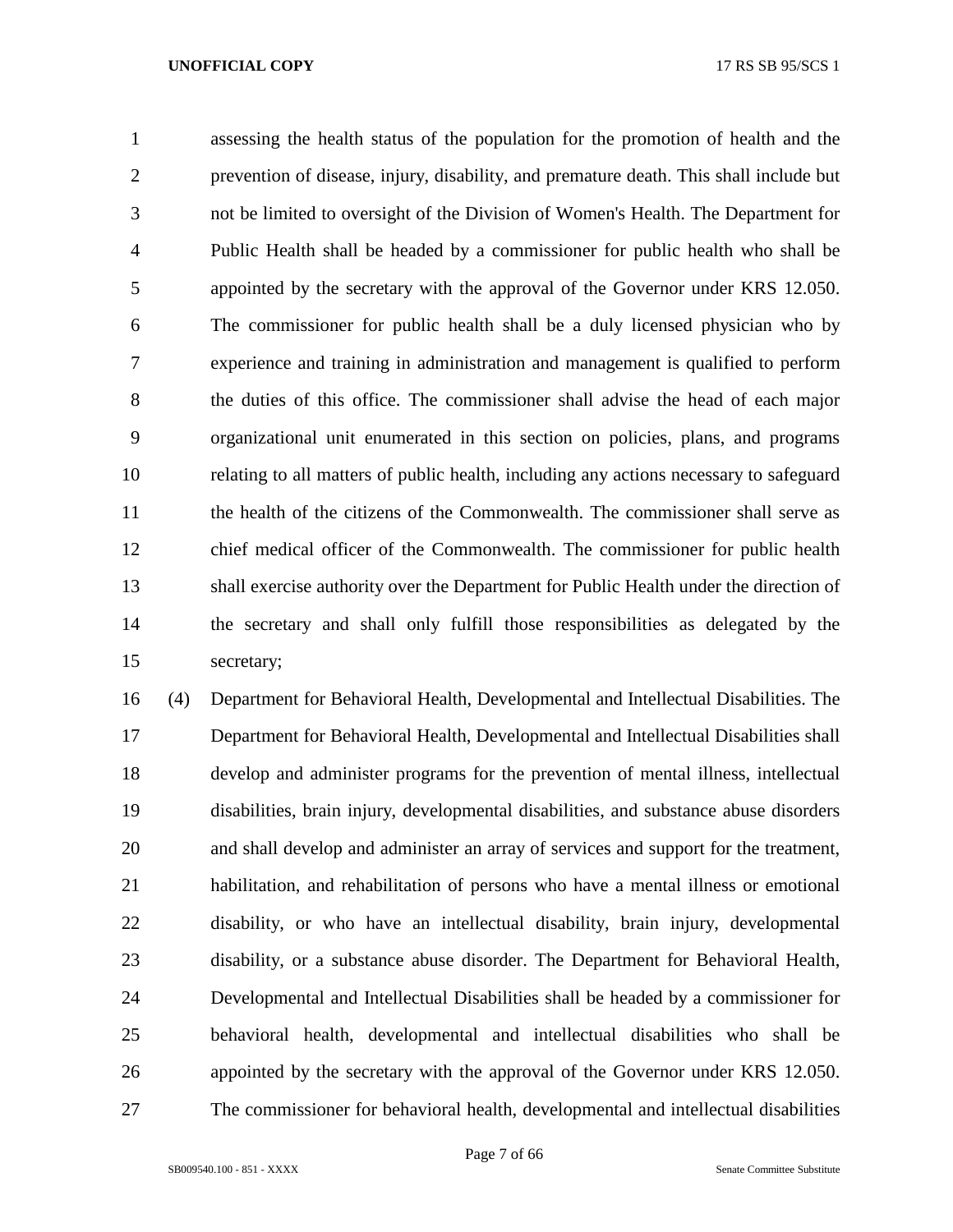shall be by training and experience in administration and management qualified to perform the duties of the office. The commissioner for behavioral health, developmental and intellectual disabilities shall exercise authority over the department under the direction of the secretary, and shall only fulfill those responsibilities as delegated by the secretary;

 (5) Commission for Children with Special Health Care Needs. The duties, responsibilities, and authority set out in KRS 200.460 to 200.490 shall be performed by the commission. The commission shall advocate the rights of children with disabilities and, to the extent that funds are available, shall *ensure the administration of* [provide the] services [and facilities ] for children with disabilities as are deemed appropriate by the commission *pursuant to Title V of the Social Security Act*. [The commission shall be composed of seven (7) members appointed 13 by the Governor to serve a term of office of four (4) years. The commission may promulgate administrative regulations under KRS Chapter 13A as may be necessary to implement and administer its responsibilities. The duties, responsibilities, and authority of the Commission for Children with Special Health Care Needs shall be 17 performed through the office of the executive director of the commission. The executive director shall be appointed by *the secretary with the approval of* the Governor under KRS *12.050*[12.040, and the commission may at any time recommend the removal of the executive director upon filing with the Governor a full written statement of its reasons for removal. The executive director shall report directly to the Commission for Children with Special Health Care Needs and serve as the commission's secretary];

 (6) Office of Health Policy. The Office of Health Policy shall lead efforts to coordinate health care policy, including Medicaid, behavioral health, developmental and intellectual disabilities, mental health services, services for individuals with an intellectual disability, public health, certificate of need, and health insurance. The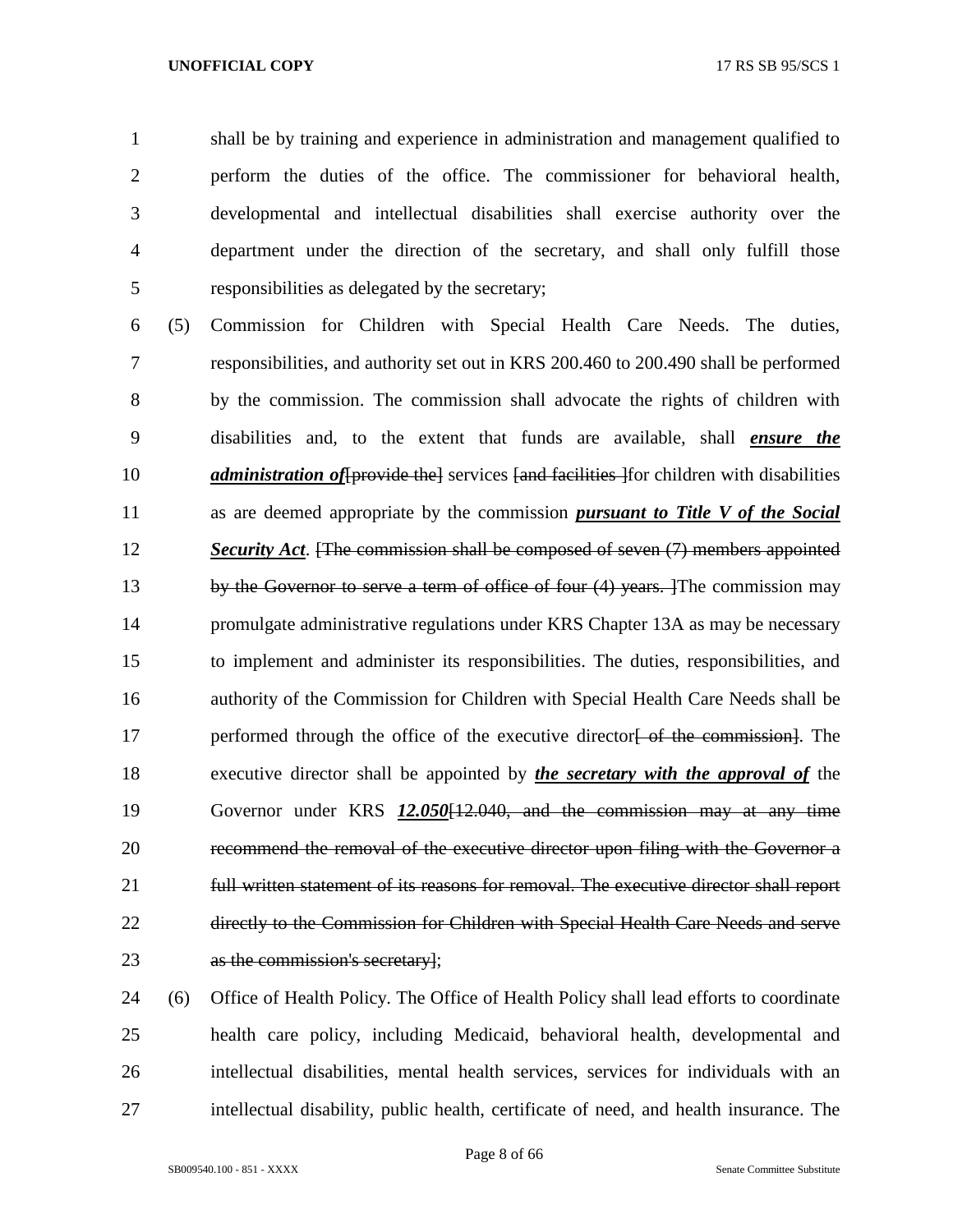duties, responsibilities, and authority pertaining to the certificate of need functions and the licensure appeal functions, as set out in KRS Chapter 216B, shall be performed by this office. The Office of Health Policy shall be headed by an executive director who shall be appointed by the secretary with the approval of the Governor pursuant to KRS 12.050;

 (7) Department for Family Resource Centers and Volunteer Services. The Department for Family Resource Centers and Volunteer Services shall streamline the various responsibilities associated with the human services programs for which the cabinet is responsible. This shall include, but not be limited to, oversight of the Division of Family Resource and Youth Services Centers and the Kentucky Commission on Community Volunteerism and Services. The Department for Family Resource Centers and Volunteer Services shall be headed by a commissioner who shall be appointed by the secretary with the approval of the Governor under KRS 12.050. The commissioner for family resource centers and volunteer services shall be by training and experience in administration and management qualified to perform the duties of the office, shall exercise authority over the department under the direction of the secretary, and shall only fulfill those responsibilities as delegated by the secretary;

 (8) Office of Administrative and Technology Services. The Office of Administrative and Technology Services shall develop and maintain technology, technology infrastructure, and information management systems in support of all units of the cabinet. The office shall have responsibility for properties and facilities owned, maintained, or managed by the cabinet. The Office of Administrative and Technology Services shall be headed by an executive director who shall be appointed by the secretary with the approval of the Governor under KRS 12.050. The executive director shall exercise authority over the Office of Administrative and Technology Services under the direction of the secretary and shall only fulfill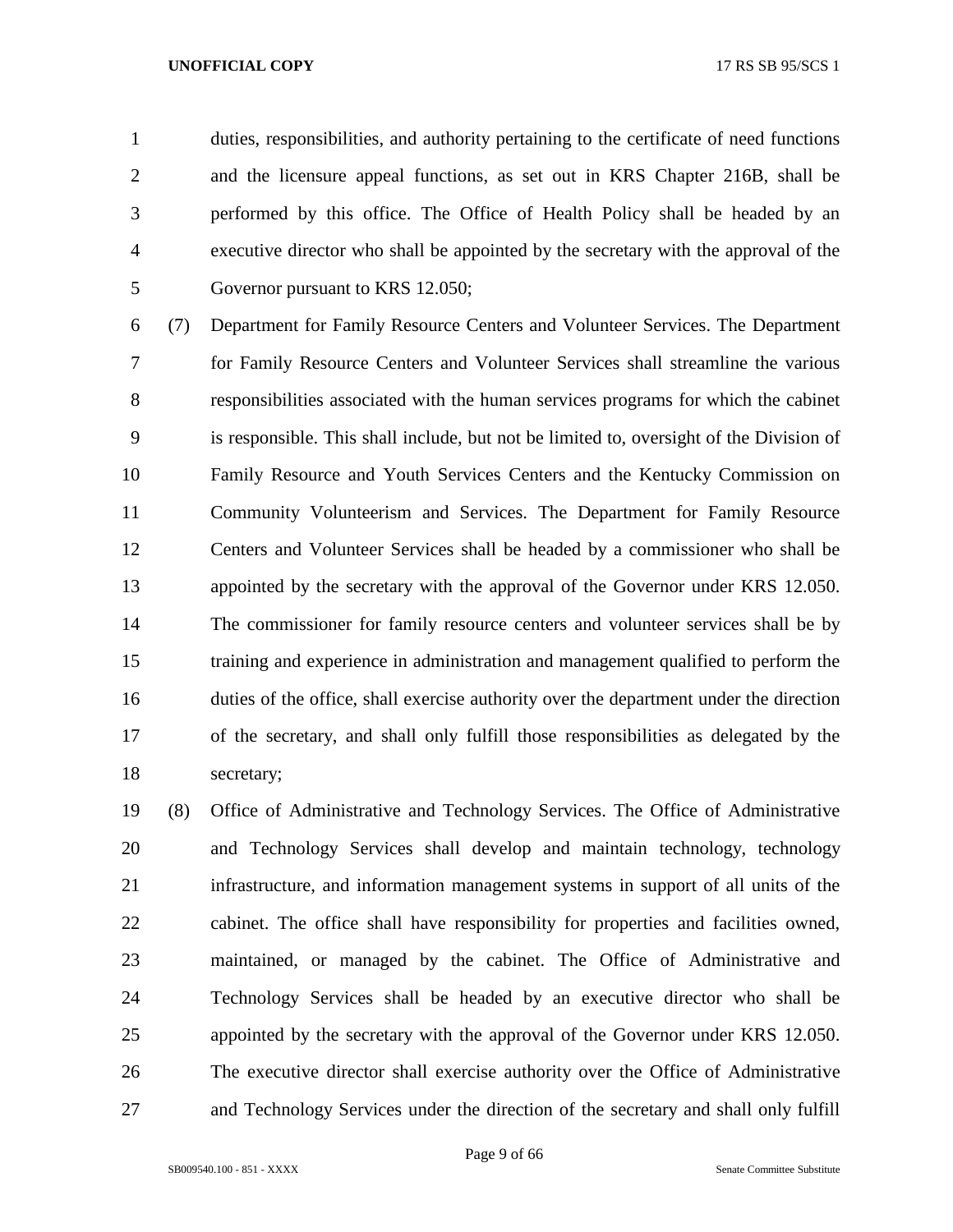those responsibilities as delegated by the secretary;

 (9) Office of Human Resource Management. The Office of Human Resource Management shall coordinate, oversee, and execute all personnel, training, and management functions of the cabinet. The office shall focus on the oversight, development, and implementation of quality personnel services; curriculum development and delivery of instruction to staff; the administration, management, and oversight of training operations; health, safety, and compliance training; and equal employment opportunity compliance functions. The office shall be headed by an executive director appointed by the secretary with the approval of the Governor 10 in accordance with KRS 12.050;

 (10) The Office of Policy and Budget shall provide central review and oversight of budget, contracts, legislation, policy, grant management, boards and commissions, and administrative regulations. The office shall provide coordination, assistance, and support to program departments and independent review and analysis on behalf of the secretary. The office shall be headed by an executive director appointed by 16 the secretary with the approval of the Governor in accordance with KRS 12.050;

 (11) Department for Community Based Services. The Department for Community Based Services shall administer and be responsible for child and adult protection, violence prevention resources, foster care and adoption, permanency, and services to enhance family self-sufficiency, including child care, social services, public assistance, and family support. The department shall be headed by a commissioner appointed by the secretary with the approval of the Governor in accordance with KRS 12.050;

 (12) Department for Income Support. The Department for Income Support shall be responsible for child support enforcement and disability determination. The department shall serve as the state unit as required by Title II and Title XVI of the Social Security Act, and shall have responsibility for determining eligibility for disability for those citizens of the Commonwealth who file applications for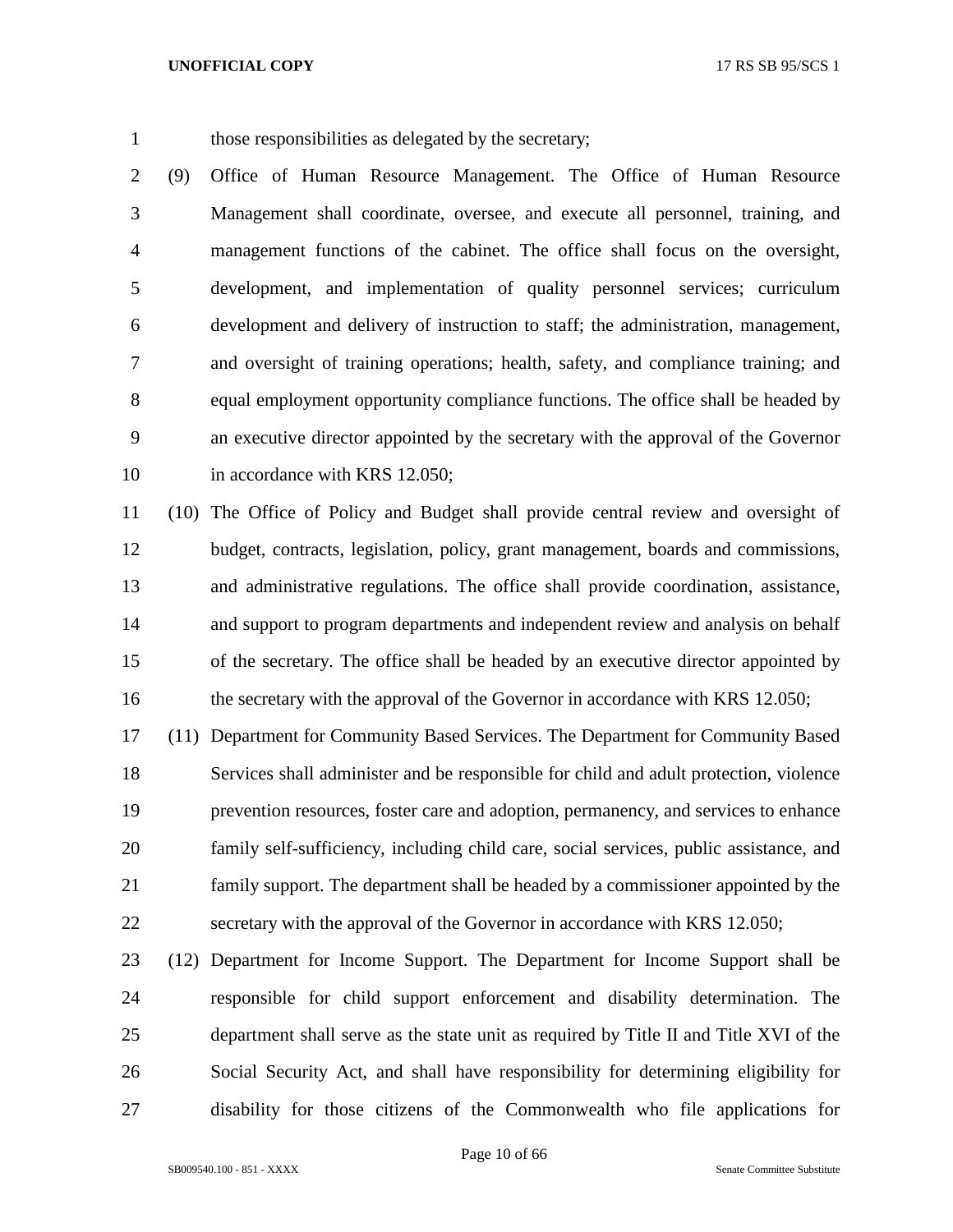disability with the Social Security Administration. The department shall be headed by a commissioner appointed by the secretary with the approval of the Governor in accordance with KRS 12.050; and

 (13) Department for Aging and Independent Living. The Department for Aging and Independent Living shall serve as the state unit as designated by the Administration on Aging Services under the Older Americans Act and shall have responsibility for administration of the federal community support services, in-home services, meals, family and caregiver support services, elder rights and legal assistance, senior community services employment program, the state health insurance assistance program, state home and community based services including home care, Alzheimer's respite services and the personal care attendant program, certifications of adult day care and assisted living facilities, the state Council on Alzheimer's Disease and other related disorders, the Institute on Aging, and guardianship services. The department shall also administer the Long-Term Care Ombudsman Program and the Medicaid Home and Community Based Waivers Consumer Directed Option (CDO) Program. The department shall serve as the information and assistance center for aging and disability services and administer multiple federal grants and other state initiatives. The department shall be headed by a commissioner appointed by the secretary with the approval of the Governor in accordance with KRS 12.050.

21 Section 3. KRS 194A.050 is amended to read as follows:

 (1) The secretary shall formulate, promote, establish, and execute policies, plans, and programs and shall adopt, administer, and enforce throughout the Commonwealth all applicable state laws and all administrative regulations necessary under applicable state laws to protect, develop, and maintain the health, personal dignity, integrity, and sufficiency of the individual citizens of the Commonwealth and necessary to operate the programs and fulfill the responsibilities vested in the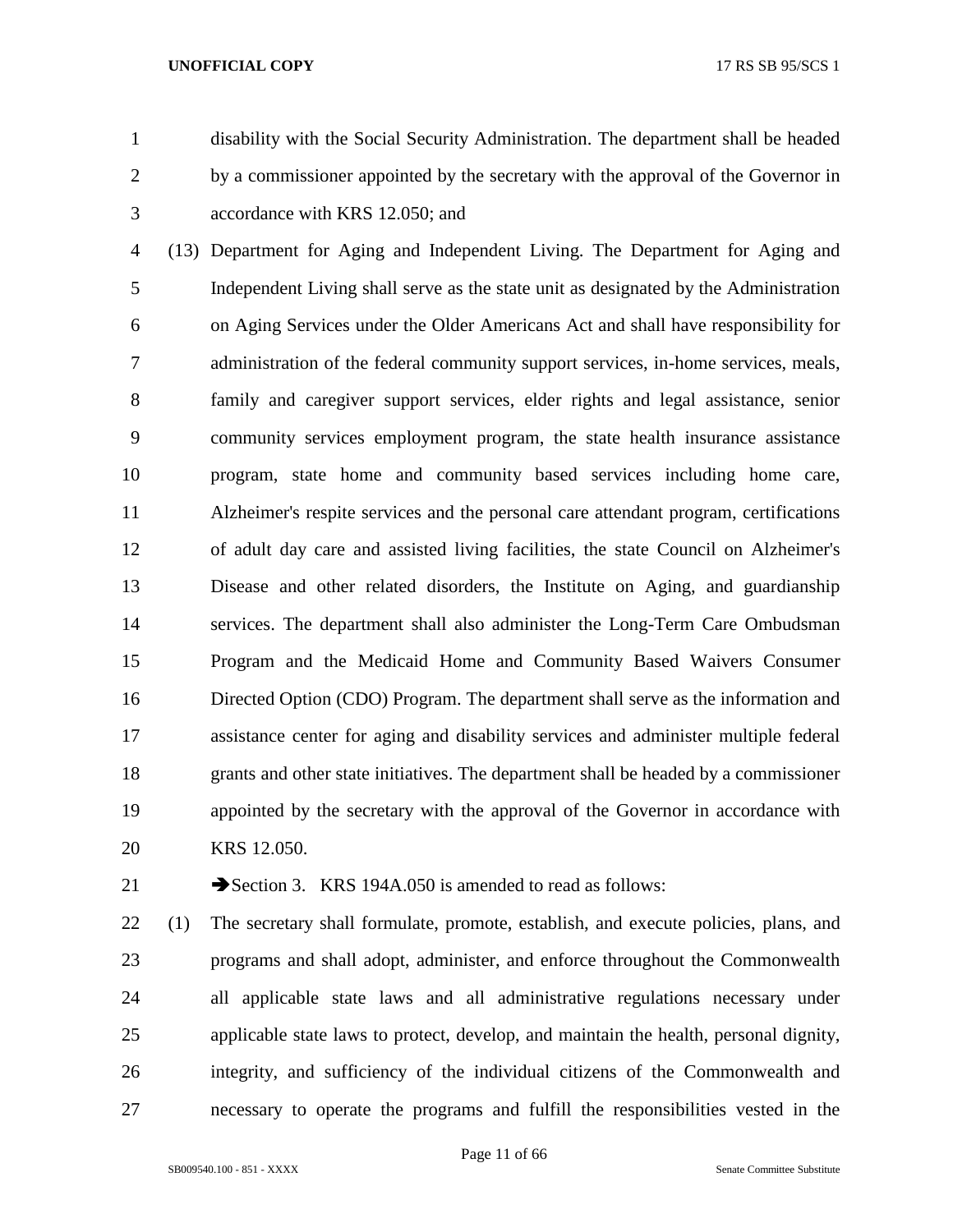cabinet. The secretary shall promulgate, administer, and enforce those administrative regulations necessary to implement programs mandated by federal law, or to qualify for the receipt of federal funds and necessary to cooperate with other state and federal agencies for the proper administration of the cabinet and its programs.

 (2) The secretary may utilize the Public Health Services Advisory Council to review and make recommendations on contemplated administrative regulations relating to initiatives of the Department for Public Health. No administrative regulations issued under the authority of the cabinet shall be filed with the Legislative Research Commission unless they are issued under the authority of the secretary, and the secretary shall not delegate that authority.

- (3) [The secretary may utilize the Council for Families and Children to review and make recommendations on contemplated administrative regulations relating to initiatives of the Department for Community Based Services. No administrative regulations issued under the authority of the cabinet shall be filed with the Legislative Research Commission unless issued under the authority of the secretary, and the secretary shall not delegate this authority.
- 18  $(4)$  Except as otherwise provided by law, the secretary shall have authority to establish by administrative regulation a schedule of reasonable fees, none of which shall exceed one hundred dollars (\$100), to cover the costs of annual inspections of efforts regarding compliance with program standards administered by the cabinet. All fees collected for inspections shall be deposited in the State Treasury and credited to a revolving fund account to be used for administration of those programs of the cabinet. The balance of the account shall lapse to the general fund at the end of each biennium. Fees shall not be charged for investigation of complaints.
- 26 Section 4. KRS 194A.090 is amended to read as follows:
- (1) The cabinet shall include citizen advisory bodies within its structure to provide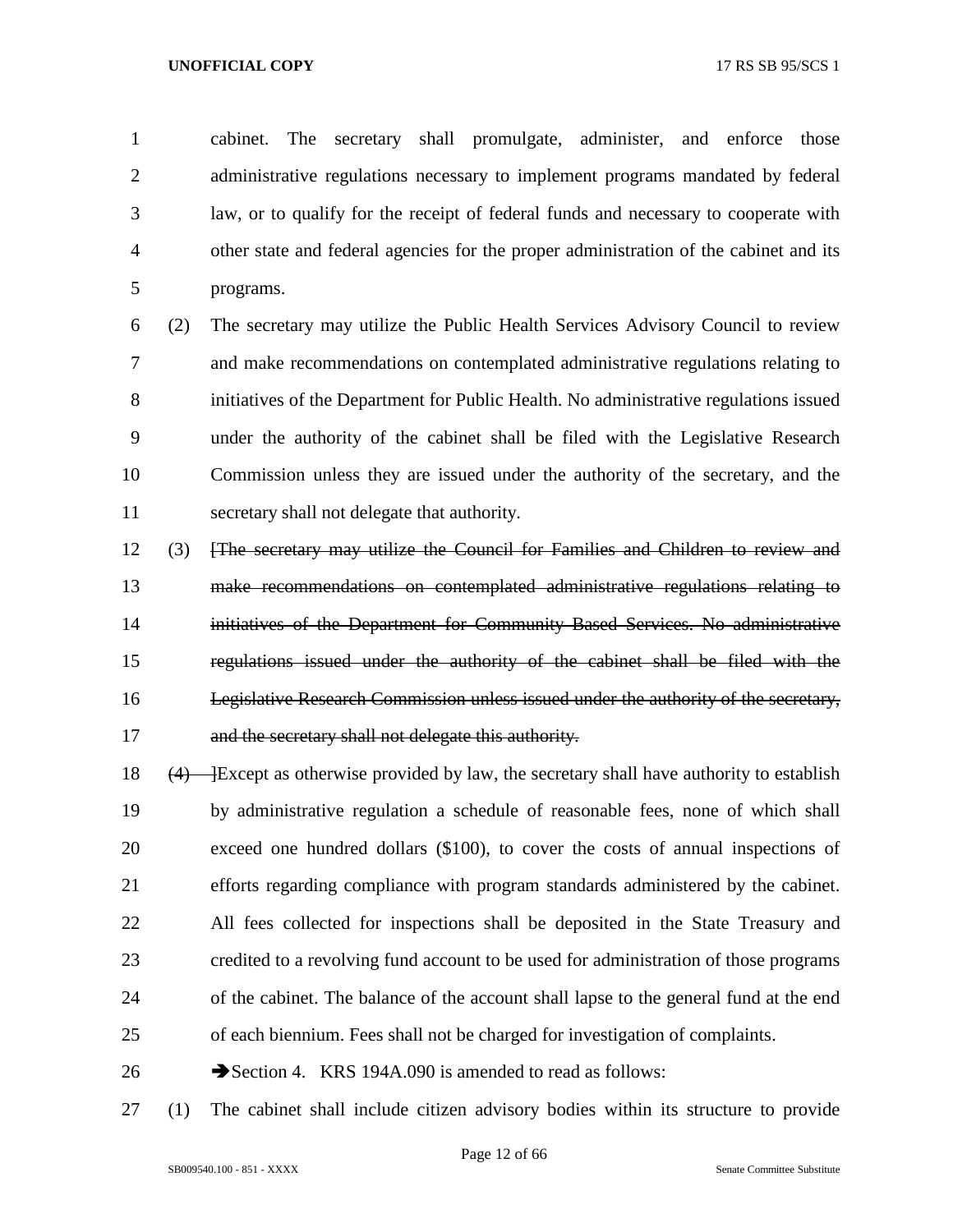independent advice from the general public.

(2) A Public Health Services Advisory Council is created within the cabinet.

 (a) The council may advise the secretary for health and family services, the commissioner for public health, and officials of the Commonwealth on policy matters concerning the delivery of health services, including the assessment of needs, the development of program alternatives, the determination of priorities, the formulation of policy, the allocation of resources, and the evaluation of programs. The council shall be utilized by the cabinet to fulfill federal requirements for citizen's advisory councils associated with programs designed to provide health services and to advise the cabinet on the development and content of the state health plan.

 (b) The council shall be composed of no more than nineteen (19) citizen members appointed by the Governor. Six (6) members of the council shall be chosen to broadly represent public interest groups concerned with health services, recipients of health services provided by the Commonwealth, minority groups, and the general public. Thirteen (13) members of the council shall represent providers of health care and not less than one-half (1/2) of the providers shall be direct providers of health care. At least one (1) of the direct providers of health care shall be a person engaged in the administration of a hospital, and one (1) shall be a physician in active practice. At least one (1) member shall be a registered sanitarian or sanitary engineer, one (1) a public health nurse, one (1) a member of the current minority advisory council, and one (1) a practicing public health physician. Nominations for health care provider members of the council shall be solicited from recognized health care provider organizations. Membership of the council shall be geographically distributed in order that area development districts are represented. Members shall serve for terms of three (3) years. If a vacancy occurs, the person appointed as a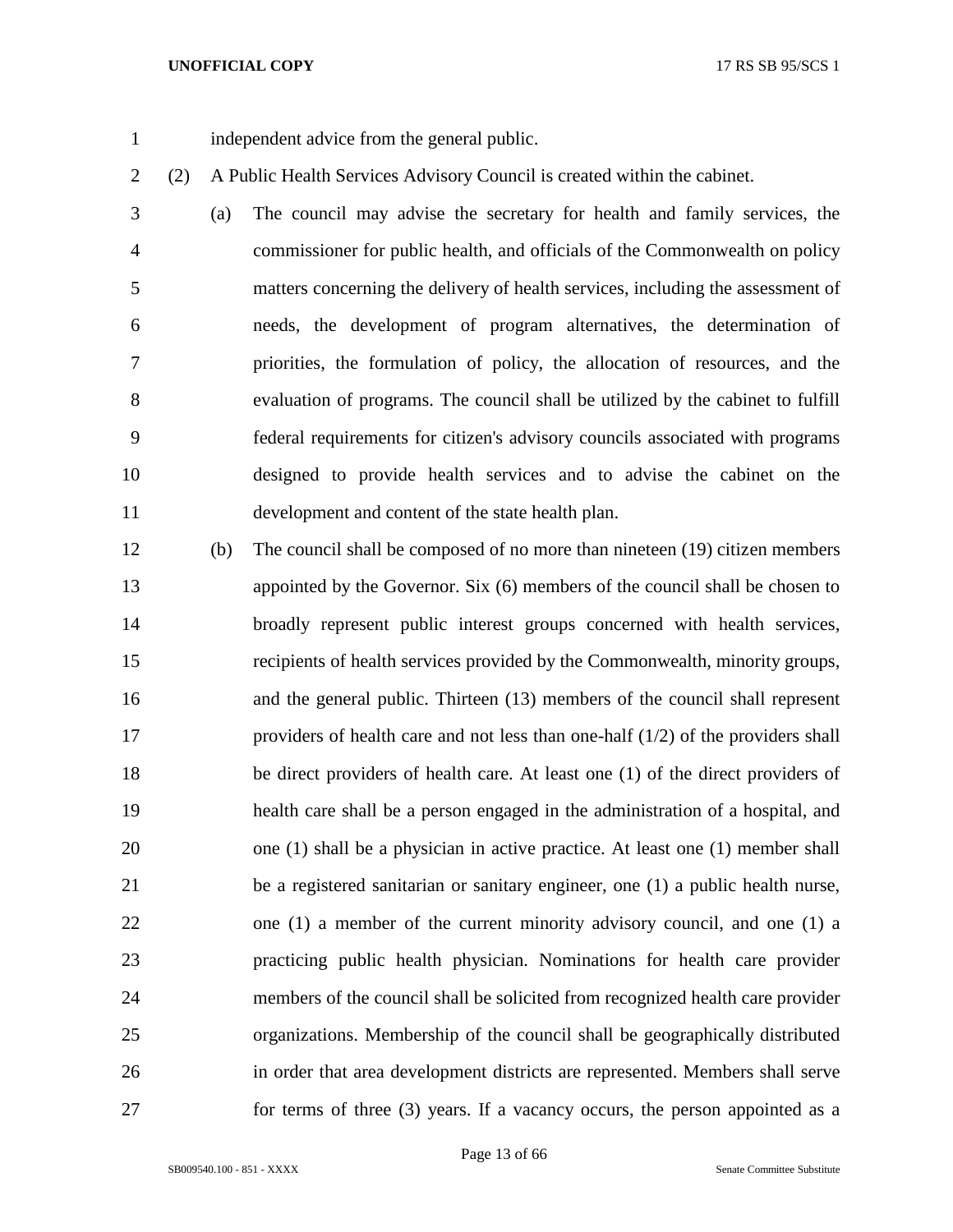| $\mathbf{1}$   |     |     | replacement shall serve only for the remainder of the vacated term. Members        |
|----------------|-----|-----|------------------------------------------------------------------------------------|
| $\overline{2}$ |     |     | shall serve until the term begins for their appointed successors. No member        |
| 3              |     |     | shall serve more than two (2) consecutive terms. The chair of the council shall    |
| $\overline{4}$ |     |     | be appointed by the Governor. The secretary for health and family services         |
| 5              |     |     | and the commissioner for public health shall be nonvoting, ex officion             |
| 6              |     |     | members of the council, and the commissioner for public health shall be a          |
| 7              |     |     | staff director for, and secretary to, the council. The council shall meet at least |
| 8              |     |     | quarterly and on other occasions as may be necessary on the call of the            |
| 9              |     |     | secretary for health and family services or the commissioner for public health.    |
| 10             |     |     | A majority of the appointed members shall constitute a quorum.                     |
| 11             | (3) |     | An Institute for Aging is created within the cabinet.                              |
| 12             |     | (a) | The institute shall advise the secretary for health and family services and other  |
| 13             |     |     | officials of the Commonwealth on policy matters relating to the development        |
| 14             |     |     | and delivery of services to the aged.                                              |
| 15             |     | (b) | The institute shall be composed of no more than fifteen (15) citizen members       |
| 16             |     |     | appointed by the Governor. Members of the institute shall be chosen to             |
| 17             |     |     | broadly represent public interest groups concerned with the needs of the aged,     |
| 18             |     |     | professionals involved in the delivery of services to the aged, minority groups,   |
| 19             |     |     | recipients of state-provided services to the aged, and the general public. The     |
| 20             |     |     | Governor shall appoint a chair of the institute. The secretary for health and      |
| 21             |     |     | family services shall be a nonvoting, ex officio member of, staff director for,    |
| 22             |     |     | and secretary to the institute. The institute shall meet at least quarterly and on |
| 23             |     |     | other occasions as may be necessary, on the call of the secretary for health and   |
| 24             |     |     | family services. A majority of the appointed members shall constitute a            |
| 25             |     |     | quorum.                                                                            |
| 26             |     |     | $\overline{A}$ A Council for Families and Children is created within the cabinet.  |

(a) The council may advise the secretary for health and family services, the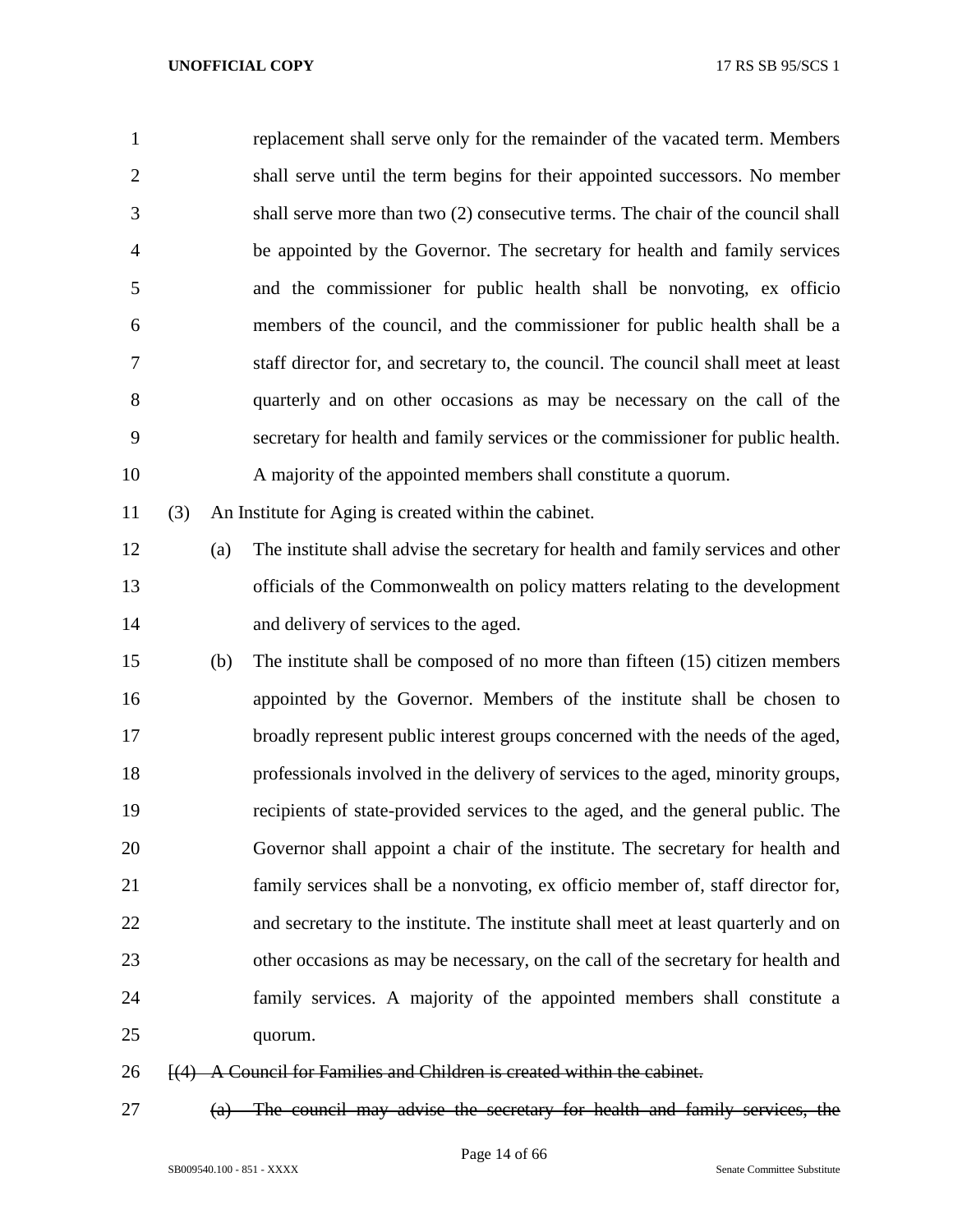| $\mathbf{1}$ |     |     | commissioner for community based services, and other officials of the             |
|--------------|-----|-----|-----------------------------------------------------------------------------------|
| 2            |     |     | Commonwealth on policy matters relating to the human service needs.               |
| 3            |     |     | $(b)$ The council shall be composed of no more than twenty one $(21)$ citizen     |
| 4            |     |     | members appointed by the Governor. Members of the council shall be chosen         |
| 5            |     |     | to broadly represent public interest groups concerned with social insurance       |
| 6            |     |     | and social service programs operated by the Commonwealth, professionals           |
| 7            |     |     | involved in the delivery of human services, minority groups, the poor, the        |
| 8            |     |     | disadvantaged, recipients of human services provided by the state, and the        |
| 9            |     |     | general public. The Governor shall appoint the chair of the council. The          |
| 10           |     |     | secretary for health and family services and the commissioner for community       |
| 11           |     |     | based services shall be nonvoting, ex officio members of the council, and the     |
| 12           |     |     | commissioner for community based services shall be staff director for, and        |
| 13           |     |     | secretary to, the council. The council shall meet at least quarterly and on other |
| 14           |     |     | occasions as may be necessary, on call of the secretary for health and family     |
| 15           |     |     | services. A majority of appointed members shall constitute a quorum.              |
| 16           |     |     | When the Council for Families and Children is assigned a responsibility for       |
| 17           |     |     | qualifying the Commonwealth for federal programs with representations and         |
| 18           |     |     | membership formulas that conflict with the council's membership, the              |
| 19           |     |     | secretary may create special subcommittees to this citizens' body that meet       |
| 20           |     |     | federal requirements.                                                             |
| 21           |     |     | Section 5. KRS 194A.095 is amended to read as follows:                            |
| 22           | (1) |     | There is created in the Cabinet for Health and Family Services a Division of      |
| 23           |     |     | Women's Health for the purpose of:                                                |
| 24           |     | (a) | Serving as a repository for data and information affecting women's physical       |
| 25           |     |     | and mental health issues;                                                         |
| 26           |     | (b) | Analyzing and communicating trends in women's health issues and mental            |
| 27           |     |     | health;                                                                           |

Page 15 of 66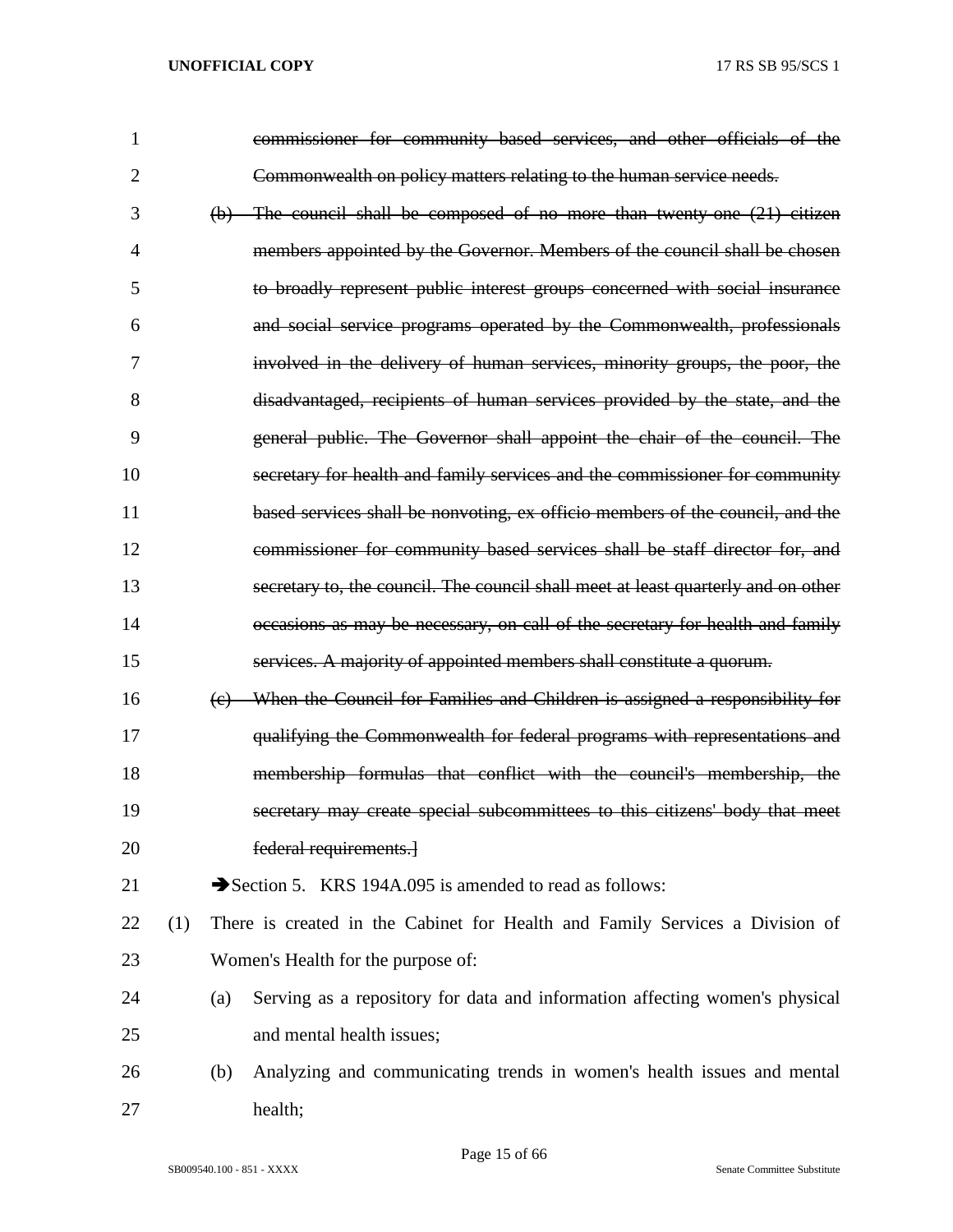- 1 (c) Recommending to the Cabinet for Health and Family Services [and to any 2 advisory committees created under KRS 216.2923, lata elements affecting women's physical and mental health. The division shall advise and direct which data elements should be collected, analyzed, and reported in a timely manner under KRS 216.2920 to 216.2929;
- (d) Cooperating and collaborating with the Cabinet for Health and Family Services in receiving and disseminating through all forms of media including the Internet relevant aggregate data findings under KRS 216.2920 to 216.2929 which affect women; and
- (e) Planning, developing, and administering a Women's Health Resource Center within the Cabinet for Health and Family Services to focus on targeted preventive care and comprehensive health education.
- (2) The division may accept gifts, grants, and bequests in support of its mission and duties specified in subsection (1) of this section. All money received shall be administered by the cabinet, which shall administer these funds through appropriate trust and agency accounts.
- 

17 Section 6. KRS 194A.190 is amended to read as follows:

18 The Public Health Services Advisory Council, the Council for Families and Children, the Advisory Council for Medical Assistance, and the Institute for Aging shall be empowered to accept gifts and grants, but all of these moneys shall be administered by the cabinet, which shall administer these funds through appropriate trust and agency accounts.

# 23 Section 7. KRS 194A.200 is amended to read as follows:

24 The members of the <del>[Council for Families and Children, the ]</del>Public Health Services 25 Advisory Council <del>[,]</del> and the Institute for Aging shall receive no compensation for their services, but shall be allowed the necessary expenses incurred through the performance of their duties as members of this citizens' council. No member of a citizens' council shall be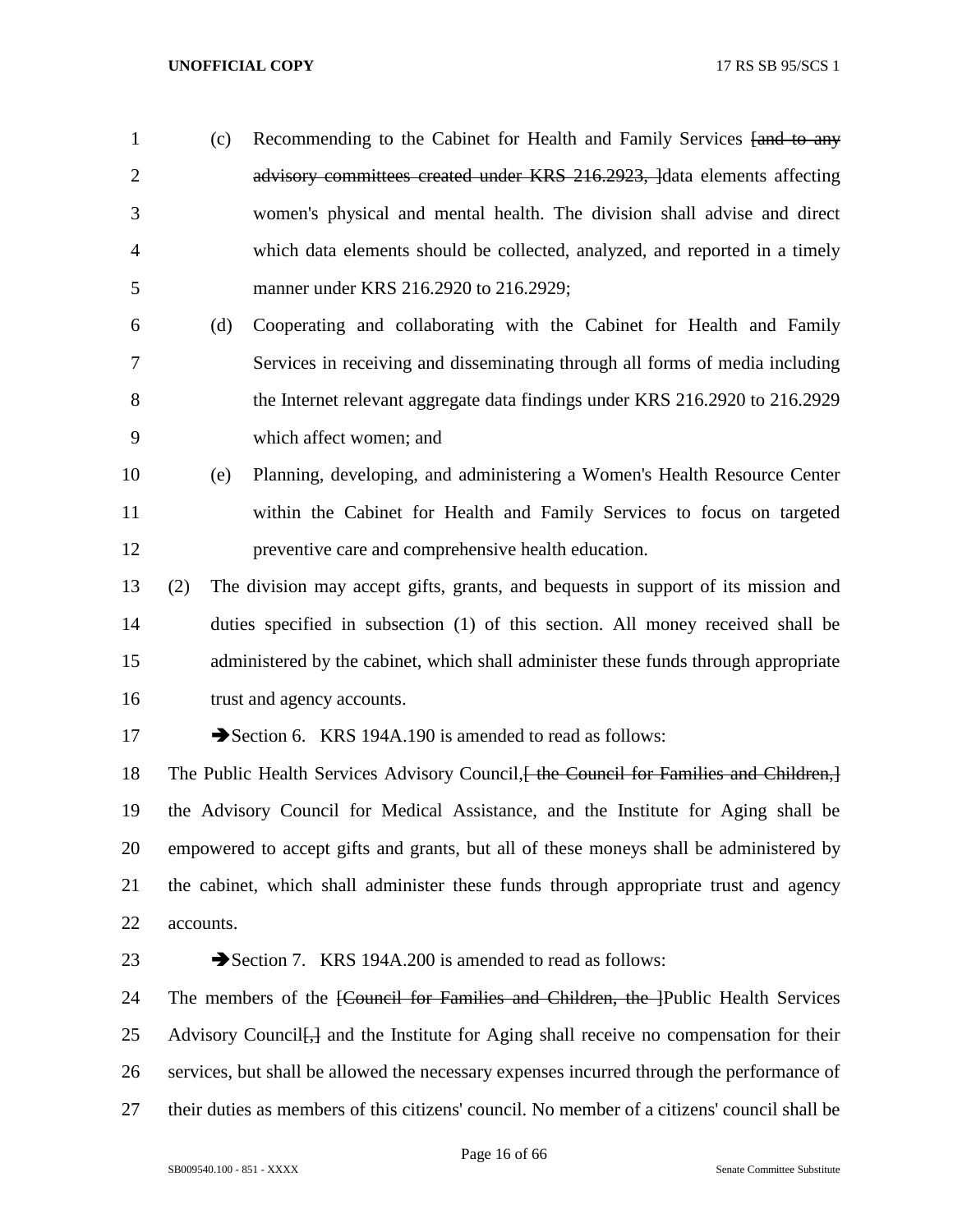| $\mathbf{1}$   |     | held to be a public officer by reason of membership on a council.                         |
|----------------|-----|-------------------------------------------------------------------------------------------|
| $\overline{2}$ |     | Section 8. KRS 194A.707 is amended to read as follows:                                    |
| 3              | (1) | The Cabinet for Health and Family Services shall establish by the promulgation of         |
| $\overline{4}$ |     | administrative regulation under KRS Chapter 13A, an initial and annual                    |
| 5              |     | certification review process for assisted-living communities. This administrative         |
| 6              |     | regulation shall establish procedures related to applying for, reviewing, and             |
| 7              |     | approving, denying, or revoking certification, as well as the conduct of hearings         |
| $8\,$          |     | upon appeals as governed by KRS Chapter 13B.                                              |
| 9              | (2) | An on-site visit of an assisted-living community shall be conducted by the cabinet:       |
| 10             |     | As part of the initial certification review process;<br>(a)                               |
| 11             |     | On a biennial basis as part of the certification review process if during or since<br>(b) |
| 12             |     | the previous certification review an assisted-living community has not                    |
| 13             |     | received:                                                                                 |
| 14             |     | Any statement of danger, unless withdrawn by the cabinet; or<br>1.                        |
| 15             |     | A finding substantiated by the cabinet that the assisted-living community<br>2.           |
| 16             |     | delivered a health service; and                                                           |
| 17             |     | Within one (1) year of the date of the previous certification review if during or<br>(c)  |
| 18             |     | since the last certification review an assisted-living community has received:            |
| 19             |     | Any statement of danger that was not withdrawn by the cabinet; or<br>1.                   |
| 20             |     | 2.<br>A finding substantiated by the cabinet that the assisted-living community           |
| 21             |     | delivered a health service.                                                               |
| 22             | (3) | No business shall market its service as an assisted-living community unless it has:       |
| 23             |     | Filed a current application for the business to be certified by the department as<br>(a)  |
| 24             |     | an assisted-living community; or                                                          |
| 25             |     | Received certification by the department as an assisted-living community.<br>(b)          |
| 26             | (4) | No business that has been denied or had its certification revoked shall operate or        |
| 27             |     | market its service as an assisted-living community unless it has:                         |

Page 17 of 66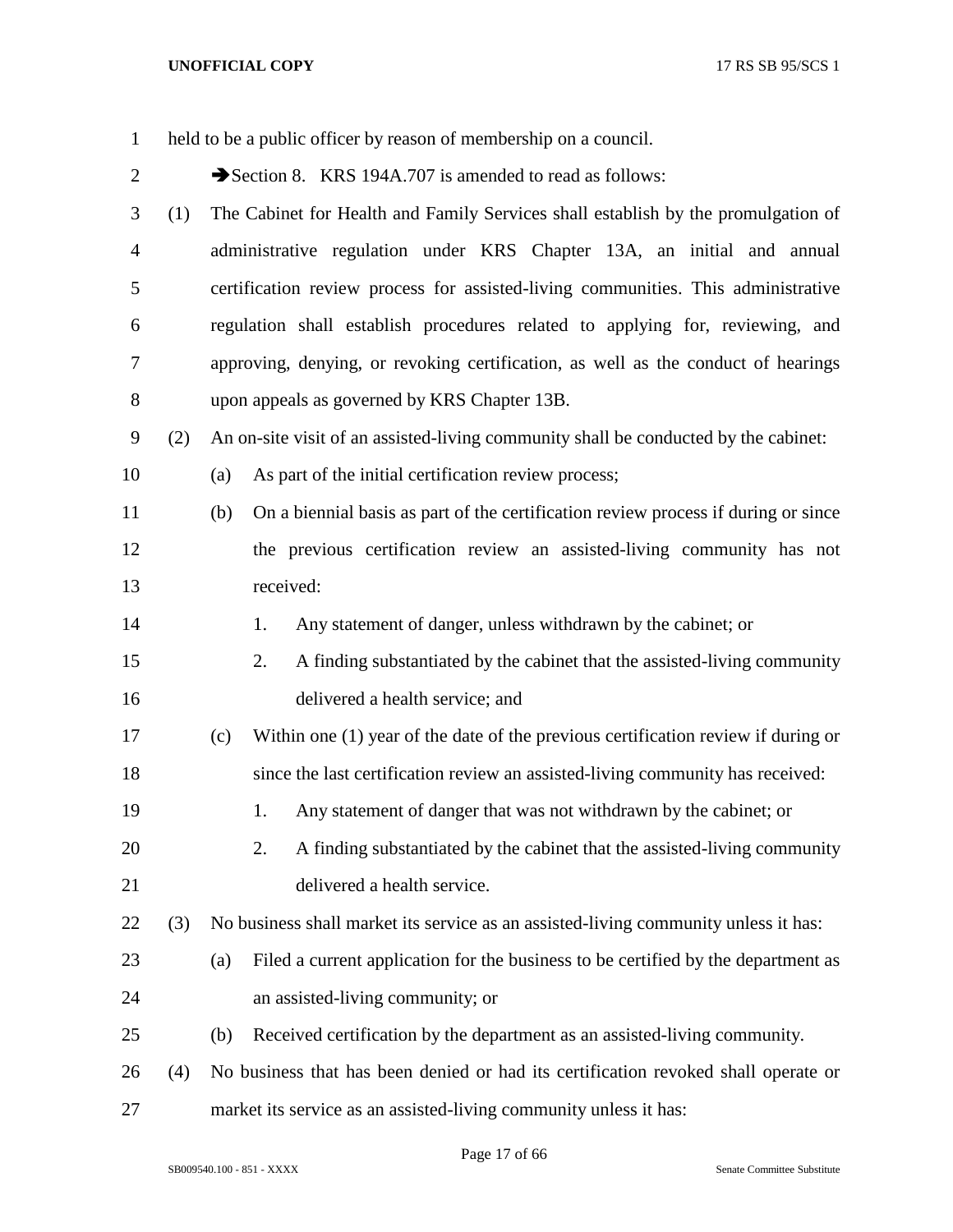| $\mathbf{1}$   |     | (a)          | Filed a current application for the business to be certified by the department as                |
|----------------|-----|--------------|--------------------------------------------------------------------------------------------------|
| $\overline{2}$ |     |              | an assisted-living community; and                                                                |
| 3              |     | (b)          | Received certification as an assisted-living community from the department.                      |
| $\overline{4}$ |     |              | Revocation of certification may be grounds for the department to not reissue                     |
| 5              |     |              | certification for one (1) year if ownership remains substantially the same.                      |
| 6              | (5) |              | No business shall operate as an assisted-living community unless its owner or                    |
| $\overline{7}$ |     | manager has: |                                                                                                  |
| $8\,$          |     | (a)          | Filed a current application for the business to be certified as an assisted-living               |
| 9              |     |              | community by the department; and                                                                 |
| 10             |     | (b)          | Received certification as an assisted-living community from the department.                      |
| 11             | (6) |              | By September 1 of each year, each assisted-living community certified pursuant to                |
| 12             |     |              | this chapter may provide residents with educational information or education                     |
| 13             |     |              | opportunities on influenza disease.                                                              |
| 14             | (7) |              | The department shall determine the feasibility of recognizing accreditation by other             |
| 15             |     |              | organizations in lieu of certification from the department.                                      |
| 16             | (8) |              | Individuals designated by the department to conduct certification reviews shall have             |
| 17             |     |              | the skills, training, experience, and ongoing education to perform certification                 |
| 18             |     | reviews.     |                                                                                                  |
| 19             | (9) |              | Upon receipt of an application for certification, the department shall assess an                 |
| 20             |     |              | assisted-living community certification fee in the amount of twenty dollars (\$20)               |
| 21             |     |              | per living unit that in the aggregate for each assisted-living community is no less              |
| 22             |     |              | than three hundred dollars (\$300) and no more than one thousand six hundred                     |
| 23             |     |              | dollars $(\$1,600)$ . The department shall submit $[to$ the Legislative Research                 |
| 24             |     |              | Commission, by June 30 of each year, a breakdown of fees assessed and costs                      |
| 25             |     |              | incurred for conducting certification reviews <i>upon request</i> .                              |
| 26             |     |              | $(10)$ The department shall <del>[submit to the Legislative Research Commission and ]</del> make |
| 27             |     |              | findings from certification reviews conducted during the prior twelve (12) months                |

Page 18 of 66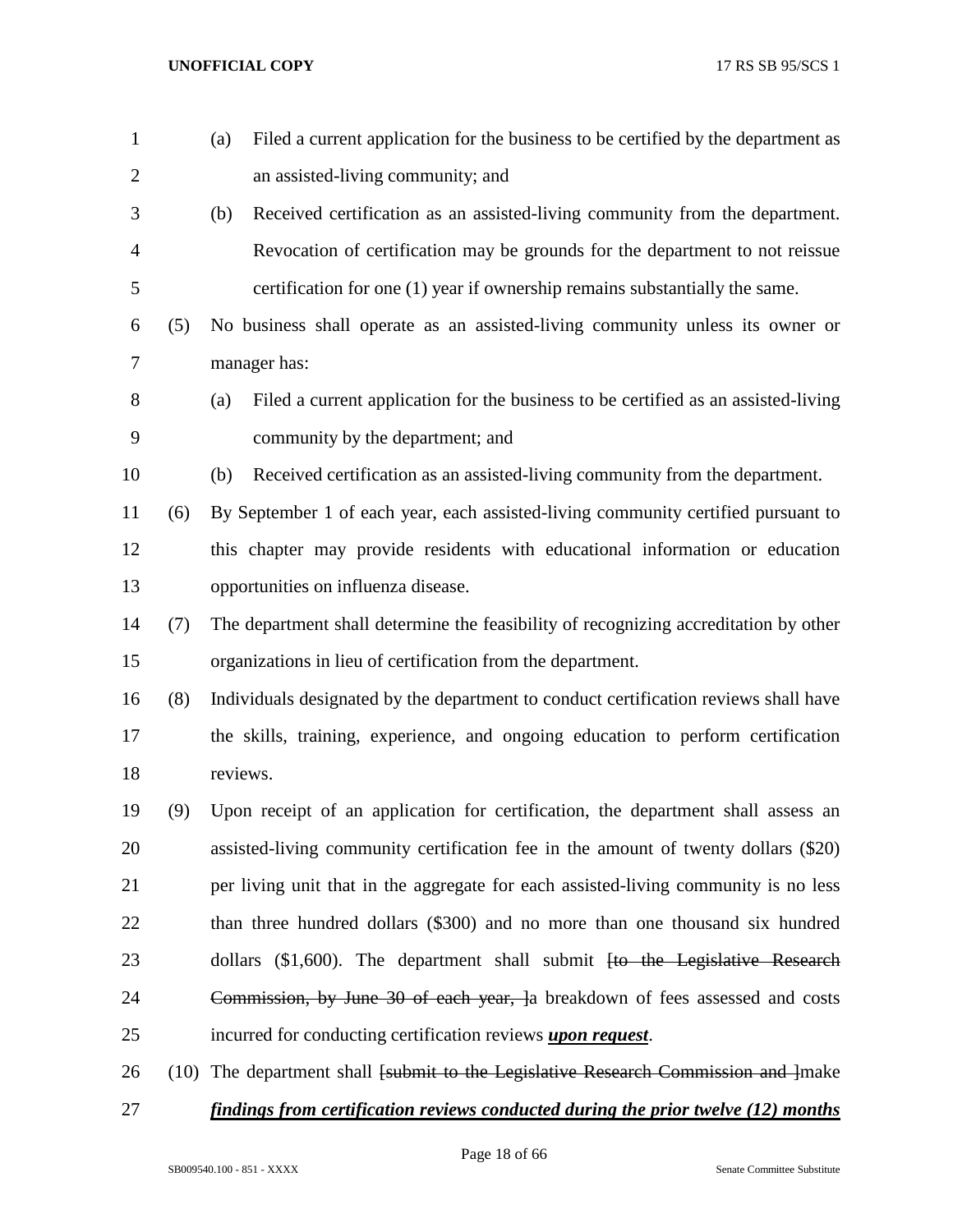| $\mathbf{1}$   |     | available to any interested person <del>[ at no charge, by June 30 of each year, in</del> |
|----------------|-----|-------------------------------------------------------------------------------------------|
| $\overline{2}$ |     | summary format, all findings from certification reviews conducted during the prior        |
| 3              |     | twelve $(12)$ months.                                                                     |
| 4              |     | (11) Notwithstanding any provision of law to the contrary, the department may request     |
| 5              |     | any additional information from an assisted-living community or conduct additional        |
| 6              |     | on-site visits to ensure compliance with the provisions of KRS 194A.700 to                |
| 7              |     | 194A.729.                                                                                 |
| 8              |     | (12) Failure to follow an assisted-living community's policies, practices, and procedures |
| 9              |     | shall not result in a finding of noncompliance unless the assisted-living community       |
| 10             |     | is out of compliance with a related requirement under KRS 194A.700 to 194A.729.           |
| 11             |     | Section 9. KRS 205.201 is amended to read as follows:                                     |
| 12             |     | The duties of the Cabinet for Health and Family Services shall be to:                     |
| 13             | (1) | Promote and aid in the establishment of local programs and services for the aging;        |
| 14             | (2) | Conduct programs to educate the public as to problems of the aging;                       |
| 15             | (3) | Review existing state programs and services for the aging and to make                     |
| 16             |     | recommendations to the Governor, to the appropriate department and agencies of            |
| 17             |     | the state, and to the legislature for improvements in and additions to such programs      |
| 18             |     | and services;                                                                             |
| 19             | (4) | Assist and encourage governmental and private agencies to coordinate their efforts        |
| 20             |     | on behalf of the aging;                                                                   |
| 21             | (5) | Conduct and encourage other organizations to conduct studies concerning the aging;        |
| 22             | (6) | Establish, in selected areas and communities of the state, programs of services for       |
| 23             |     | the aging to demonstrate the value of such programs, and to encourage local               |
| 24             |     | agencies to continue the programs and to create new services where needed.                |
| 25             |     | Emphasis shall be given to services designed to foster continued participation of         |
| 26             |     | older people in family and community life and to lessen the need for institutional        |
| 27             |     | care;                                                                                     |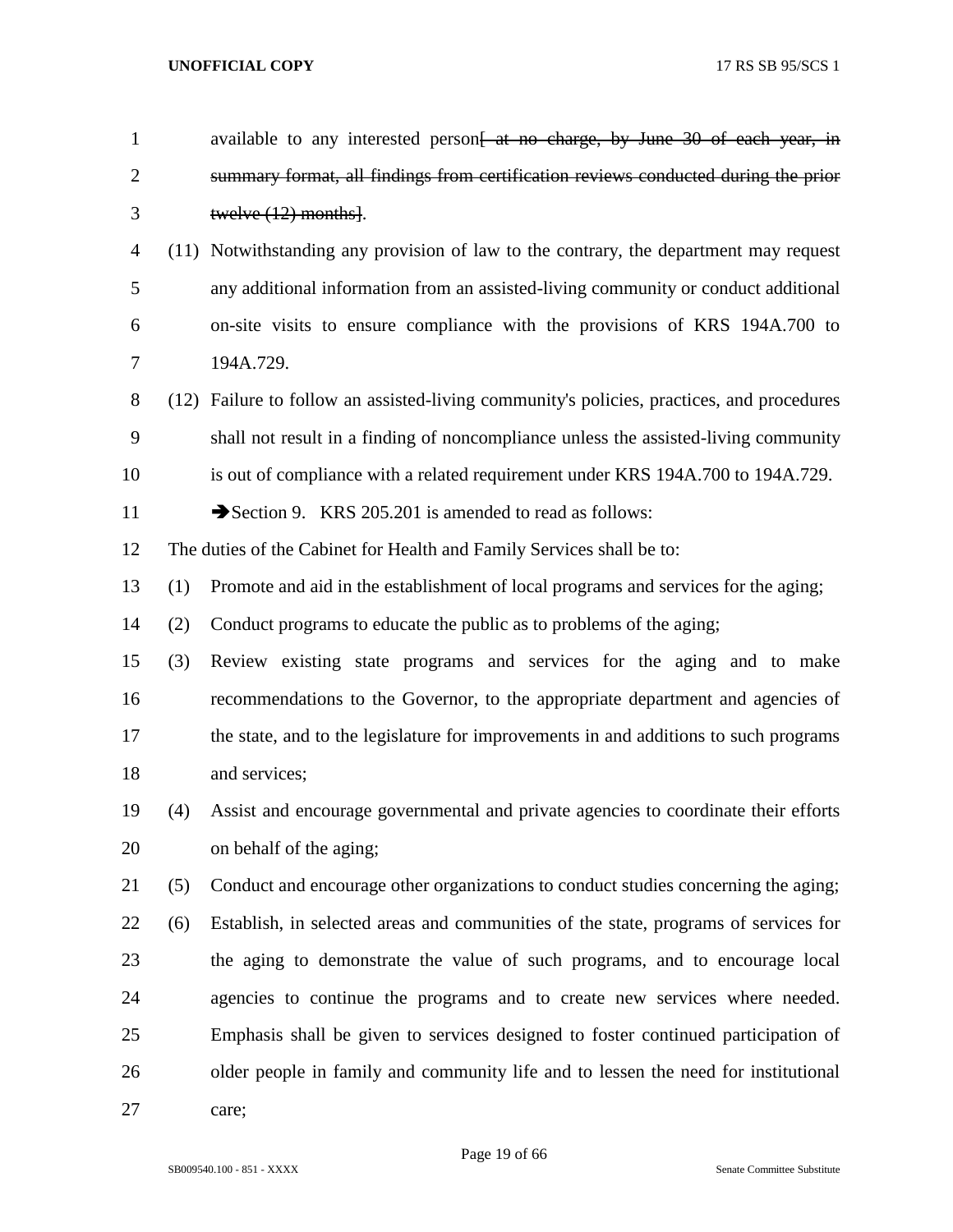| $\mathbf{1}$   | (7) |     | Provide services designed to meet the needs of the minority elderly in programs                                  |
|----------------|-----|-----|------------------------------------------------------------------------------------------------------------------|
| $\overline{2}$ |     |     | administered by the cabinet. The cabinet shall annually prepare a report identifying                             |
| 3              |     |     | the special needs of the minority elderly population in the Commonwealth as                                      |
| 4              |     |     | compared to the elderly population at large. The report shall be completed no later                              |
| 5              |     |     | than October 1 of each year and transmitted to the Legislative Research                                          |
| 6              |     |     | Commission. The report shall, at a minimum:                                                                      |
| 7              |     |     | (a) Contain an overview of the health status of minority elderly Kentuckians;                                    |
| 8              |     |     | (b) Identify specific diseases and health conditions for which the minority elderly are at                       |
| 9              |     |     | greater risk than the general population;                                                                        |
| 10             |     |     | (c) Identify problems experienced by the minority elderly in obtaining services from                             |
| 11             |     |     | governmental agencies; and                                                                                       |
| 12             |     |     | (d) Identify programs at the state and local level designed to specifically meet the needs                       |
| 13             |     |     | of the minority elderly];                                                                                        |
| 14             | (8) |     | $\overline{h}$ preparing the report required by subsection (7) of this section, $\overline{f}$ The cabinet shall |
| 15             |     |     | solicit and consider the input of individuals and organizations representing the                                 |
| 16             |     |     | concerns of the minority elderly population as relates to:                                                       |
| 17             |     | (a) | Programs and services needed by the minority elderly;                                                            |
| 18             |     | (b) | The extent to which existing programs do not meet the needs of the minority                                      |
| 19             |     |     | elderly;                                                                                                         |
| 20             |     | (c) | The accessibility of existing programs to the minority elderly;                                                  |
| 21             |     | (d) | The availability and adequacy of information regarding existing services;                                        |
| 22             |     | (e) | Health problems the minority elderly experience at a higher rate than the                                        |
| 23             |     |     | nonminority elderly population; and                                                                              |
| 24             |     | (f) | Financial, social, and other barriers experienced by the minority elderly in                                     |
| 25             |     |     | obtaining services;                                                                                              |
| 26             | (9) |     | Conduct an outreach program that provides information to minority elderly                                        |
| 27             |     |     | Kentuckians about health and social problems experienced by minority elderly                                     |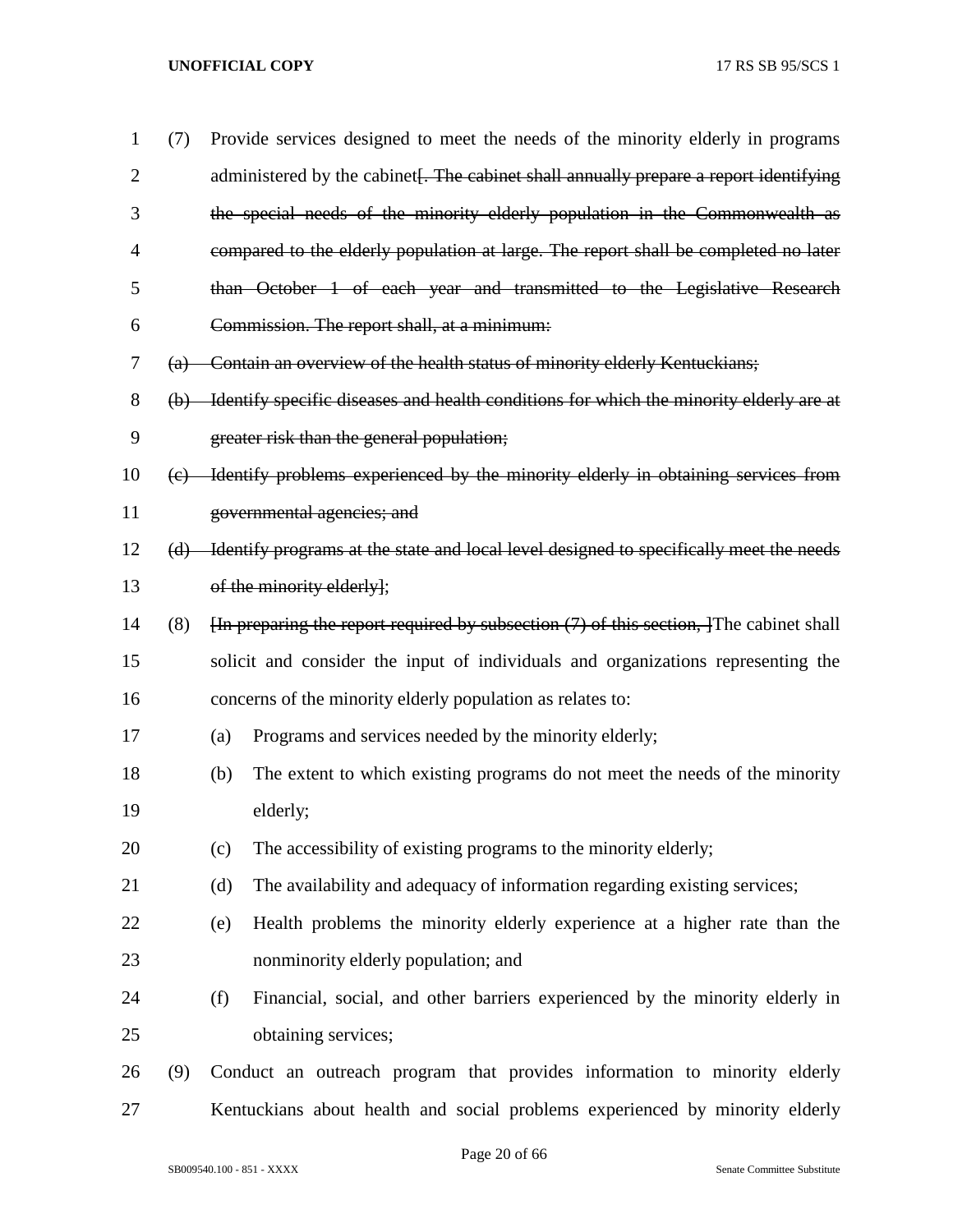| $\mathbf{1}$   |     | persons and available programs to address those problems, as identified in the         |
|----------------|-----|----------------------------------------------------------------------------------------|
| $\overline{2}$ |     | report prepared pursuant to subsection (7) of this section; and                        |
| 3              |     | (10) Cooperate with the federal government and with the governments of other states in |
| $\overline{4}$ |     | programs relating to the aging.                                                        |
| 5              |     | Section 10. KRS 205.455 is amended to read as follows:                                 |
| 6              |     | As used in KRS 205.460 and 205.465.                                                    |
| 7              | (1) | "Chore services" means the performance of heavy housecleaning, minor household         |
| $8\,$          |     | repairs, yard tasks, and other activities needed to assist in the maintenance of a     |
| 9              |     | functionally impaired elderly person in his own home.                                  |
| 10             | (2) | "Core services" means those services, including but not limited to client assessment   |
| 11             |     | and case management services, designed to identify a functionally impaired elderly     |
| 12             |     | person's needs, develop a plan of care, arrange for services, monitor the provision of |
| 13             |     | services, and reassess the person's needs on a regular basis.                          |
| 14             | (3) | "Cabinet" means the Cabinet for Health and Family Services.                            |
| 15             | (4) | "District" means an area development district designated pursuant to KRS               |
| 16             |     | 147A.050.                                                                              |
| 17             | (5) | "Escort services" means the accompaniment of a person who requires such                |
| 18             |     | assistance for reasons of safety or protection to or from his physician, dentist, or   |
| 19             |     | other necessary services.                                                              |
| 20             | (6) | "Essential services" means those services which are most needed to prevent             |
| 21             |     | unnecessary institutionalization of functionally impaired elderly persons. Essential   |
| 22             |     | services shall include chore services, home-delivered meals, home-health aide          |
| 23             |     | services, homemaker services, respite services, escort services, and home repair       |
| 24             |     | services.                                                                              |
| 25             | (7) | "Functionally impaired elderly person" means any person, sixty (60) years of age or    |
| 26             |     | older, with physical or mental limitations which restrict individual ability to        |
| 27             |     | perform the normal activities of daily living and which impede individual capacity     |
|                |     |                                                                                        |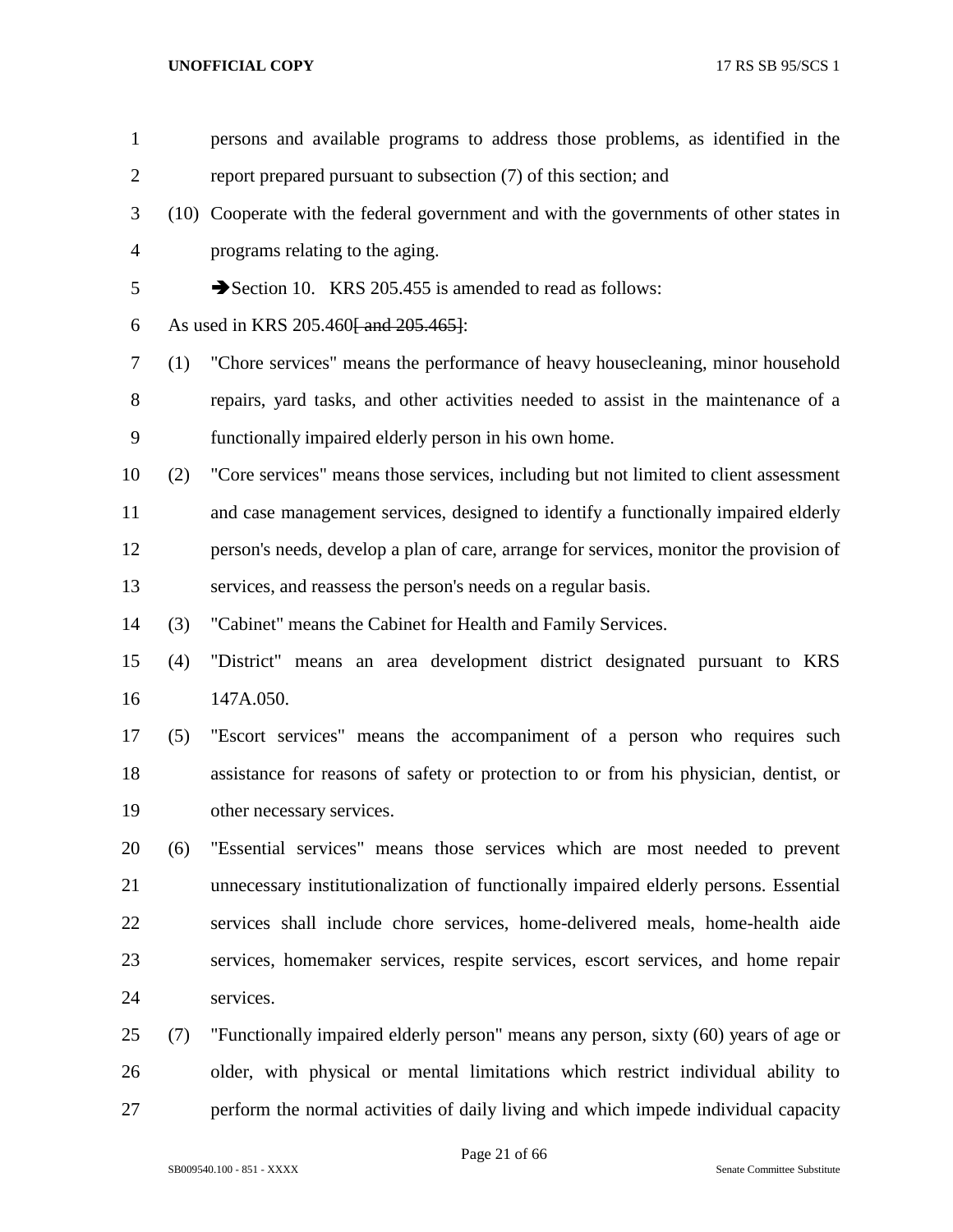to live independently, thus rendering such person at risk of entering an institution. Functional impairment shall be determined through a functional assessment developed by the cabinet and delivered to each applicant for essential services.

 (8) "Home-delivered meals" means the provision of a nutritionally sound meal, that meets at least one-third (1/3) of the current daily recommended dietary allowance, to a functionally impaired elderly person who is homebound by reason of illness, incapacity, or disability.

 (9) "Home-health aide services" means the performance of simple procedures, including but not limited to personal care, ambulation, exercises, household services essential to health care at home, assistance with medications that are ordinarily self- administered, reporting changes in the patient's condition and needs, and completing appropriate records.

 (10) "Homemaker services" means general household activities, including but not limited to nonmedical personal care, shopping, meal preparation, and routine household care, provided by a trained homemaker when the person regularly responsible for these activities is temporarily absent or unable to manage the home and care for himself or others in the home.

 (11) "Home repair services" means the provision of minor home adaptations, additions, or modifications to enable the elderly to live independently or safely or to facilitate mobility including, where appropriate, emergency summons systems.

 (12) "Respite services" means care provided by an approved caregiver or agency for a designated time period because of absence or need for relief of a primary caregiver.

23 Section 11. KRS 205.525 is amended to read as follows:

 (1) Concurrent with submitting an application for a waiver or waiver amendment or a request for a plan amendment to any federal agency that approves waivers, waiver amendments, and plan amendments, the Cabinet for Health and Family Services shall provide to the Interim Joint Committee on Health and Welfare and to the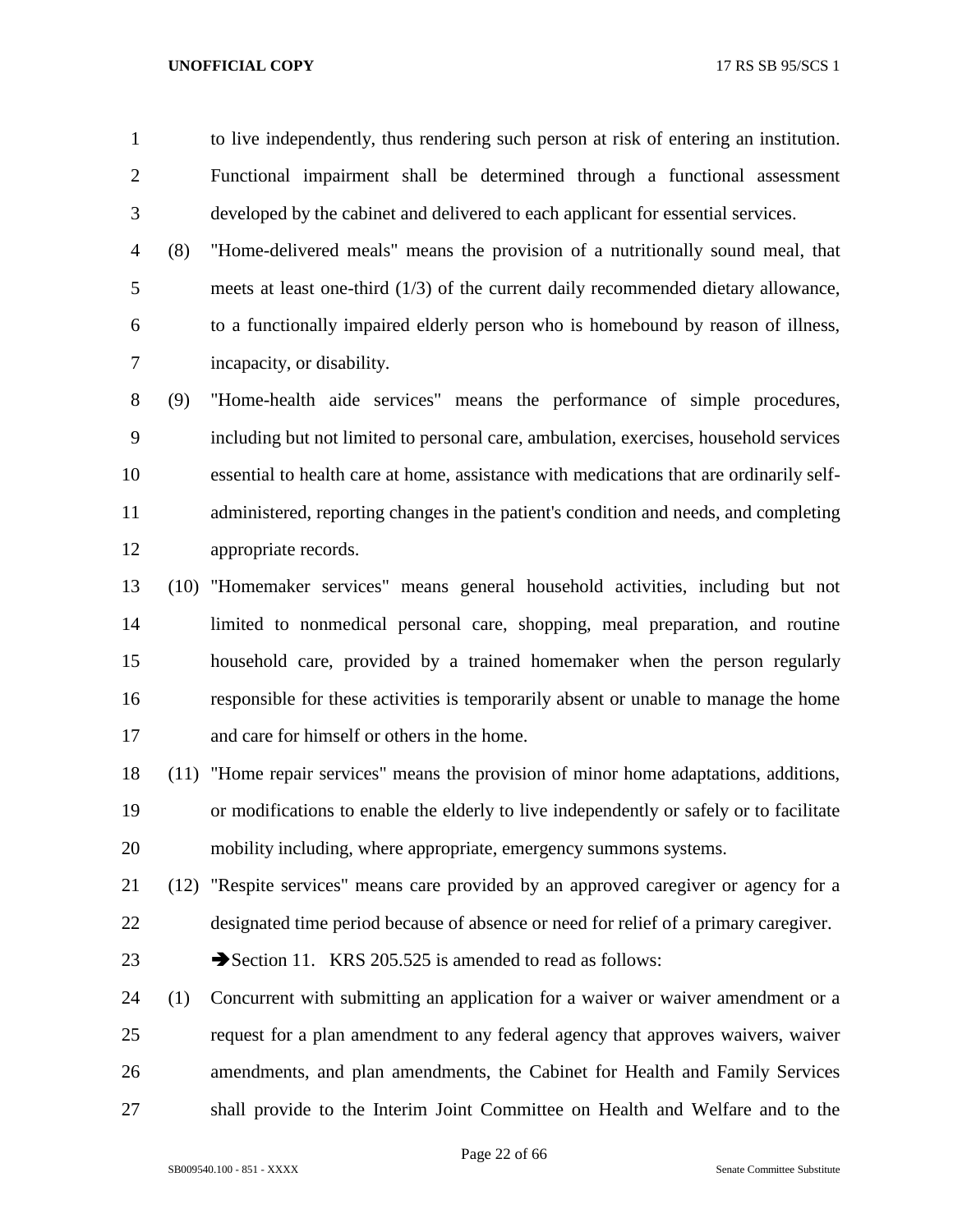- Interim Joint Committee on Appropriations and Revenue a copy, summary, and statement of benefits of the application for a waiver or waiver amendment or request for a plan amendment.
- 4 (2) The cabinet <del>[at least quarterly ]</del>shall provide an update <del>[to the Interim Joint</del>] Committee on Health and Welfare and to the Interim Joint Committee on Appropriations and Revenue] on the status of the application for a waiver or waiver amendment or request for a plan amendment *upon request*.
- 8 Section 12. KRS 205.5606 is amended to read as follows:

 (1) The Cabinet for Health and Family Services shall establish the Kentucky Independence Plus Through Consumer-Directed Services Program that shall provide an option within each of the home and community-based services waivers. The option within each of the waiver programs shall be based on the principles of consumer choice and control and that shall be implemented upon federal approval, if required. The program shall allow enrolled persons to assist with the design of their programs and choose their providers of services and to direct the delivery of services to meet their needs.

- (2) The cabinet shall establish interagency cooperative agreements with any state agency as needed to implement and administer the program.
- (3) A person who is enrolled in a Medicaid home and community-based waiver program may choose to participate in the consumer-directed services program.
- (4) A consumer shall be allocated a monthly budget allowance based on the results of his or her assessed functional needs, his or her person-centered plan, and the financial resources of the program. The budget allowance shall be disbursed directly from a cabinet-approved fiscal intermediary on behalf of the consumer. The cabinet shall develop purchasing guidelines to assist each consumer in using the budget allowance to purchase needed, cost-effective services.
- (5) A consumer shall use the budget allowance to pay for nonresidential and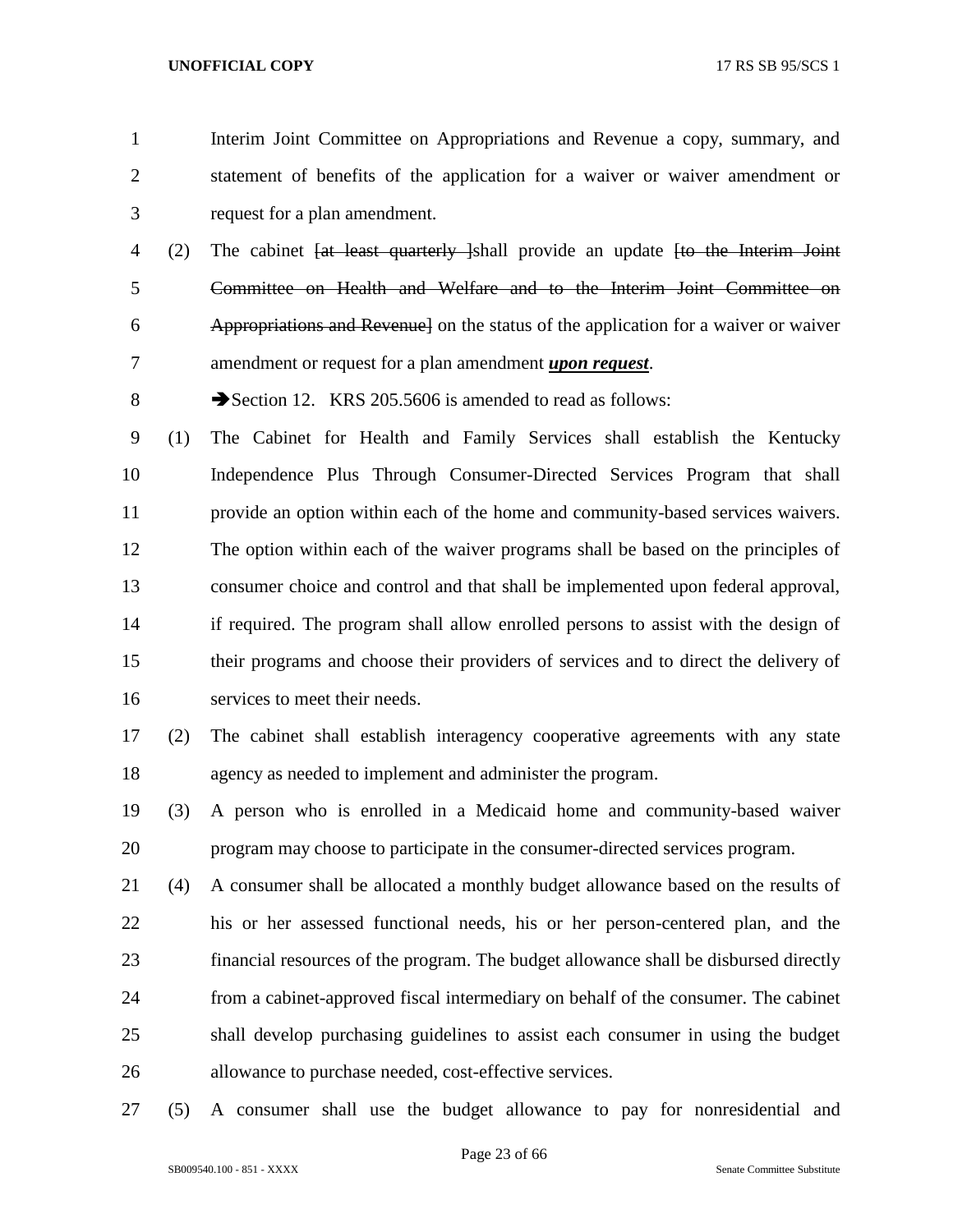| $\mathbf{1}$   |     | nonmedical home and community-based services and supports that meet the                |
|----------------|-----|----------------------------------------------------------------------------------------|
| $\overline{2}$ |     | consumer's needs and that constitute a cost-effective use of funds.                    |
| 3              | (6) | A consumer shall be allowed to choose providers of services, including but not         |
| $\overline{4}$ |     | limited to when and how the services are provided. A provider may include a person     |
| 5              |     | otherwise known to the consumer, unless prohibited by federal law.                     |
| 6              | (7) | If the consumer is the employer of record, the consumer's roles and responsibilities   |
| 7              |     | shall include but not be limited to the following:                                     |
| 8              |     | Developing a job description;<br>(a)                                                   |
| 9              |     | Selecting providers and submitting information for any required background<br>(b)      |
| 10             |     | screening;                                                                             |
| 11             |     | With assistance of the cabinet or its agents, developing a person-centered plan<br>(c) |
| 12             |     | and communicating needs, preferences, and expectations about services being            |
| 13             |     | purchased;                                                                             |
| 14             |     | Providing the fiscal intermediary with all information necessary for provider<br>(d)   |
| 15             |     | payments and tax requirements; and                                                     |
| 16             |     | Ending the employment of an unsatisfactory provider.<br>(e)                            |
| 17             | (8) | If a consumer is not the employer of record, the consumer's roles and                  |
| 18             |     | responsibilities shall include but not be limited to the following:                    |
| 19             |     | With assistance of the cabinet or its agents, developing a person-centered plan<br>(a) |
| 20             |     | and communicating needs, preferences, and expectations about services being            |
| 21             |     | purchased;                                                                             |
| 22             |     | (b)<br>Ending the services of an unsatisfactory provider; and                          |
| 23             |     | Providing the fiscal agent with all information necessary for provider<br>(c)          |
| 24             |     | payments and tax requirements.                                                         |
| 25             | (9) | The roles and responsibilities of the cabinet or its agents shall include but not be   |
| 26             |     | limited to the following:                                                              |
| 27             |     | Assessing each consumer's functional needs, helping with the development of<br>(a)     |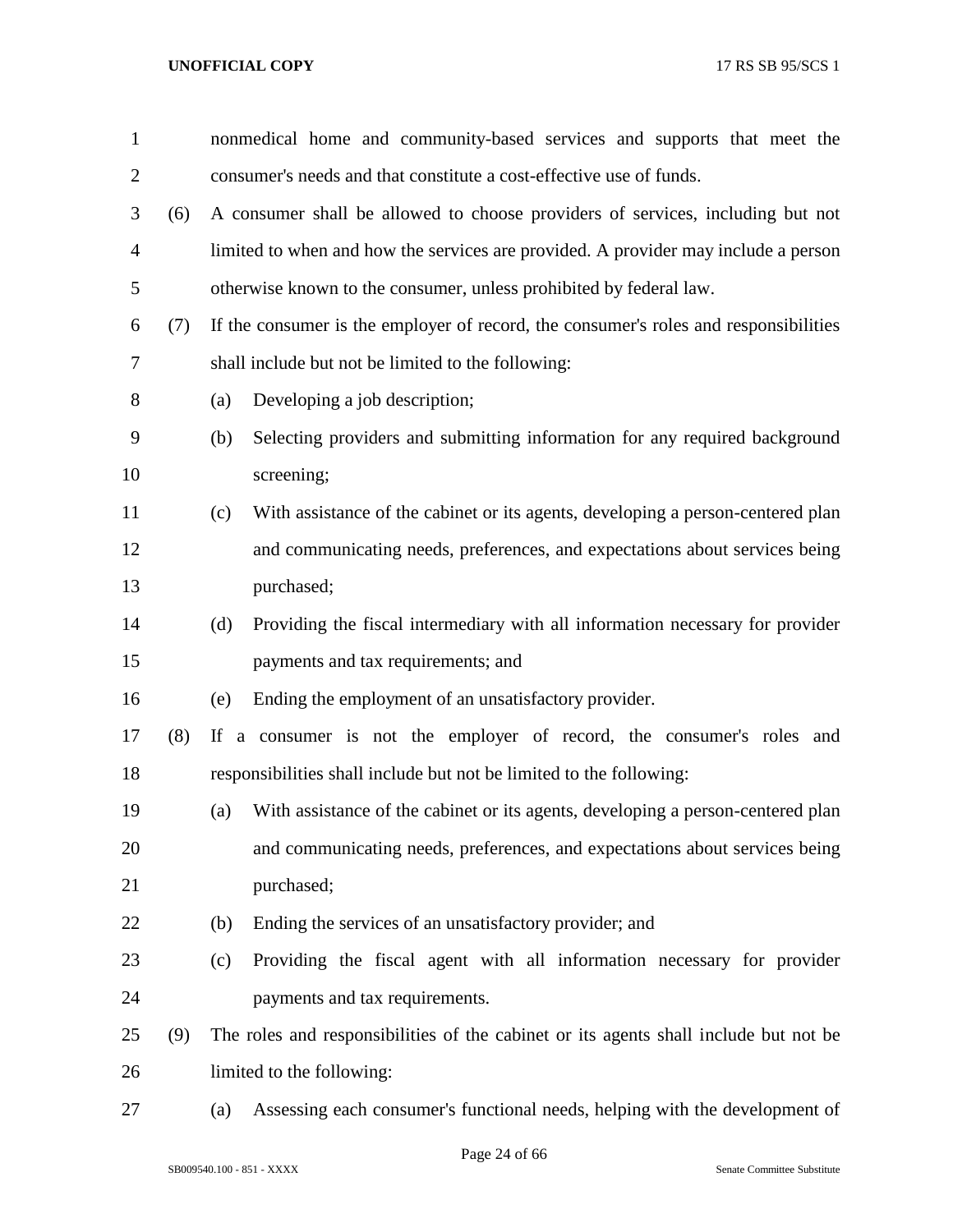| $\mathbf{1}$   |            | a person-centered plan, and providing ongoing assistance with the plan;                    |
|----------------|------------|--------------------------------------------------------------------------------------------|
| $\overline{2}$ | (b)        | Offering the services of service advisors who shall provide training, technical            |
| 3              |            | assistance, and support to the consumer as prescribed through an                           |
| 4              |            | administrative regulation promulgated by the cabinet in accordance with KRS                |
| 5              |            | Chapter 13A;                                                                               |
| 6              | (c)        | Approving fiscal intermediaries; and                                                       |
| 7              | (d)        | Establishing the minimum qualifications for all providers and being the final              |
| 8              |            | arbiter of the fitness of any individual to be a provider.                                 |
| 9              |            | (10) The fiscal intermediary's roles and responsibilities shall include but not be limited |
| 10             |            | to the following:                                                                          |
| 11             | (a)        | Providing recordkeeping services, including but not limited to maintaining                 |
| 12             |            | financial records as required through administrative regulation promulgated in             |
| 13             |            | accordance with KRS Chapter 13A by the Cabinet for Health and Family                       |
| 14             |            | Services; and                                                                              |
| 15             | (b)        | Retaining the consumer-directed funds, processing employment and tax                       |
| 16             |            | information, if any, reviewing records to ensure correctness, writing                      |
| 17             |            | paychecks to providers, and delivering paychecks.                                          |
| 18             | $(11)$ (a) | Each person who provides services or supports under this section shall comply              |
| 19             |            | on an annual basis with any required background screening. A person shall be               |
| 20             |            | excluded from employment upon failure to meet the background screening                     |
| 21             |            | requirements unless otherwise exempted through an administrative regulation                |
| 22             |            | promulgated by the cabinet in accordance with KRS Chapter 13A.                             |
| 23             | (b)        | The service advisor shall, as appropriate, complete background screening as                |
| 24             |            | required by this section.                                                                  |
| 25             | (12)       | For purposes of this section, a person who has undergone screening, is qualified for       |
| 26             |            | employment under this section, and has not been unemployed for more than one               |
| 27             |            | hundred eighty (180) days following the screening shall not be required to be              |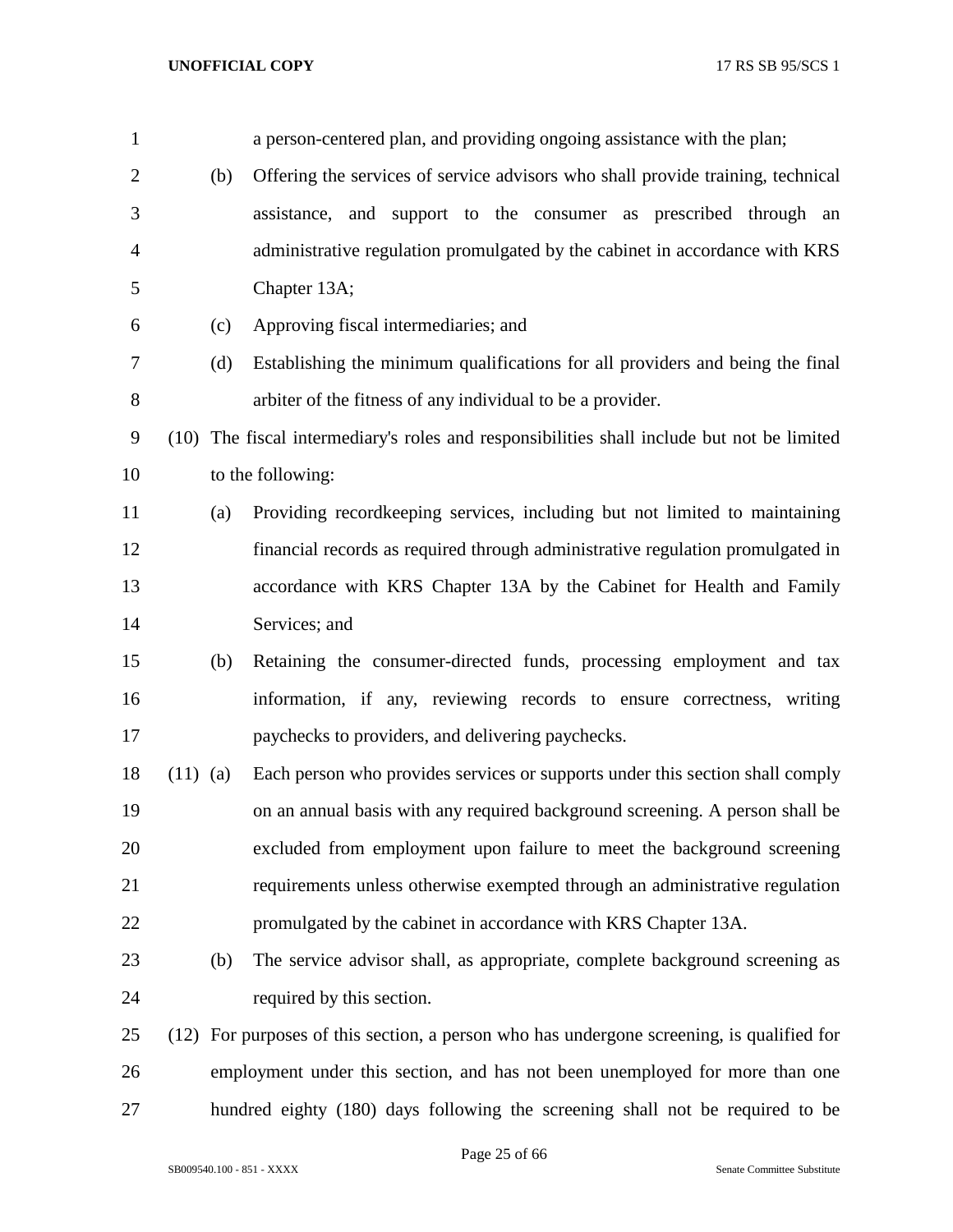| $\mathbf{1}$   |     | rescreened. Such person must attest under penalty of perjury to not having been                |
|----------------|-----|------------------------------------------------------------------------------------------------|
| $\mathbf{2}$   |     | convicted of a disqualifying offense since completing the screening.                           |
| 3              |     | (13) To implement this section:                                                                |
| $\overline{4}$ |     | The cabinet shall be authorized to promulgate necessary administrative<br>(a)                  |
| 5              |     | regulations in accordance with KRS Chapter 13A; and                                            |
| 6              |     | The cabinet shall take all necessary action to ensure state compliance with<br>(b)             |
| 7              |     | federal regulations. The cabinet shall apply for any necessary federal waivers                 |
| 8              |     | or federal waiver amendments to implement the program within three (3)                         |
| 9              |     | months following July 13, 2004, pending availability of funding.                               |
| 10             |     | (14) The cabinet, with consumer input, shall review and assess the implementation of the       |
| 11             |     | consumer-directed program. <del>[By January 15 of each year, ]</del> The cabinet shall         |
| 12             |     | <i>provide</i> [submit] a written general content for the General Assembly linest includes the |
| 13             |     | review of the program and recommendations for improvements to the program                      |
| 14             |     | upon request.                                                                                  |
| 15             |     | Section 13. KRS 205.642 is amended to read as follows:                                         |
| 16             | (1) | As used in this section and KRS 200.654, 200.660, 347.020, and 387.510,                        |
| 17             |     | "pervasive developmental disorders" has the same meaning as in the Diagnostic and              |
| 18             |     | Statistical Manual of Mental Disorders, fourth edition (DSM-IV). The term includes             |
| 19             |     | five (5) diagnostic subcategories:                                                             |
| 20             |     | Autistic disorder;<br>(a)                                                                      |
| 21             |     | Pervasive disorder not otherwise specified;<br>(b)                                             |
| 22             |     | Asperger's disorder;<br>(c)                                                                    |
| 23             |     | Rett's disorder; and<br>(d)                                                                    |
| 24             |     | Childhood disintegrative disorder.<br>(e)                                                      |
| 25             | (2) | The Department for Medicaid Services shall make application, within three (3)                  |
| 26             |     | months of July 15, 2002, to the Federal Centers for Medicare and Medicaid Services             |
| 27             |     | for a waiver to provide services and supports to individuals who:                              |

Page 26 of 66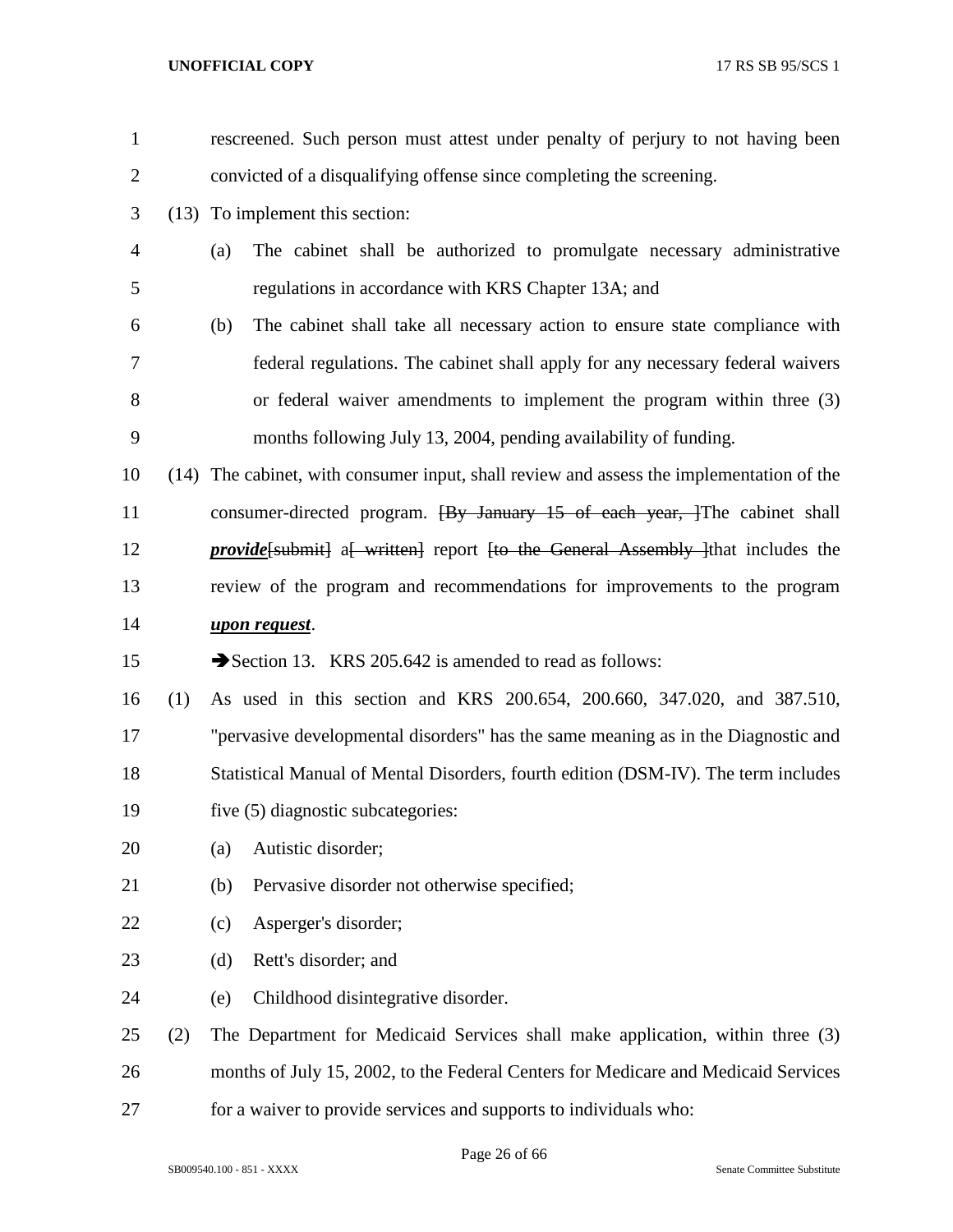| $\mathbf{1}$   |     | Are Medicaid eligible;<br>(a)                                                            |
|----------------|-----|------------------------------------------------------------------------------------------|
| $\overline{2}$ |     | Have an Axis I diagnosis of a pervasive developmental disorder;<br>(b)                   |
| 3              |     | Are institutionalized or at risk for institutionalization; and<br>(c)                    |
| 4              |     | Require a coordinated plan of medically necessary community-based<br>(d)                 |
| 5              |     | behavioral health services.                                                              |
| 6              | (3) | The waiver application shall include services that are documented to be effective in     |
| 7              |     | the treatment of pervasive developmental disorders and consistent with clinical best     |
| $8\,$          |     | practices.                                                                               |
| 9              | (4) | The waiver application shall specify the required credentials for the providers of       |
| 10             |     | each service.                                                                            |
| 11             | (5) | The cabinet shall cap the number of children served under the waiver program to          |
| 12             |     | insure budget neutrality based upon the expenditures for children with Pervasive         |
| 13             |     | Developmental Disorders that were served under the IMPACT Plus Program during            |
| 14             |     | fiscal years 2001-2002.                                                                  |
| 15             | (6) | The cabinet shall include in the waiver application those items that are necessary to    |
| 16             |     | ensure the waiver operates within the designated dollars, including but not limited      |
| 17             |     | to a maximum number of individuals to be served and a maximum dollar amount              |
| 18             |     | that can be expended for an individual.                                                  |
| 19             | (7) | The waiver shall be coordinated with and shall not supplant services provided by         |
| 20             |     | schools under KRS Chapter 157 or services provided under KRS Chapters 200 and            |
| 21             |     | 347. Nothing in this section shall affect or limit a school district's ability to obtain |
| 22             |     | Medicaid reimbursement for school-related health services.                               |
| 23             | (8) | The Department for Medicaid Services shall report <i>information</i> to the Governor,    |
| 24             |     | the Legislative Research Commission, and the Interim Joint Committee on Health           |
| 25             |     | and Welfare] on the number of individuals receiving services under the waiver, the       |
| 26             |     | cost and type of services received, and any available nonidentifying information         |
| 27             |     | pertaining to individual outcomes <i>upon request</i> .                                  |

Page 27 of 66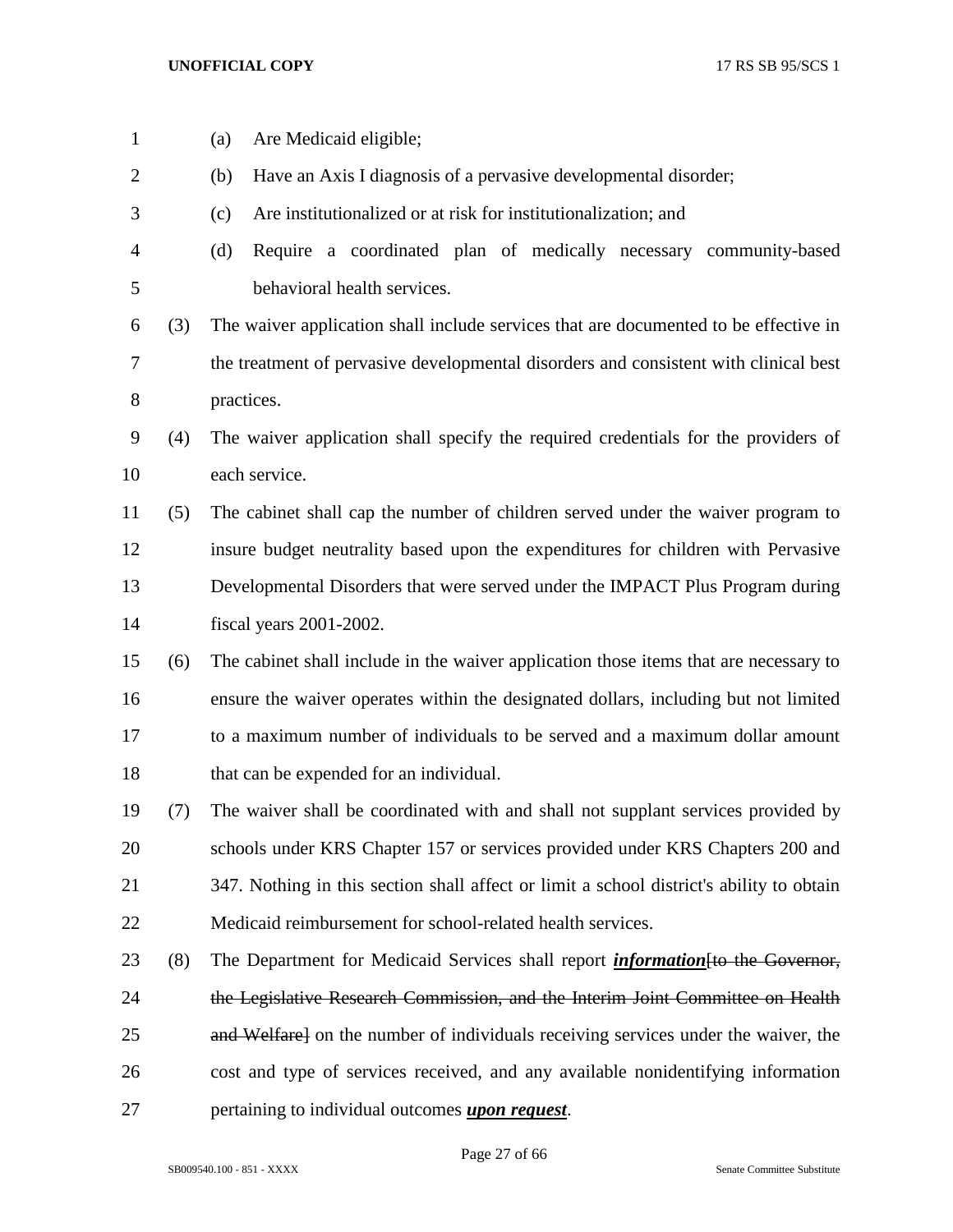| $\mathbf{1}$   |     | Section 14. KRS 205.6487 is amended to read as follows:                               |
|----------------|-----|---------------------------------------------------------------------------------------|
| $\overline{c}$ | (1) | A "Kentucky Children's Health Insurance Program Trust Fund" shall be established      |
| 3              |     | for the purpose of receiving all appropriated funds, premiums, or other revenue       |
| 4              |     | received by the Kentucky Children's Health Insurance Program to be used for the       |
| 5              |     | payment of costs and services associated with the administration of the program.      |
| 6              |     | Appropriations made to the Kentucky Children's Health Insurance Program trust         |
| 7              |     | fund shall not lapse at the end of a fiscal year but shall be carried forward in the  |
| 8              |     | trust fund account and shall be available for allotment for its particular purpose in |
| 9              |     | the next fiscal year.                                                                 |
| 10             | (2) | The Kentucky Children's Health Insurance trust fund may receive state                 |
| 11             |     | appropriations, gifts, and grants, including federal funds. Any unallotted or         |
| 12             |     | unencumbered balances in the Kentucky Children's Health Insurance Program trust       |
| 13             |     | fund shall be invested as provided for in KRS 42.500(9). Income earned from the       |
| 14             |     | investments shall be credited to the Kentucky Children's Health Insurance Program     |
| 15             |     | trust fund account.                                                                   |
| 16             | (3) | The secretary of the Cabinet for Health and Family Services shall, by administrative  |
| 17             |     | regulation promulgated in accordance with KRS Chapter 13A, provide for the            |
| 18             |     | administration of the trust fund.                                                     |
| 19             | (4) | In administering the Kentucky Children's Health Insurance Program, the                |
| 20             |     | administrative costs under the program shall be limited to no more than ten percent   |
| 21             |     | $(10\%)$ of applicable program costs.                                                 |
| 22             | (5) | [Notwithstanding the provisions of KRS 205.6336, The trust fund shall administer      |
| 23             |     | any savings from the implementation of the cabinet's Kentucky Children's Health       |
| 24             |     | Insurance Program through managed care and shall use those savings to provide         |
| 25             |     | state matching funds for any enhanced federal funds available under Title XXI of      |
| 26             |     | the Federal Social Security Act.                                                      |
| 27             |     | Section 15. KRS 205.8483 is amended to read as follows:                               |

Page 28 of 66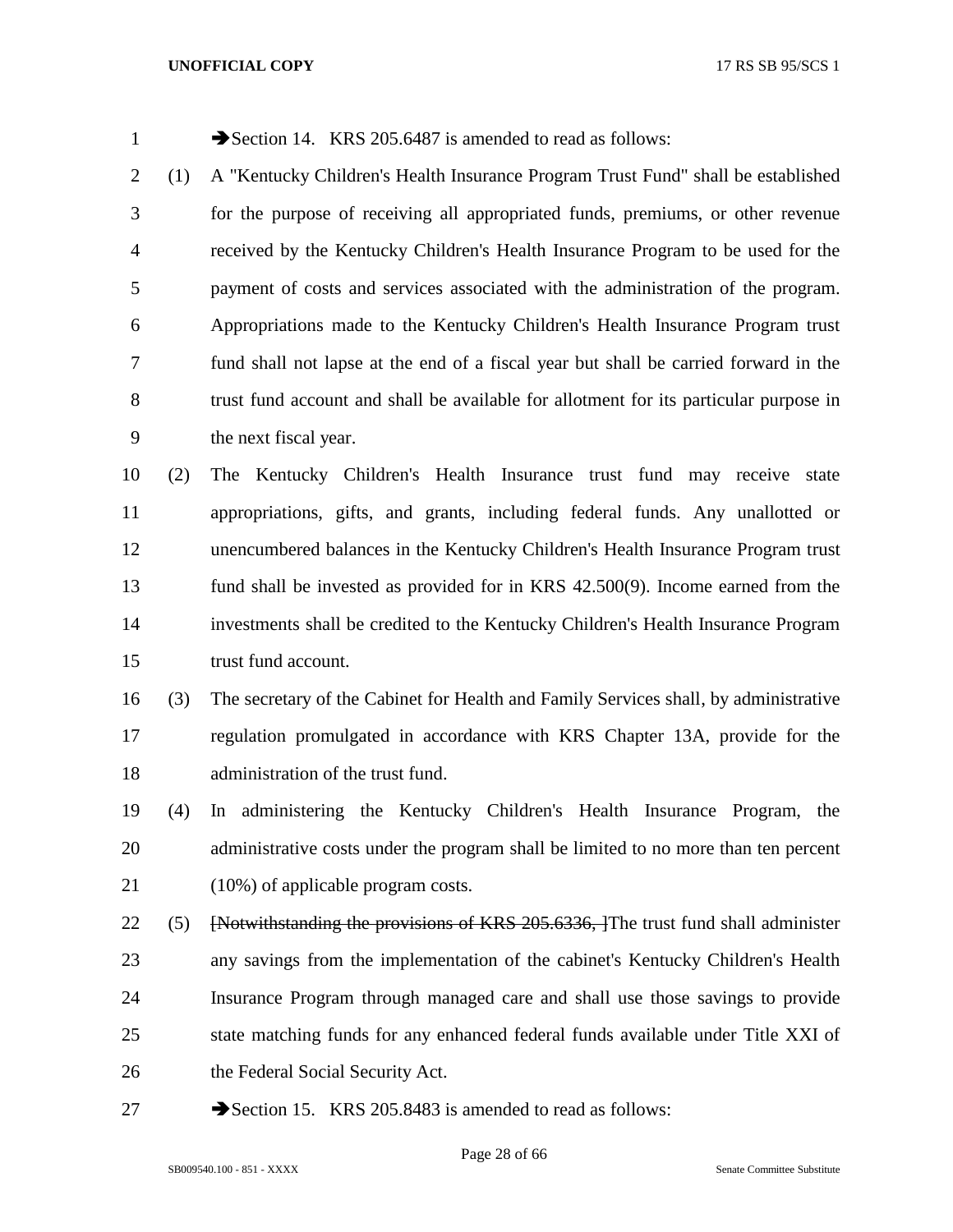| 1              | (1) | The Office of the Inspector General in the Cabinet for Health and Family Services            |
|----------------|-----|----------------------------------------------------------------------------------------------|
| $\overline{2}$ |     | shall establish, maintain, and publicize a twenty-four (24) hour toll-free hotline for       |
| 3              |     | the purpose of receiving reports of alleged fraud and abuse by Medical Assistance            |
| 4              |     | Program recipients and participating providers.                                              |
| 5              | (2) | The Office of the Inspector General in the Cabinet for Health and Family Services            |
| 6              |     | shall <i>develop and implement procedures for screening alleged fraud and abuse of</i>       |
| 7              |     | the Medical Assistance Program to ensure that appropriate written referrals are              |
| 8              |     | made[prepare a written description of the reported information and immediately               |
| 9              |     | make a written referrall to:                                                                 |
| 10             |     | The state Medicaid Fraud Control Unit and to the Office of the Attorney<br>(a)               |
| 11             |     | General of <i>credible allegations of</i> [all reports of alleged] fraud and abuse by        |
| 12             |     | providers for recipients participating in the Medical Assistance Program; and                |
| 13             |     | Other agencies and licensure boards of all <i>allegations received on the hotline</i><br>(b) |
| 14             |     | <i>that are</i> [reports] relevant to their jurisdiction.                                    |
| 15             | (3) | The Office of the Inspector General in the Cabinet for Health and Family Services            |
| 16             |     | shall provide, upon request, a Medicaid fraud and abuse report that shall include            |
| 17             |     | but not be limited to the following information from the prior fiscal year. jointly          |
| 18             |     | with the state Medicaid Fraud Control Unit and the Office of the Attorney General,           |
| 19             |     | shall prepare a Medicaid fraud and abuse report, for the prior fiscal year,                  |
| 20             |     | categorized by types of fraud and abuse and by recipient and provider group. This            |
| 21             |     | report shall be submitted no later than July 1 of each year to the Legislative               |
| 22             |     | Research Commission, the Interim Joint Committee on Appropriations and                       |
| 23             |     | Revenue, and the Interim Joint Committee on Health and Welfare and shall                     |
| 24             |     | identify]:                                                                                   |
| 25             |     | The number and type of reports received in the Office of the Inspector General<br>(a)        |
| 26             |     | in the Cabinet for Health and Family Services, from the Medicaid fraud and                   |
| 27             |     | abuse hotline categorized by recipient and provider groups; and                              |

Page 29 of 66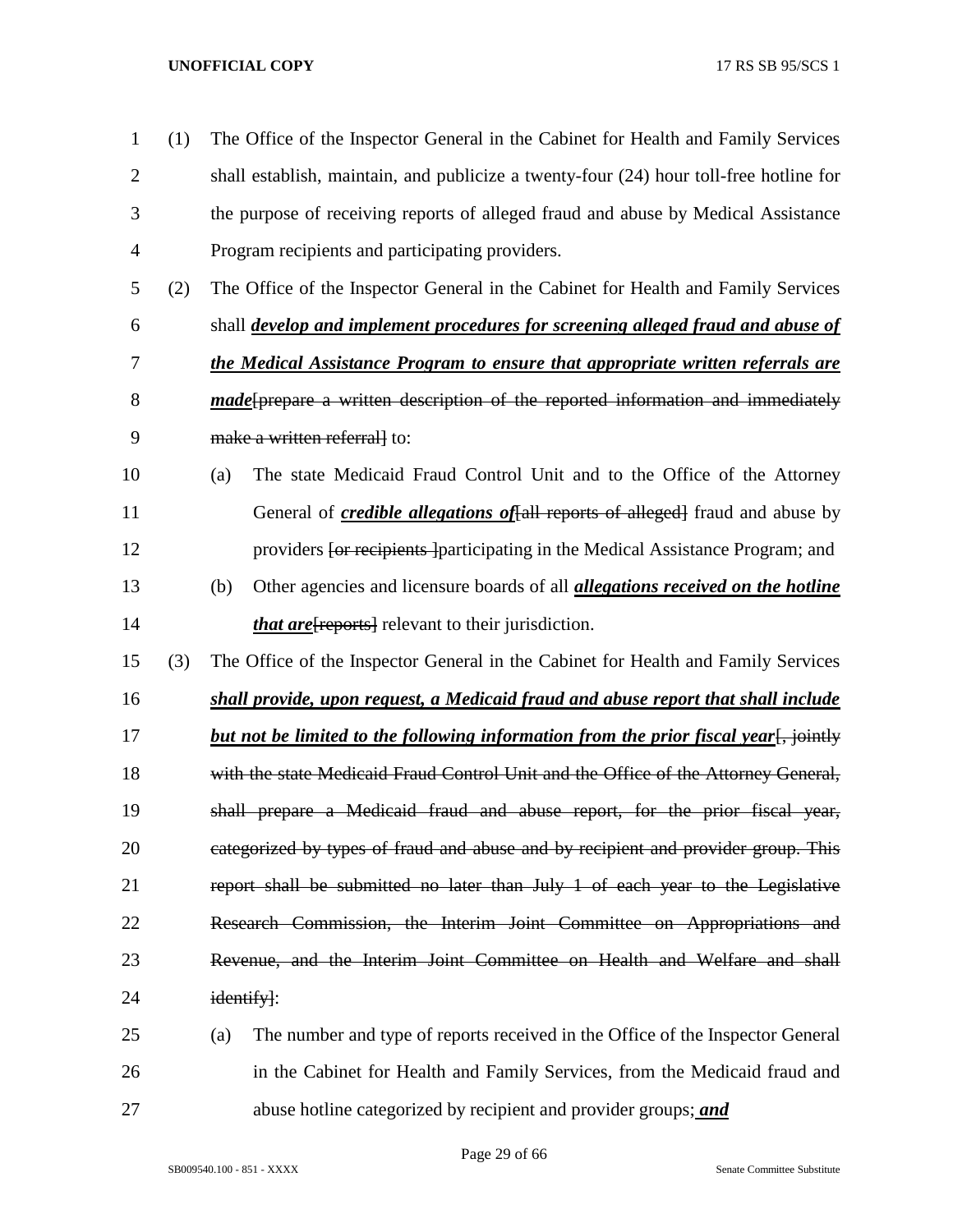| $\mathbf{1}$   |     | (b) | The number and type of alleged Medicaid <i>recipient</i> fraud and abuse reports       |
|----------------|-----|-----|----------------------------------------------------------------------------------------|
| $\overline{2}$ |     |     | which were <b>opened for investigation by the Office of Inspector General and</b>      |
| 3              |     |     | <i>their disposition</i> [discovered by, received by, or referred to the Office of the |
| 4              |     |     | Attorney General, the state Medicaid Fraud Control Unit, the Office of the             |
| 5              |     |     | Inspector General, and the Department for Medicaid Services; the number and            |
| 6              |     |     | type of reports which were opened for investigation by the Office of the               |
| 7              |     |     | Attorney General, the state Medicaid Fraud Control Unit, the Department for            |
| 8              |     |     | Medicaid Services, or the Office of the Inspector General and their disposition        |
| 9              |     |     | including:                                                                             |
| 10             |     |     | Administrative actions taken;<br>$+\frac{1}{2}$                                        |
| 11             |     |     | Criminal penalties and civil payments received;<br>$2-$                                |
| 12             |     |     | The amount of state and federal funds involved in the alleged fraud and<br>$3-$        |
| 13             |     |     | abuse;                                                                                 |
| 14             |     |     | The cost of administering the hotline; and<br>$4-$                                     |
| 15             |     |     | 5. Recommendations for legislative action to prevent, detect, and prosecute            |
| 16             |     |     | medical assistance abuse and fraud in the Commonwealth.                                |
| 17             |     |     | Section 16. KRS 209.554 is amended to read as follows:                                 |
| 18             | (1) |     | The commissioner of the department shall implement the provisions of KRS               |
| 19             |     |     | 209.550 to 209.554 through the promulgation of administrative regulations under        |
| 20             |     |     | KRS Chapter 13A.                                                                       |
| 21             | (2) |     | The department shall make educational literature that describes the risks of           |
| 22             |     |     | pneumococcal disease; the efficacy, side<br>influenza<br>and<br>effects,<br>and        |
| 23             |     |     | contraindications of these immunizations; and the recommendations from the             |
| 24             |     |     | Centers for Disease Control available to every long-term care facility.                |
| 25             | (3) |     | The department, on behalf of long-term care facilities, shall negotiate with any       |
| 26             |     |     | appropriate manufacturer of the vaccines for adult pneumococcal disease and            |
| 27             |     |     | influenza for a purchase price of the vaccines. Long-term care facilities shall be     |

Page 30 of 66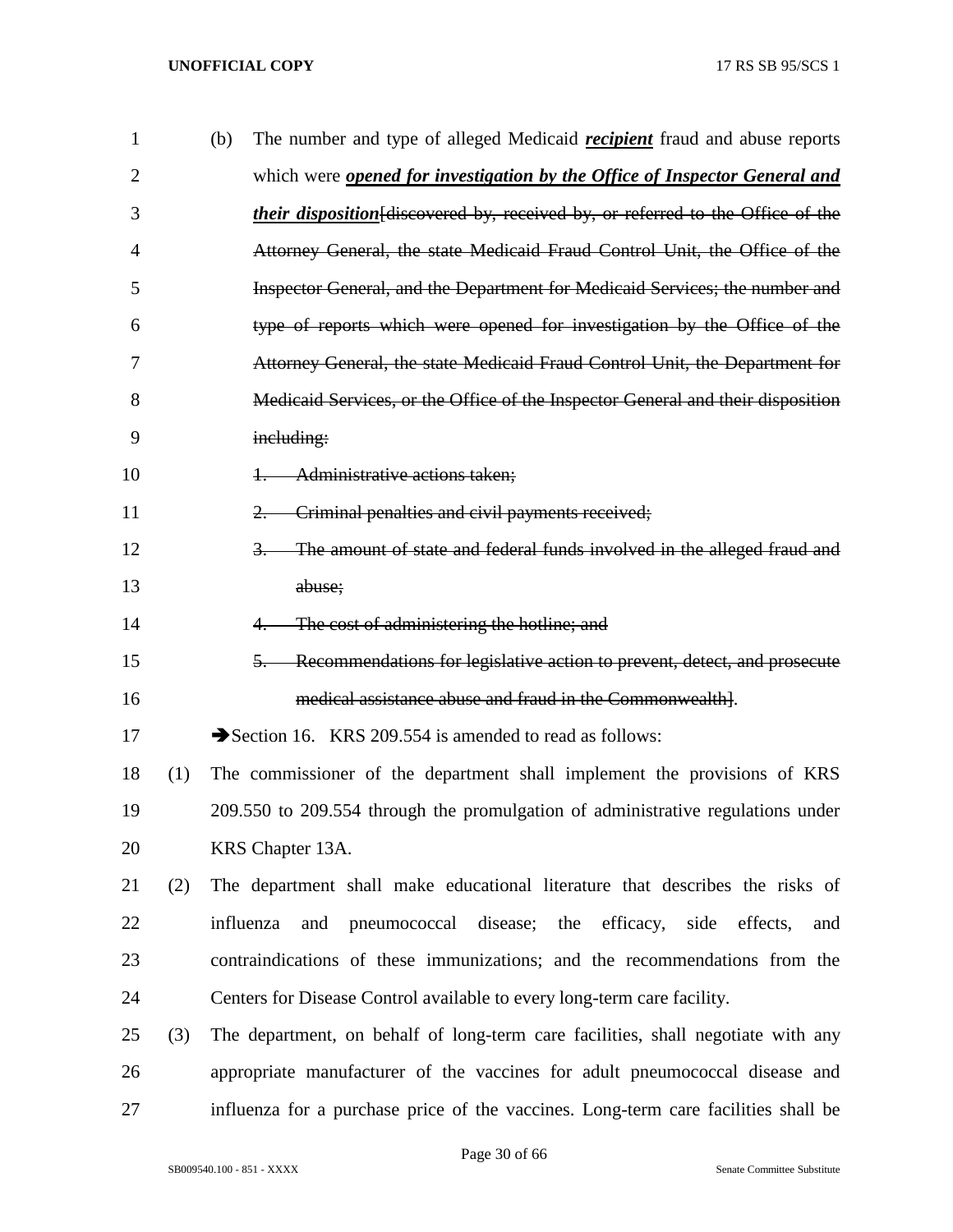- entitled to purchase the vaccines at the negotiated price for the purposes specified under KRS 209.552.
- (4) The commissioner of the department shall *make available upon request*[report by September 1, 2005, to the Governor, the Interim Joint Committee on Health and 5 Welfare, and the Legislative Research Commission on the number of outbreaks in long-term care facilities for each year due to influenza virus and pneumococcal 7 disease and the number of hospitalizations of long-term care facility residents [each] 8 wear due to influenza virus, pneumococcal disease, and associated complications.
- 9 Section 17. KRS 211.350 is amended to read as follows:
- (1) The cabinet shall regulate the construction, installation, or alteration of on-site sewage disposal systems except for systems that have a surface discharge. The cabinet shall create and maintain an electronic database for Kentucky on-site wastewater systems information, which for each system shall include but not be limited to permit application date, permit application status, system installation date, system type, latitude and longitude of system, records of system plan and site evaluations, inspection dates, and the condition of system at time of inspection. The cabinet shall *make data from this system available upon request*[within twenty- four (24) months of July 12, 2006, annually report to the Governor and the Legislative Research Commission on the status of on-site systems statewide, 20 including numbers and types of systems, summaries of conditions of systems, geographic distribution, observations of trends, and recommendation for future protection of public health and safety with on-site sewage disposal systems].
- (2) The Department for Public Health shall maintain a current list of approved and experimental on-site wastewater treatment technologies and greywater technologies, which the department shall make available, along with guidance and expertise, to local health departments. Local health departments shall provide the list of approved technologies to on-site wastewater professionals and permit applicants.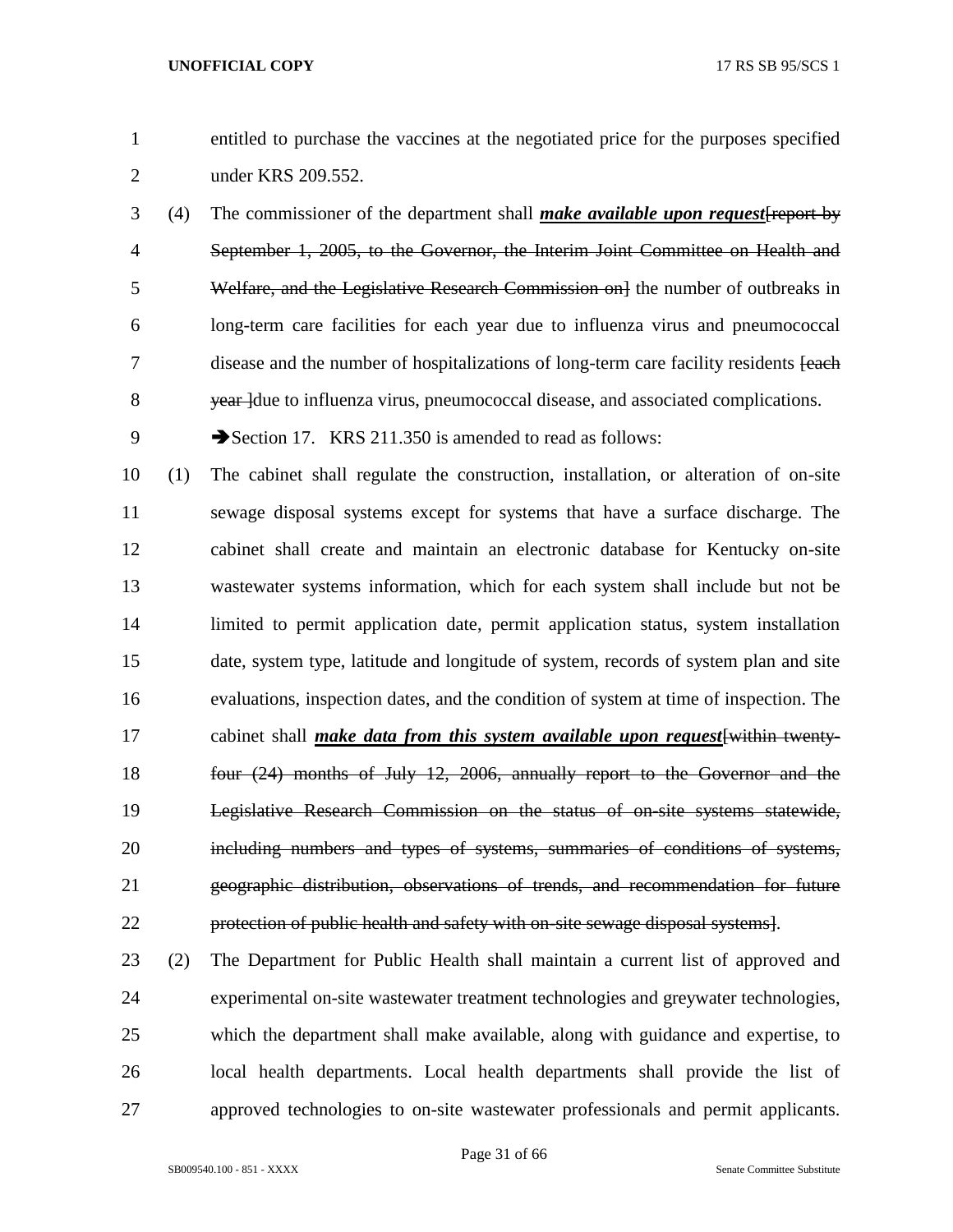With respect to on-site sewage disposal systems that utilize greywater to reduce total daily waste flows, the local health department shall inform the permit applicant, at the time of making an application to construct an on-site sewage disposal system that utilizes greywater to reduce daily waste flows, of the opportunity to consult with the environmental health program evaluators in the Division of Public Health Protection and Safety regarding the administrative regulations, permit requirements, and permissible system designs for inclusion and use of greywater.

 (3) Site evaluations shall be completed by the local health department within fifteen (15) working days of receipt of the application. If further information is required, the local health department shall promptly notify the applicant and shall have an additional ten (10) working days after that submittal of additional information in which to evaluate and issue or deny the permit. It shall be the responsibility of the property owner or owner's agent to protect and maintain the suitability of an approved site and to notify the local health department for a reinspection if site conditions substantively change. If a site previously determined to be suitable is thereafter declared unsuitable by the local health department, remedial measures 18 shall be provided in writing to the property owner or owner's agent within fifteen (15) working days.

 (4) After the conclusion of the site evaluation, the local health department shall, upon request, provide a list of all options that may be approved for the property, including new and emerging technologies. It shall be the responsibility of the owner of advanced treatment, alternative, experimental, or new and emerging technology systems to contract with a management entity, certified system operator, or trained system operator to develop and implement an approved operations and maintenance plan specific to, and appropriate for, the approved system.

(5) No person, firm, or corporation shall construct, install, alter, or cause to be

Page 32 of 66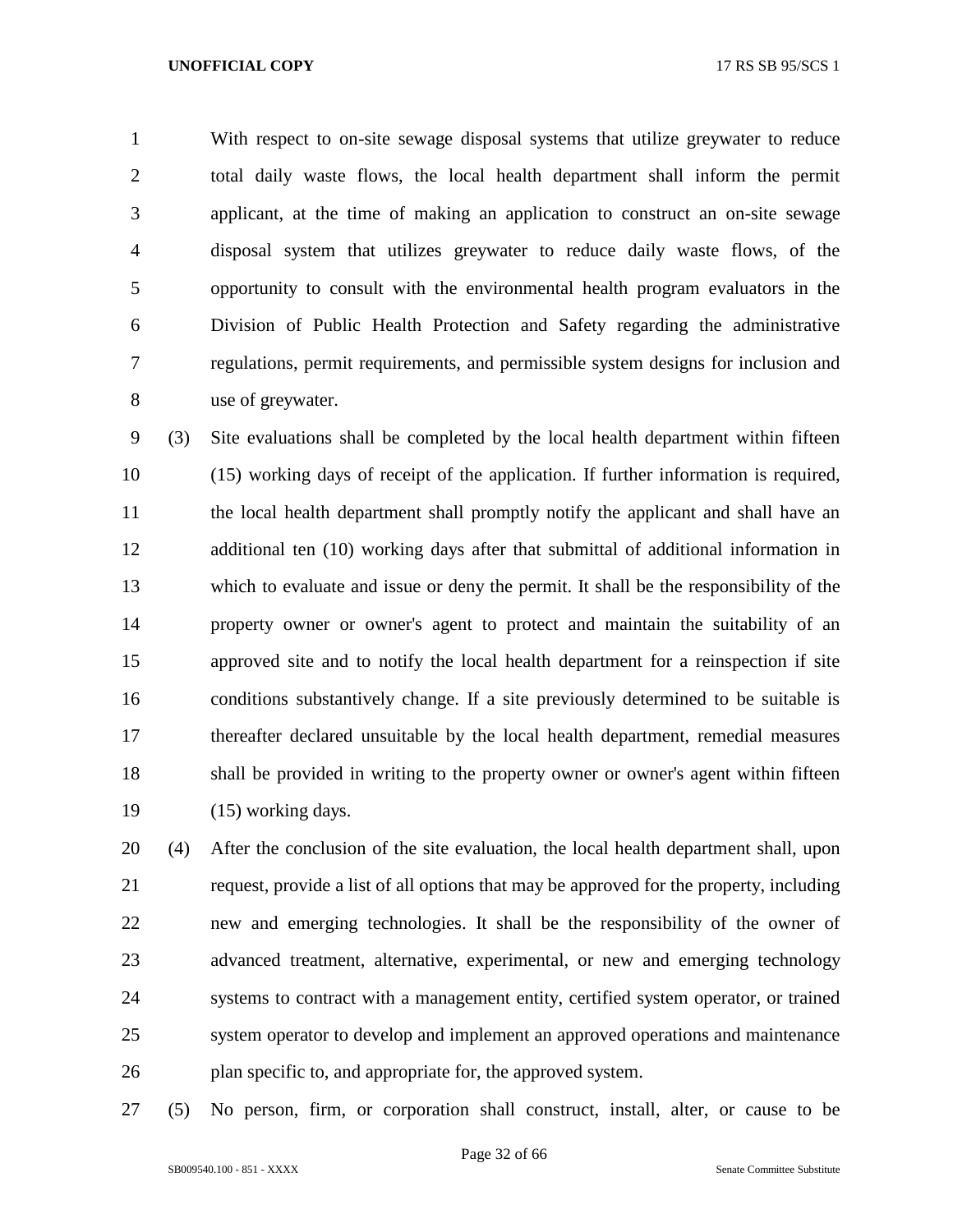constructed, installed, or altered, any on-site sewage disposal system subject to regulation by the cabinet without having first obtained an on-site sewage disposal permit from the local health department. In lieu of inspection and certification by the local health department a licensed professional engineer in private practice licensed by the Commonwealth of Kentucky may perform site evaluations and approve system designs for an on-site sewage disposal system including those systems that utilize greywater for reductions in daily waste flows for the person, firm, or corporation and apply for the permit from the local health department. The final systems installation inspection shall be performed by the local health department as soon as practicable. All applicable provisions of KRS Chapter 322 shall govern the licensed professional engineer. A professional engineer shall not perform site evaluations, approve system designs, or certify system installations of an on-site sewage disposal system on property owned by himself, an employee, or a partner of an engineering firm by which he is employed, or on property owned by the engineering firm. Nothing in this section shall be construed to deny a farmstead owner the right to obtain a permit. Except for farmstead owners on their own property, the construction, installation, or alteration shall be performed only by a person certified by the cabinet pursuant to KRS 211.357.

 (6) A local health department that issues a permit for an on-site sewage disposal system, including systems that utilize greywater to reduce total daily waste flows, based on the site evaluation or system design of a licensed professional engineer in private practice licensed by the Commonwealth of Kentucky shall not be held liable for any defects or failures of the on-site sewage disposal system due to the site evaluation or system design.

 (7) No person, firm, or corporation shall use or continue to use or permit the use or continued use of any on-site sewage disposal system, including those systems that utilize greywater to reduce total daily waste flows, that is constructed, installed, or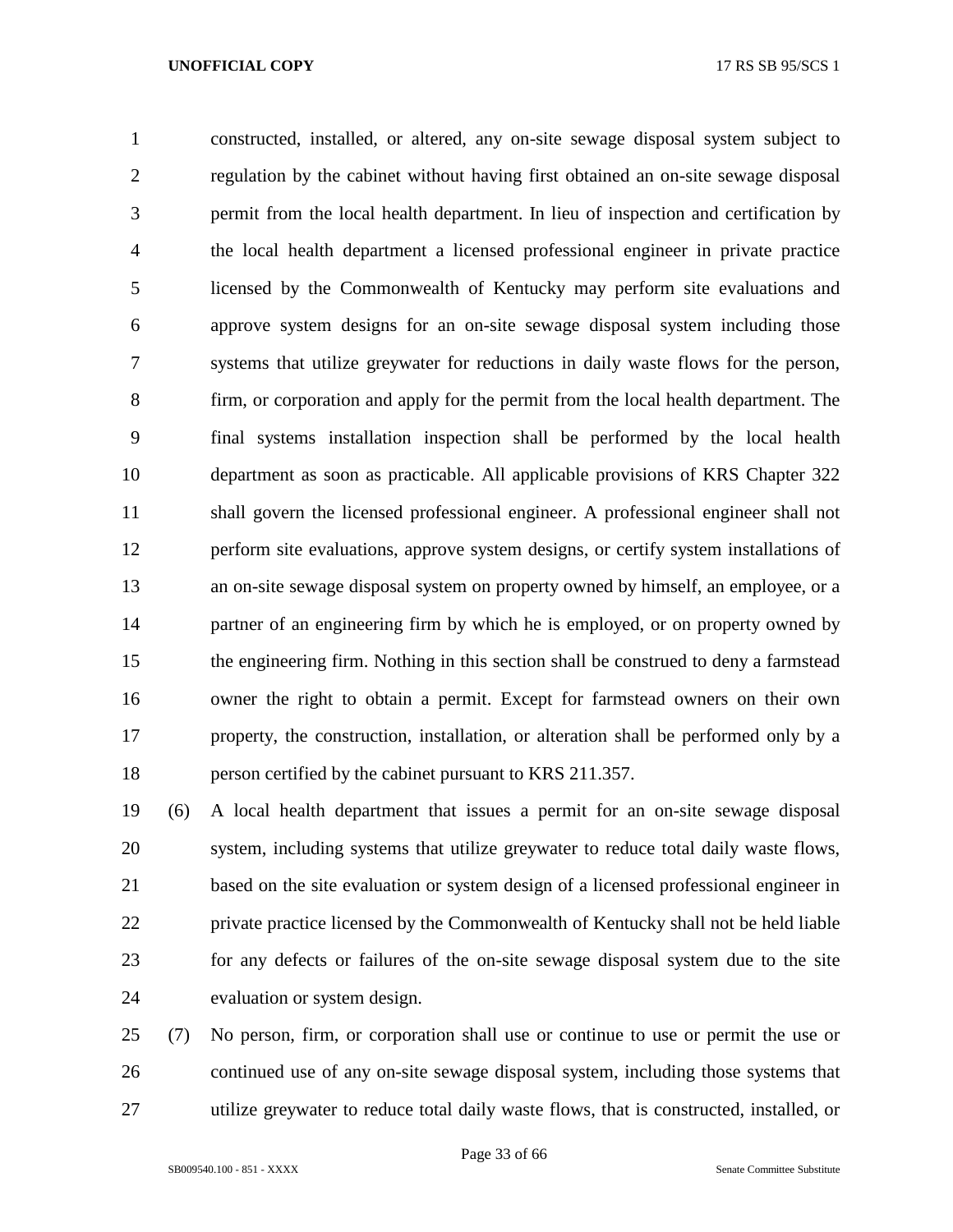altered under an on-site sewage disposal permit if the cabinet or local health department through a duly authorized inspector, employee, agent, or licensed professional engineer in private practice licensed by the Commonwealth of Kentucky finds that the system was not constructed, installed, or altered in conformance with the permit and regulations issued by the cabinet.

 (8) No certified electrical inspector acting under authority of KRS 227.491 shall issue the certificates of approval of temporary or permanent electrical wiring unless the inspector has in his or her possession a notice of release as described in paragraphs (a) and (b) of this subsection. The inspector shall record the number of the notice of release on the certificate of approval. The person requesting approval of electrical wiring shall be responsible for obtaining the release from the local health department and providing it to the electrical inspector. This requirement shall only apply to dwellings, mobile homes, manufactured housing, buildings, or other structures that are constructed or installed after July 15, 1998. This requirement shall not apply to structures that do not have sewage waste fixtures or to those that are connected to a sewage waste disposal system approved by the Energy and Environment Cabinet. Nothing in this section shall be construed to deny the continued use of any electrical service connected to wiring approved prior to July 15, 1998.

 (a) An initial notice of release to allow temporary electrical power for construction shall be issued to the property owner or owner's agent by the local health department upon the application for a site evaluation.

- (b) A final notice of release to allow for permanent electrical power shall be issued to the property owner or owner's agent by the local health department upon approval of an on-site sewage disposal plan.
- (c) This section shall not apply to any county that has adopted the Uniform State Building Code and has and enforces on-site sewage disposal permitting.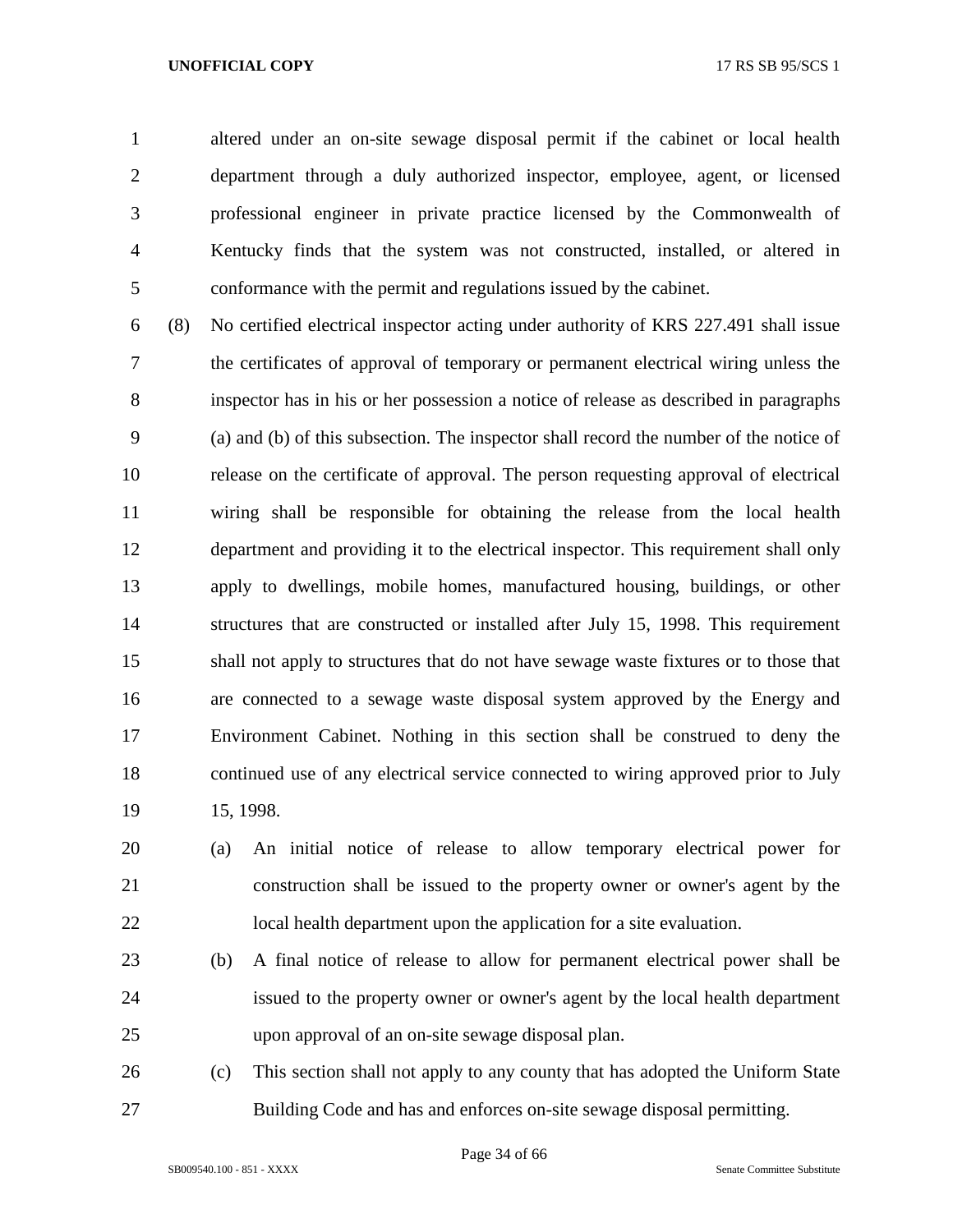(9) All applications for on-site sewage disposal permits shall be accompanied by plans and specifications for the proposed system, including results of soils tests and other information as directed by the cabinet by regulation. If the site evaluation or approval of the system design is performed by a licensed professional engineer in private practice licensed by the Commonwealth of Kentucky, the application shall be accompanied by a statement by the engineer that he has met the requirements of the regulations issued by the cabinet for site evaluation and system design. Any action to deny an application shall be subject to appeal, and upon appeal an administrative hearing shall be conducted in accordance with KRS Chapter 13B.

 (10) The cabinet shall fix a schedule of fees for the functions performed by the cabinet relating to the regulation of on-site sewage disposal systems. The fees shall be designed to fully cover the cost of the service performed but shall not exceed the cost of the service performed. Fees payable to the cabinet shall be paid into the State Treasury and credited to a trust and agency fund to be used by the cabinet in carrying out its responsibilities relating to the regulation of on-site sewage disposal systems. No part of the fund shall revert to the general fund of the Commonwealth.

 (11) Any regulation relating to on-site sewage disposal that is in effect on July 15, 1992, shall remain in effect until altered by the secretary, except that administrative regulations that govern total daily waste flows shall be updated in accordance with KRS 211.351. The secretary may issue additional regulations necessary to carry out the purposes of this section.

 (12) Nothing in this section shall authorize or allow the cabinet to inspect or take enforcement action against on-site sewage disposal systems installed on farmsteads prior to July 15, 1992, or modifications to those systems unless the actions are determined in writing by the cabinet, upon a written, verified complaint, to be necessary to prevent imminent harm or damage to the safety, life, or health of a person. In this instance, the cabinet shall deliver to the landowner a copy of the

SB009540.100 - 851 - XXXX Senate Committee Substitute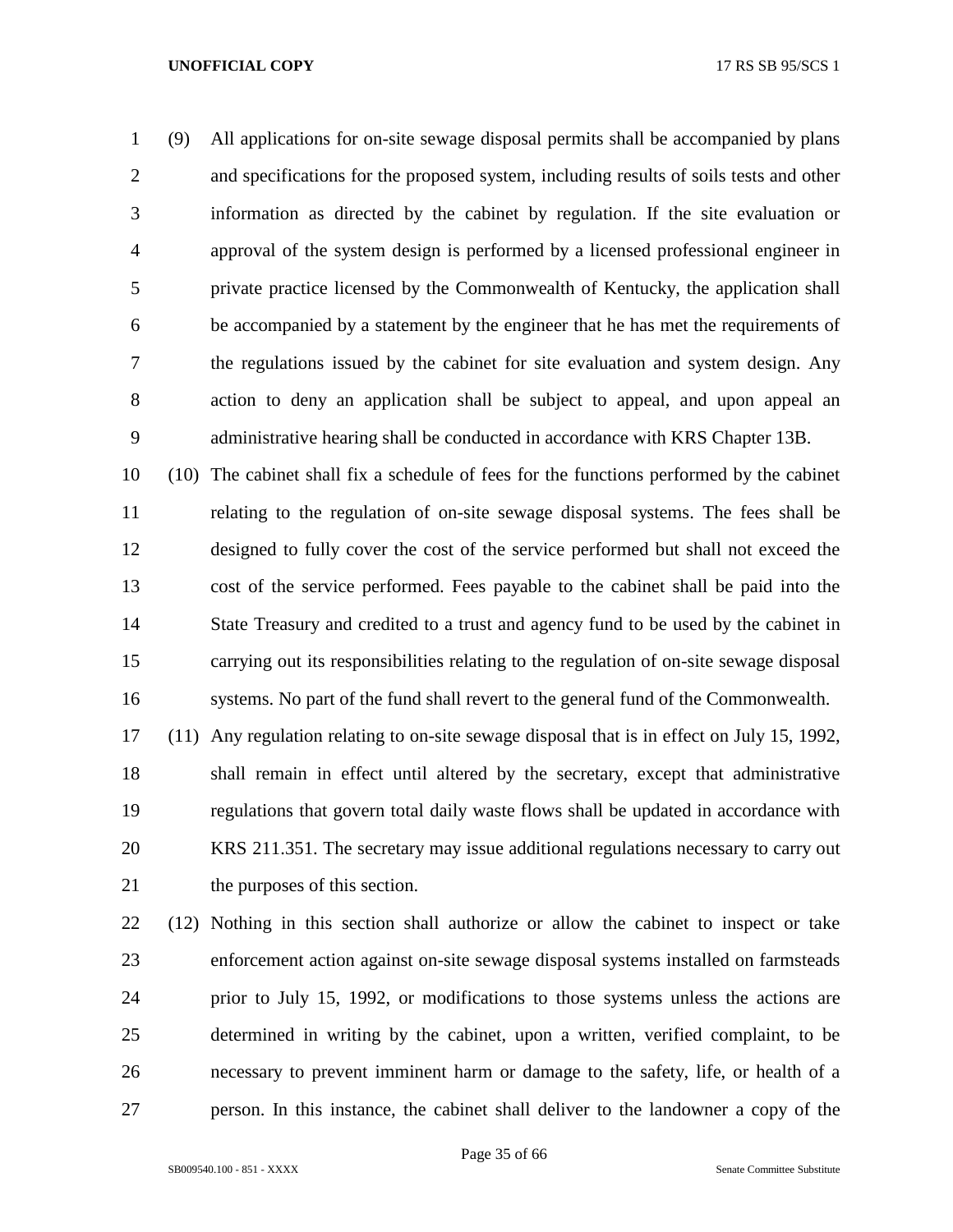| $\mathbf{1}$   |     |     | written determination and the verified complaint prior to the commencement of the  |
|----------------|-----|-----|------------------------------------------------------------------------------------|
| $\overline{2}$ |     |     | inspection or enforcement action.                                                  |
| 3              |     |     | (13) As used in this section:                                                      |
| $\overline{4}$ |     | (a) | "Blackwater" means wastewater containing liquid or solid waste generated           |
| 5              |     |     | through use of a urinal, water closet, garbage disposal, or similar sanitary       |
| 6              |     |     | fixture; and                                                                       |
| 7              |     | (b) | "Greywater" means wastewater generated by hygiene activities, including but        |
| 8              |     |     | not limited to wastewater from laundry, lavatory sinks, and showers, but shall     |
| 9              |     |     | exclude kitchen sinks and food preparation sinks. "Greywater" does not             |
| 10             |     |     | include blackwater.                                                                |
| 11             |     |     | Section 18. KRS 211.494 is amended to read as follows:                             |
| 12             | (1) |     | A comprehensive statewide trauma care program shall be established within the      |
| 13             |     |     | Department for Public Health. The statewide trauma care program shall consist of,  |
| 14             |     |     | at a minimum, a statewide trauma care director and a state trauma registrar funded |
| 15             |     |     | through available federal funds or, to the extent that funds are available, by the |
| 16             |     |     | trauma care system fund established in KRS 211.496. The department may contract    |
| 17             |     |     | with outside entities to perform these functions.                                  |
| 18             | (2) |     | The statewide trauma care system shall address, at a minimum, the following goals: |
| 19             |     |     | (a) To reduce or prevent death and disability from trauma without regard to the    |
| 20             |     |     | patient's insurance coverage or ability to pay for services;                       |
| 21             |     | (b) | To provide optimal care for trauma victims by utilization of best practices        |
| 22             |     |     | protocols and guidelines;                                                          |
| 23             |     | (c) | To minimize the economic impact of lost wages and productivity for trauma          |
| 24             |     |     | patients; and                                                                      |
| 25             |     | (d) | To contain costs of trauma care.                                                   |
| 26             | (3) | (a) | The Department for Public Health shall establish an advisory committee to          |
| 27             |     |     | assist in the development, implementation, and continuation of its duties.         |

Page 36 of 66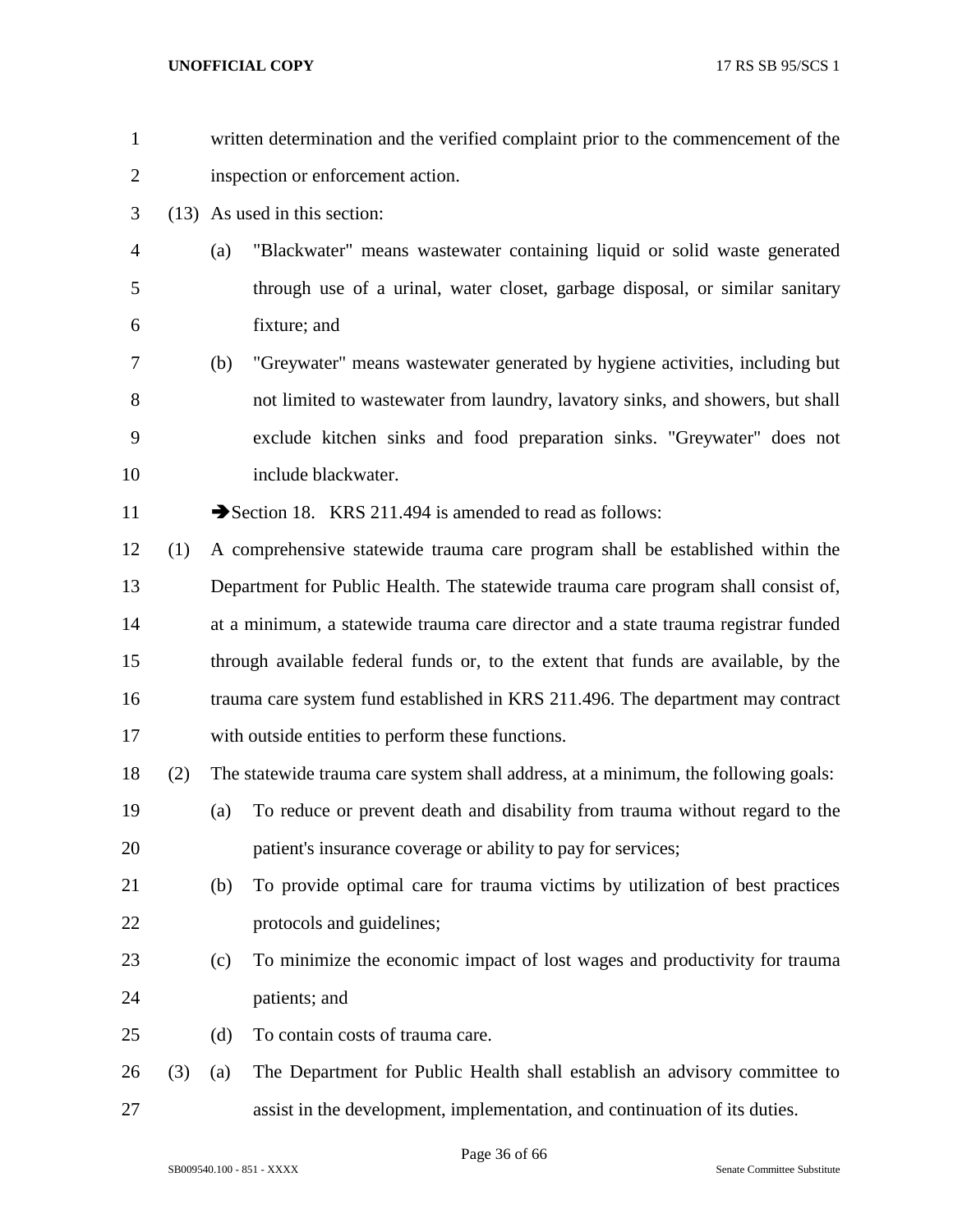| 1              | (b) | The advisory committee shall consist of eighteen (18) members to be [as            |
|----------------|-----|------------------------------------------------------------------------------------|
| $\overline{2}$ |     | follows:                                                                           |
| 3              |     | Sixteen (16) of the members shall be lappointed by the secretary of the            |
| 4              |     | Cabinet for Health and Family Services and shall be composed of                    |
| 5              |     | representatives from the following agencies and organizations:                     |
| 6              |     | <b>1.</b> [a.] The Department for Public Health;                                   |
| 7              |     | 2. [b.] The Kentucky Board of Medical Licensure;                                   |
| 8              |     | 3. [e.] The Kentucky Board of Nursing;                                             |
| 9              |     | 4. [d.] The Kentucky Board of Emergency Medical Services;                          |
| 10             |     | <b>5.</b> [e.] The Kentucky Medical Association;                                   |
| 11             |     | 6. [f.] The Kentucky Hospital Association;                                         |
| 12             |     | 7. [g.] The Kentucky Committee on Trauma of the American College of                |
| 13             |     | Surgeons;                                                                          |
| 14             |     | 8. [h. ] One (1) representative from each verified Level I trauma center;          |
| 15             |     | 9. [i.] One (1) hospital representative from a Level II verified trauma center,    |
| 16             |     | one (1) hospital representative from a Level III verified trauma center,           |
| 17             |     | and one (1) hospital representative from a Level IV verified trauma                |
| 18             |     | Kentucky Hospital<br>Association<br>shall<br>submit<br>The<br>center.              |
| 19             |     | recommendations to the secretary for each of the three (3) members                 |
| 20             |     | appointed under this subdivision;                                                  |
| 21             |     | The Kentucky Chapter of the American College of Emergency<br>$10.6 +$              |
| 22             |     | Physicians;                                                                        |
| 23             |     | The Kentucky Chapter of the Emergency Nurses Association;<br>$11.4 \pm 1$          |
| 24             |     | The Kentucky Transportation Cabinet; [and]<br>$12.[\frac{1}{2}]$                   |
| 25             |     | Two $(2)$ members at large, one $(1)$ of whom shall be a health care<br>$13.$ [m.] |
| 26             |     | consumer; [and                                                                     |
| 27             |     | Two (2) members shall be appointed by the Governor as follows:                     |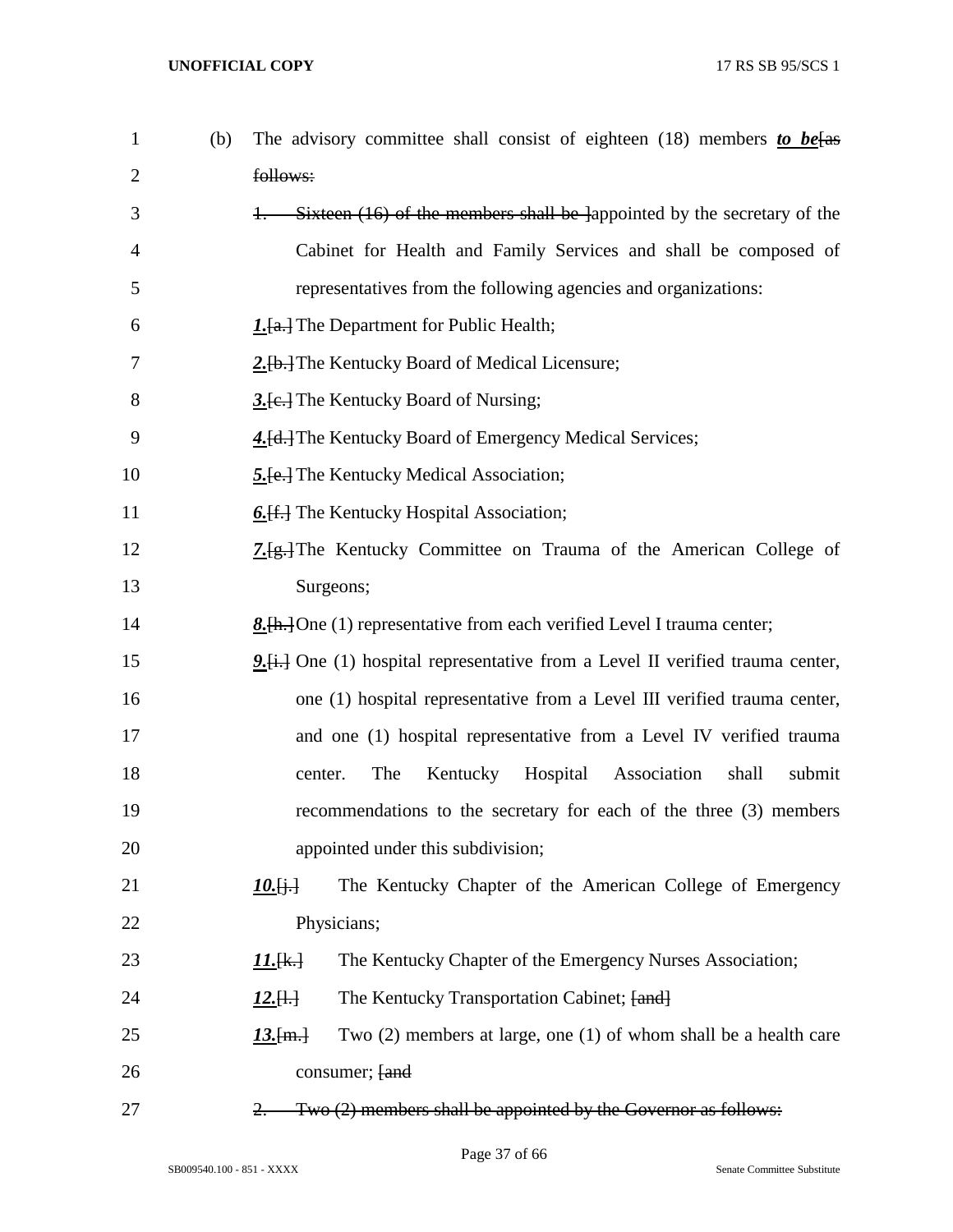| $\mathbf{1}$   |     |     | $\frac{a}{a}$ 14. One (1) representative with extensive experience in injury            |
|----------------|-----|-----|-----------------------------------------------------------------------------------------|
| $\overline{2}$ |     |     | prevention programs; and                                                                |
| 3              |     |     | One (1) representative with pediatric trauma experience.<br>$15.$ [b.]                  |
| 4              |     | (c) | Members of the advisory committee shall serve for a period of four (4) years            |
| 5              |     |     | and shall serve until a successor is appointed, except that initial terms shall be      |
| 6              |     |     | staggered and one-third $(1/3)$ of the members shall be appointed to four $(4)$         |
| 7              |     |     | year terms, one-third $(1/3)$ of the members shall be appointed to three $(3)$ year     |
| 8              |     |     | terms, and one-third $(1/3)$ of the members shall be appointed for two $(2)$ year       |
| 9              |     |     | terms.                                                                                  |
| 10             |     | (d) | The advisory committee shall meet at least on a quarterly basis. The                    |
| 11             |     |     | committee shall elect a chair, a vice chair, and a secretary from among its             |
| 12             |     |     | members and adopt rules of governance at the first meeting in each fiscal year.         |
| 13             |     |     | The first meeting of the advisory committee shall occur before September 30,            |
| 14             |     |     | 2008.                                                                                   |
| 15             |     | (e) | Appointed members shall serve without compensation but may receive                      |
| 16             |     |     | reimbursement for actual and necessary expenses relating to the duties of the           |
| 17             |     |     | advisory committee in accordance with state regulations relating to travel              |
| 18             |     |     | reimbursement.                                                                          |
| 19             |     | (f) | Expenses associated with the advisory committee shall be paid by the trauma             |
| 20             |     |     | care system fund established in KRS 211.496, to the extent funds are                    |
| 21             |     |     | available.                                                                              |
| 22             | (4) |     | The statewide trauma care director and the advisory committee shall develop and         |
| 23             |     |     | implement a statewide trauma care system, integrated with the public health system      |
| 24             |     |     | for injury prevention, that recognizes levels of care for the appropriate delivery of a |
| 25             |     |     | full range of medical services to all trauma patients in the Commonwealth. The          |
| 26             |     |     | statewide trauma care system shall include but is not limited to:                       |
| 27             |     | (a) | Development and implementation of trauma prevention and education                       |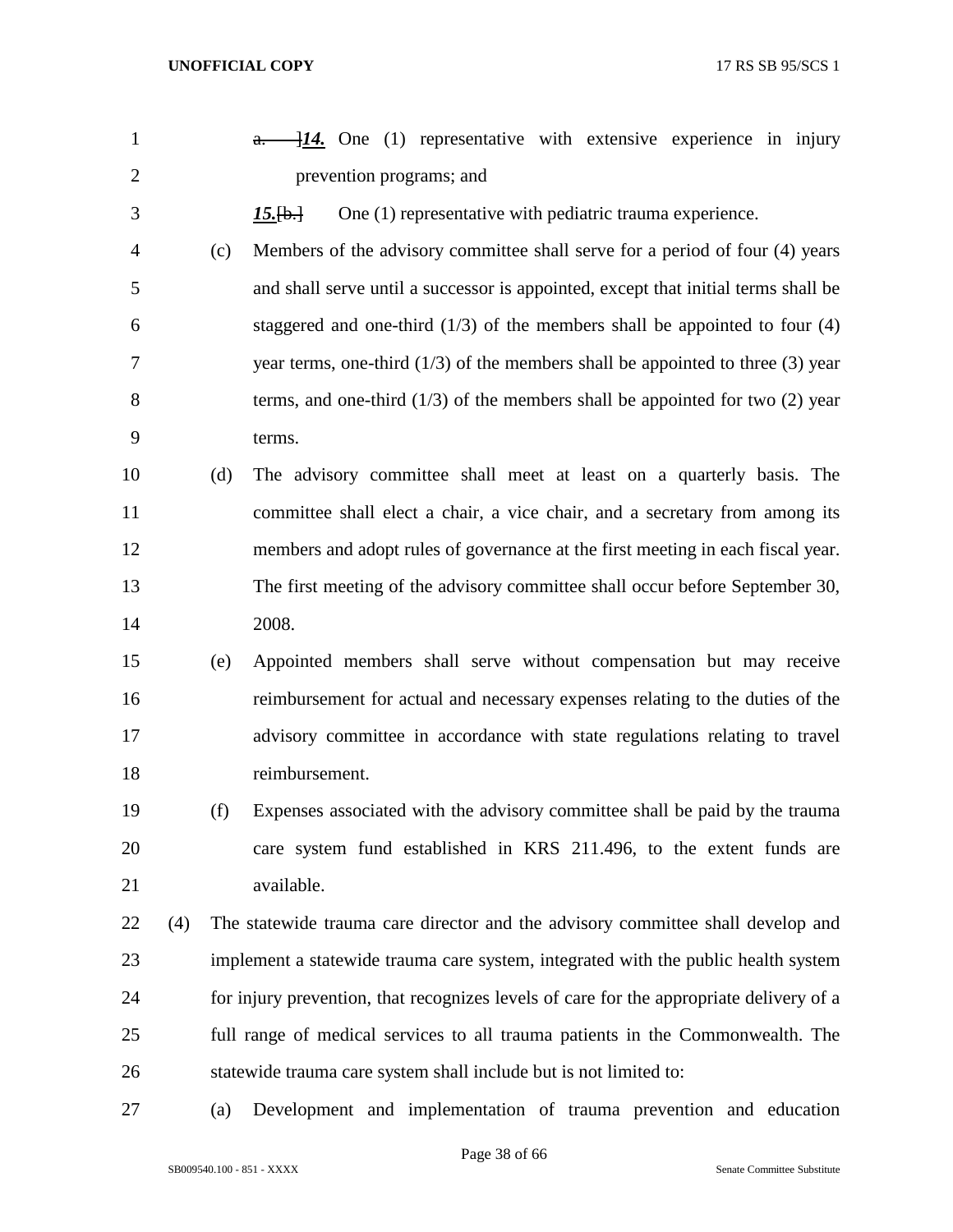| 1              |     | initiatives;                                                                     |
|----------------|-----|----------------------------------------------------------------------------------|
| 2              | (b) | Facilitation of appropriate education and continuing education about trauma      |
| 3              |     | care and procedures for physicians, nurses, and emergency medical services       |
| $\overline{4}$ |     | personnel;                                                                       |
| 5              | (c) | Development and statewide distribution of guidelines and protocols for the       |
| 6              |     | care and treatment of trauma victims that include the needs of special           |
| 7              |     | populations and are fully integrated with all available resources, including but |
| 8              |     | not limited to emergency medical services, physicians, nurses, and hospitals;    |
| 9              | (d) | Voluntary hospital trauma center verification through the American College of    |
| 10             |     | Surgeons or the Department for Public Health;                                    |
| 11             | (e) | Local and regional triage and transport protocols for use by the Kentucky        |
| 12             |     | Board of Emergency Medical Services, emergency medical services providers,       |

and emergency rooms; and

(f) Continuing quality assurance and peer review programs.

 (5) The Department for Public Health or the statewide trauma care director and the advisory committee established in this section shall coordinate activities related to the care of trauma patients with other state agencies and boards that are directly or indirectly involved with care of injured persons. Upon request of the Department for Public Health or the statewide trauma care director, other state agencies and boards shall assist and facilitate the development and implementation of a statewide trauma care system.

 (6) Data obtained through a trauma registry or other data collected pursuant to KRS 211.490 to 211.496 shall be confidential and for use solely by the Department for Public Health, the statewide trauma care director, the advisory committee, and persons or public or private entities that participate in data collection for the trauma registry. Personal identifying information that is collected for use in the trauma registry shall not be subject to discovery or introduction into evidence in any civil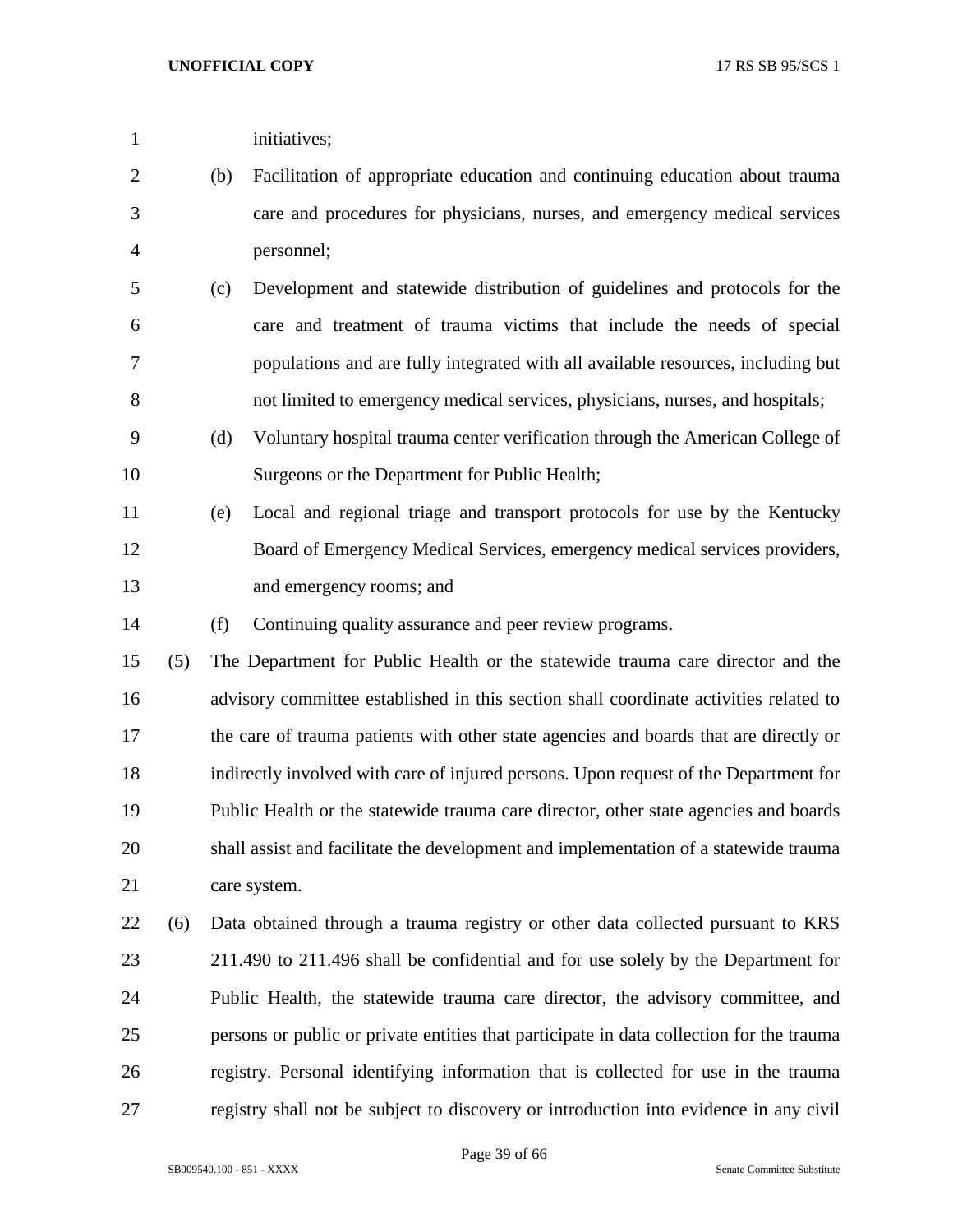| $\mathbf{1}$   |        | action.                                                                                   |
|----------------|--------|-------------------------------------------------------------------------------------------|
| $\overline{2}$ | (7)    | The statewide trauma care director shall report <i>information</i> [by December 1 of each |
| 3              |        | year to the Interim Joint Committee on Health and Welfare on the status of the            |
| $\overline{4}$ |        | development and implementation of the statewide trauma system <i>upon request</i> .       |
| 5              | (8)    | The Department for Public Health may promulgate administrative regulations in             |
| 6              |        | accordance with KRS Chapter 13A to implement this section.                                |
| 7              |        | Section 19. KRS 211.502 is amended to read as follows:                                    |
| $8\,$          |        | The Kentucky Spinal Cord and Head Injury Research Board shall:                            |
| 9              | (1)    | Formulate policies and procedures necessary to carry out the provisions of KRS            |
| 10             |        | 211.500 to 211.504;                                                                       |
| 11             | (2)    | Promulgate administrative regulations necessary to carry out the provisions of KRS        |
| 12             |        | 211.500 to 211.504 and to ensure proper expenditure of state funds appropriated for       |
| 13             |        | the purposes of KRS $211.500$ to $211.504$ ;                                              |
| 14             | (3)    | Review and authorize spinal cord and head injury research projects and programs to        |
| 15             |        | be undertaken and financed under the provisions of KRS 211.500 to 211.504;                |
| 16             | (4)    | Review and approve all progress and final research reports on projects authorized         |
| 17             |        | under the provisions of KRS 211.500 to 211.504;                                           |
| 18             | (5)    | Ensure that state funds, appropriated for spinal cord and head injury research by         |
| 19             |        | KRS 211.504 or any other act, are not diverted to any other use; and                      |
| 20             | (6)    | Provide <del>[the Governor, the General Assembly, and the Legislative Research</del>      |
| 21             |        | Commission an annual report by January 30 of each year showing lifter status of           |
| 22             |        | funds appropriated under the provisions of KRS 211.504 for spinal cord and head           |
| 23             |        | injury research and the progress of the board in terms of the results of its spinal cord  |
| 24             |        | and head injury research efforts <i>upon request</i> .                                    |
| 25             |        | Section 20. KRS 211.590 is amended to read as follows:                                    |
| 26             |        | The Breast Cancer Research and Education Trust Fund Board created by KRS 211.585          |
| 27             | shall: |                                                                                           |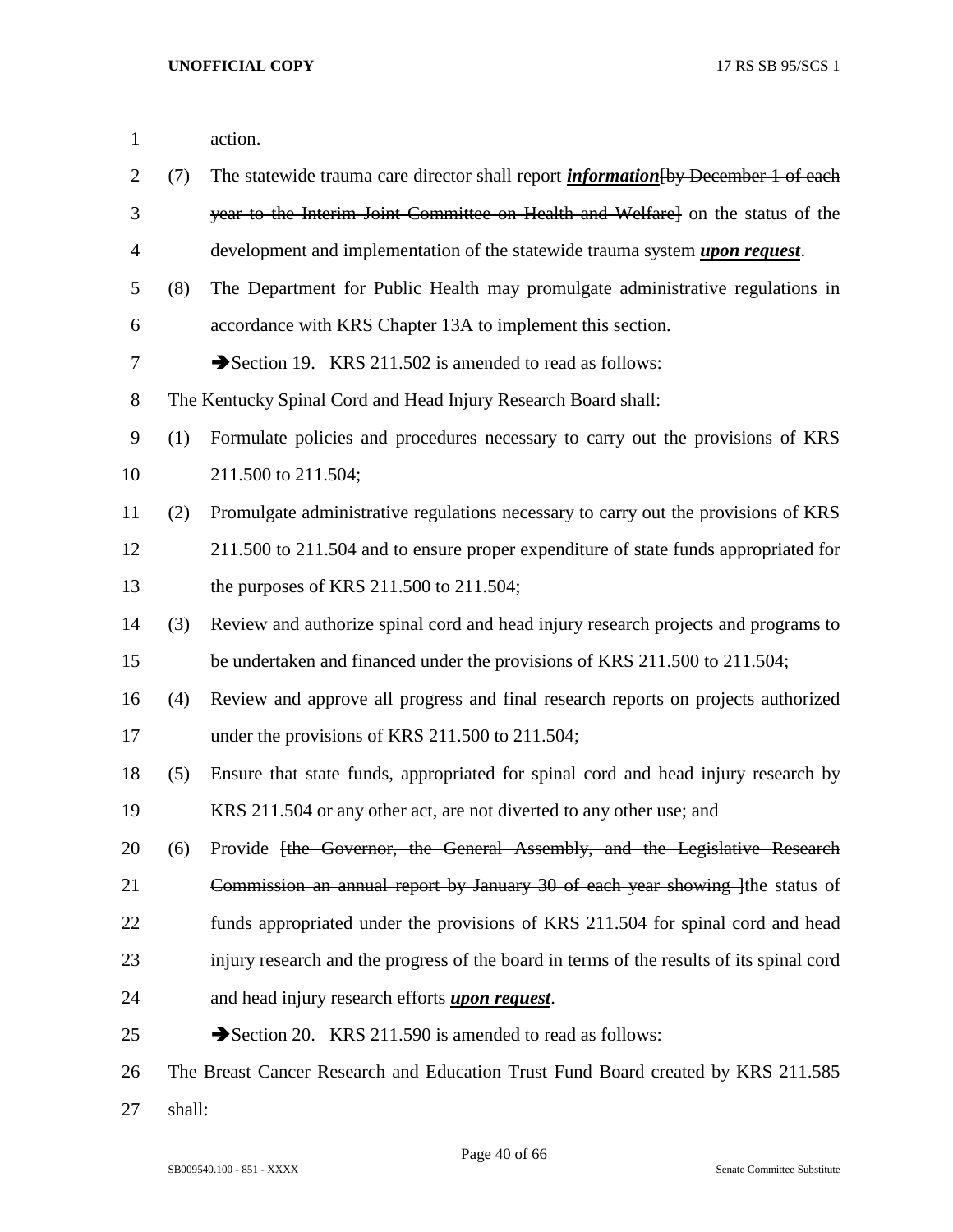| 1              | (1) | Develop a written plan for the expenditure of trust funds made available under KRS                |
|----------------|-----|---------------------------------------------------------------------------------------------------|
| $\overline{2}$ |     | 211.580. The initial plan shall be completed on or before October 1, 2005, and shall              |
| 3              |     | be updated on an annual basis on or before October 1 of each year thereafter. The                 |
| $\overline{4}$ |     | plan shall, at a minimum, include the following:                                                  |
| 5              |     | A <i>program</i> summary <del> of existing breast cancer education, awareness,</del><br>(a)       |
| 6              |     | treatment, and screening programs provided to residents of Kentucky by type                       |
| 7              |     | of program and by geographic area;                                                                |
| 8              |     | (b) A needs assessment for the Commonwealth of Kentucky that identifies                           |
| 9              |     | additional programs that are needed by program type and geographic area,                          |
| 10             |     | with support for why the identified programs are needed]; and                                     |
| 11             |     | A prioritized list of programs and research projects that the board will<br>$(b)$ $\overline{+e}$ |
| 12             |     | address with funding available through the competitive grant program                              |
| 13             |     | established under subsection (2) of this section;                                                 |
| 14             | (2) | Promulgate administrative regulations to establish a competitive grant program to                 |
| 15             |     | provide funding to not-for-profit entities, educational institutions, and government              |
| 16             |     | agencies in Kentucky offering programs or services in the areas of breast cancer                  |
| 17             |     | research, education, awareness, treatment, and screening.                                         |
| 18             |     | The grant program shall give preference to programs proposing to serve the<br>(a)                 |
| 19             |     | medically underserved population.                                                                 |
| 20             |     | The grant program shall provide funding to projects and programs in<br>(b)                        |
| 21             |     | accordance with the priorities established in the plan developed under                            |
| 22             |     | subsection $(1)$ of this section.                                                                 |
| 23             |     | The administrative regulations shall, at a minimum:<br>(c)                                        |
| 24             |     | Establish an application process and requirements;<br>1.                                          |
| 25             |     | 2.<br>Set forth program and outcome measurement requirements;                                     |
| 26             |     | 3.<br>Establish an application review and award process; and                                      |
| 27             |     | Provide monitoring, oversight, and reporting requirements for funded<br>4.                        |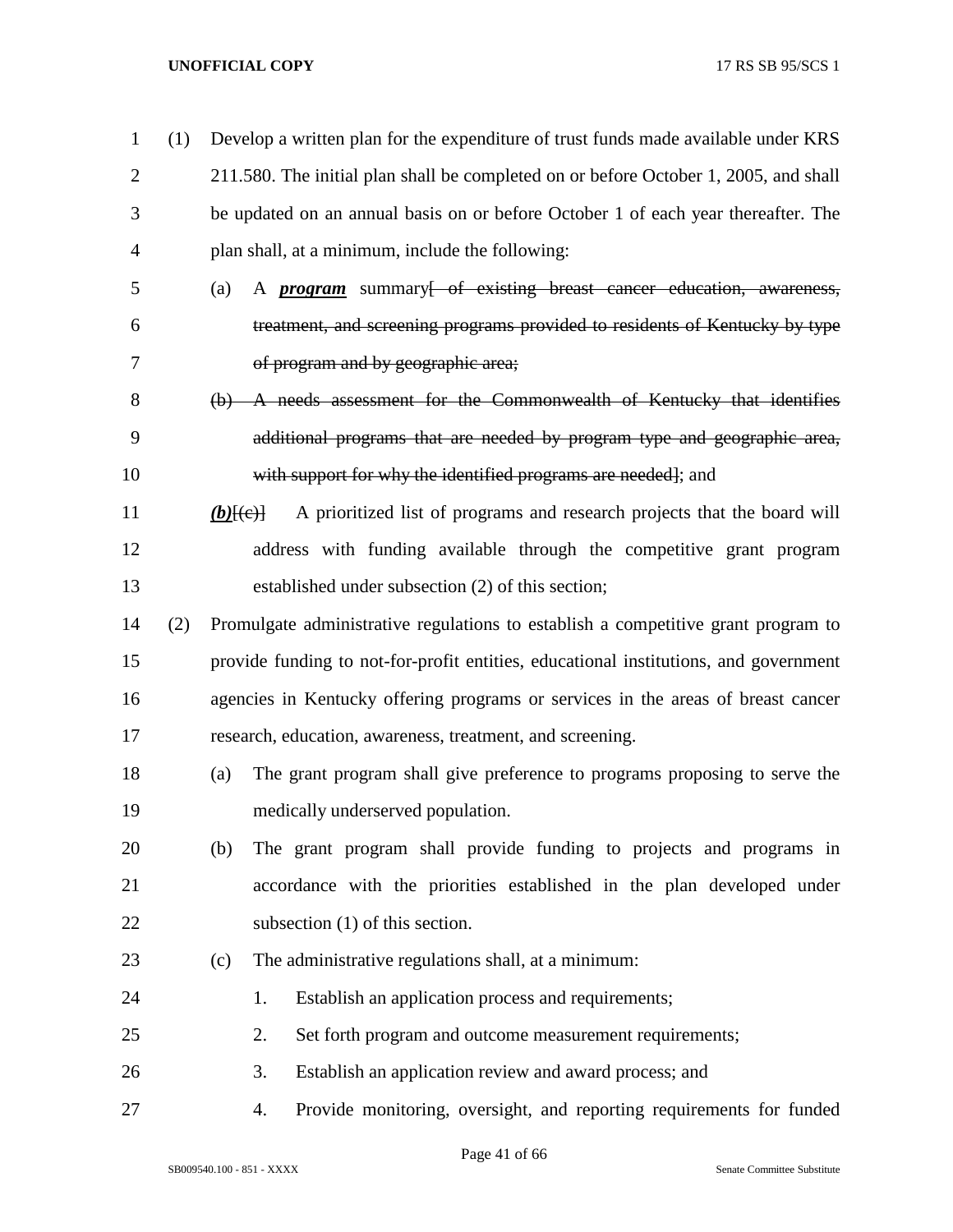| $\mathbf{1}$   |     |                                                                                     | programs;                                                                               |  |  |
|----------------|-----|-------------------------------------------------------------------------------------|-----------------------------------------------------------------------------------------|--|--|
| $\overline{2}$ | (3) |                                                                                     | Promulgate administrative regulations necessary to carry out the provisions of KRS      |  |  |
| 3              |     |                                                                                     | 211.580 to 211.590; and                                                                 |  |  |
| $\overline{4}$ | (4) |                                                                                     | Provide <i>information upon request that shall</i> [to the Governor and the Legislative |  |  |
| 5              |     |                                                                                     | Research Commission an annual report by October 1 of each year. The report shall        |  |  |
| 6              |     |                                                                                     | include <b>but not be limited to:</b>                                                   |  |  |
| 7              |     | (a)                                                                                 | The plan developed under subsection (1) of this section for the expenditure of          |  |  |
| $8\,$          |     |                                                                                     | funds for the current and next fiscal year;                                             |  |  |
| 9              |     | (b)                                                                                 | A summary of the use and impact of prior year funds;                                    |  |  |
| 10             |     | (c)                                                                                 | A summary of the activities of the board during the prior fiscal year; and              |  |  |
| 11             |     | (d)                                                                                 | Any recommendations for future initiatives or action regarding breast cancer            |  |  |
| 12             |     |                                                                                     | research, education, awareness, treatment, and screening.                               |  |  |
| 13             |     |                                                                                     | Section 21. KRS 211.902 is amended to read as follows:                                  |  |  |
| 14             | (1) |                                                                                     | Every physician, nurse, hospital administrator, director of a clinical laboratory, or   |  |  |
| 15             |     |                                                                                     | public health officer who receives information of the existence of any person found     |  |  |
| 16             |     | or suspected to have a two and three-tenths (2.3) micrograms per deciliter of whole |                                                                                         |  |  |
| 17             |     |                                                                                     | blood level of lead in his or her blood shall report the information to the cabinet     |  |  |
| 18             |     |                                                                                     | within seven (7) days and to the local or district health officer in approved           |  |  |
| 19             |     |                                                                                     | electronic format as prescribed by administrative regulations promulgated by the        |  |  |
| 20             |     |                                                                                     | cabinet in accordance with KRS Chapter 13A. The contents of the report shall            |  |  |
| 21             |     |                                                                                     | include but not be limited to the following information:                                |  |  |
| 22             |     | (a)                                                                                 | The full name and address of the person tested;                                         |  |  |
| 23             |     | (b)                                                                                 | The date of birth of such person;                                                       |  |  |
| 24             |     | (c)                                                                                 | The type of specimen and the results of the appropriate laboratory tests made           |  |  |
| 25             |     |                                                                                     | on such person; and                                                                     |  |  |
| 26             |     | (d)                                                                                 | Any other information about such person deemed necessary by the cabinet to              |  |  |
| 27             |     |                                                                                     | carry out the provisions of this section.                                               |  |  |

Page 42 of 66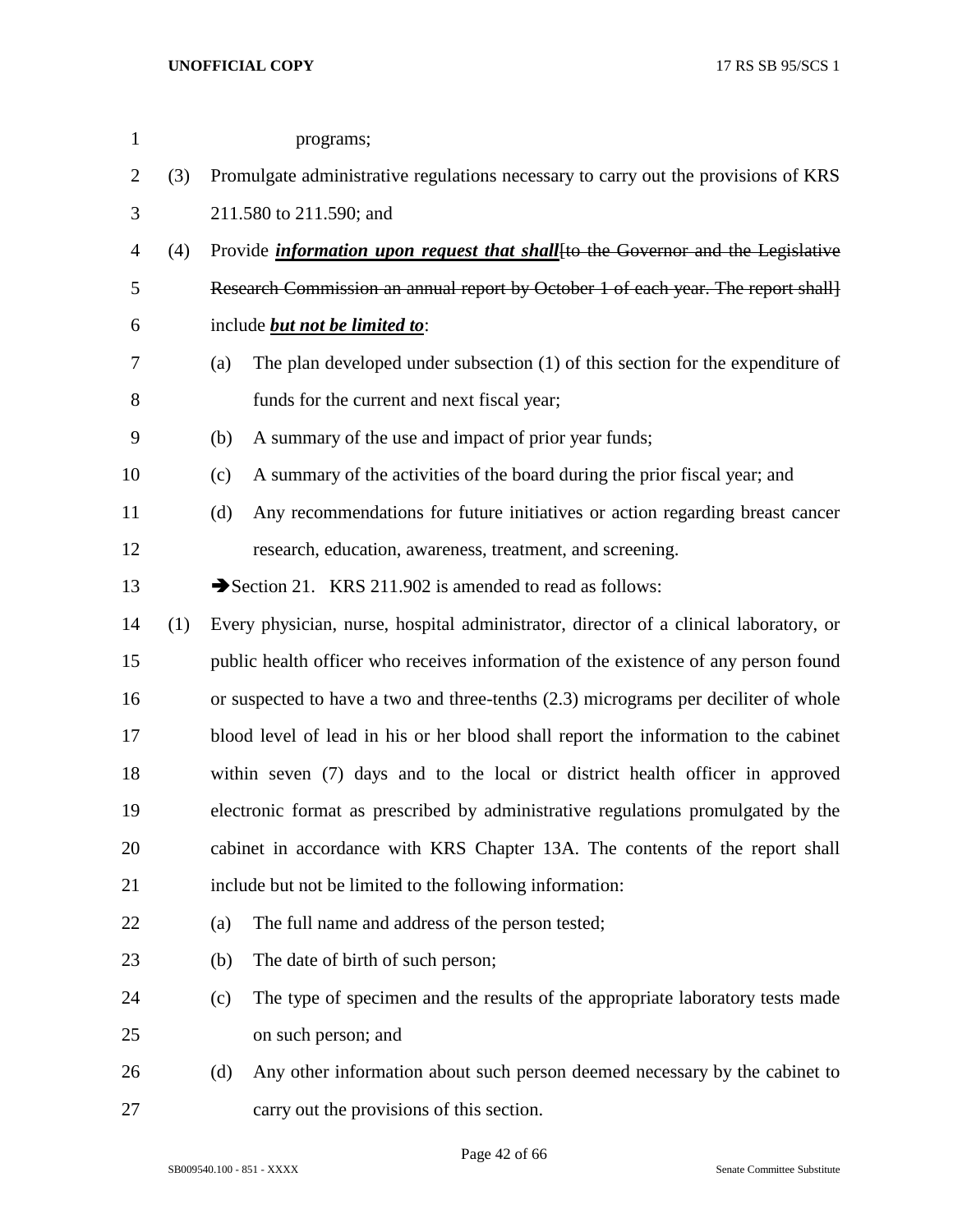Any physician, nurse, hospital administrator, director of clinical laboratory, public health officer, or allied health professional making such a report in good faith shall be immune from any civil or criminal liability that otherwise might be incurred from the making of such report.

 (2) Notwithstanding the requirements of subsection (1) of this section, a clinical or research laboratory shall not be fined or otherwise disciplined for failure to report required information to the cabinet if the information was not provided by the medical professional obtaining the blood sample.

- (3) The secretary shall maintain comprehensive records of all reports submitted pursuant to KRS 211.900 to 211.905 and 211.994. Records shall be analyzed and geographically indexed by county annually in order to determine the location of areas with a high incidence of elevated blood lead levels reported. The records and analysis shall be public record and provided *upon request*[annually by October 1 to 14 the Governor, the General Assembly, the Legislative Research Commission, and the Lead Poisoning Prevention Advisory Committee]; provided, however, that the name of any individual shall not be made public unless the secretary determines that such inclusion is necessary to protect the health and well-being of the affected individual. (4) When an elevated blood lead level is reported to the cabinet, it shall inform such local boards of health, local health departments, and other persons and health organizations as deemed necessary.
- 

21 Section 22. KRS 214.187 is amended to read as follows:

 (1) The Department for Public Health shall develop a statewide education, awareness, and information program on hepatitis C. The hepatitis C education, awareness, and information program may be incorporated into other existing health education programs. The Department for Public Health may make available on its Internet Web site protocols, guidelines, and materials for hepatitis C education, awareness, and information programs that increase the understanding of the disease among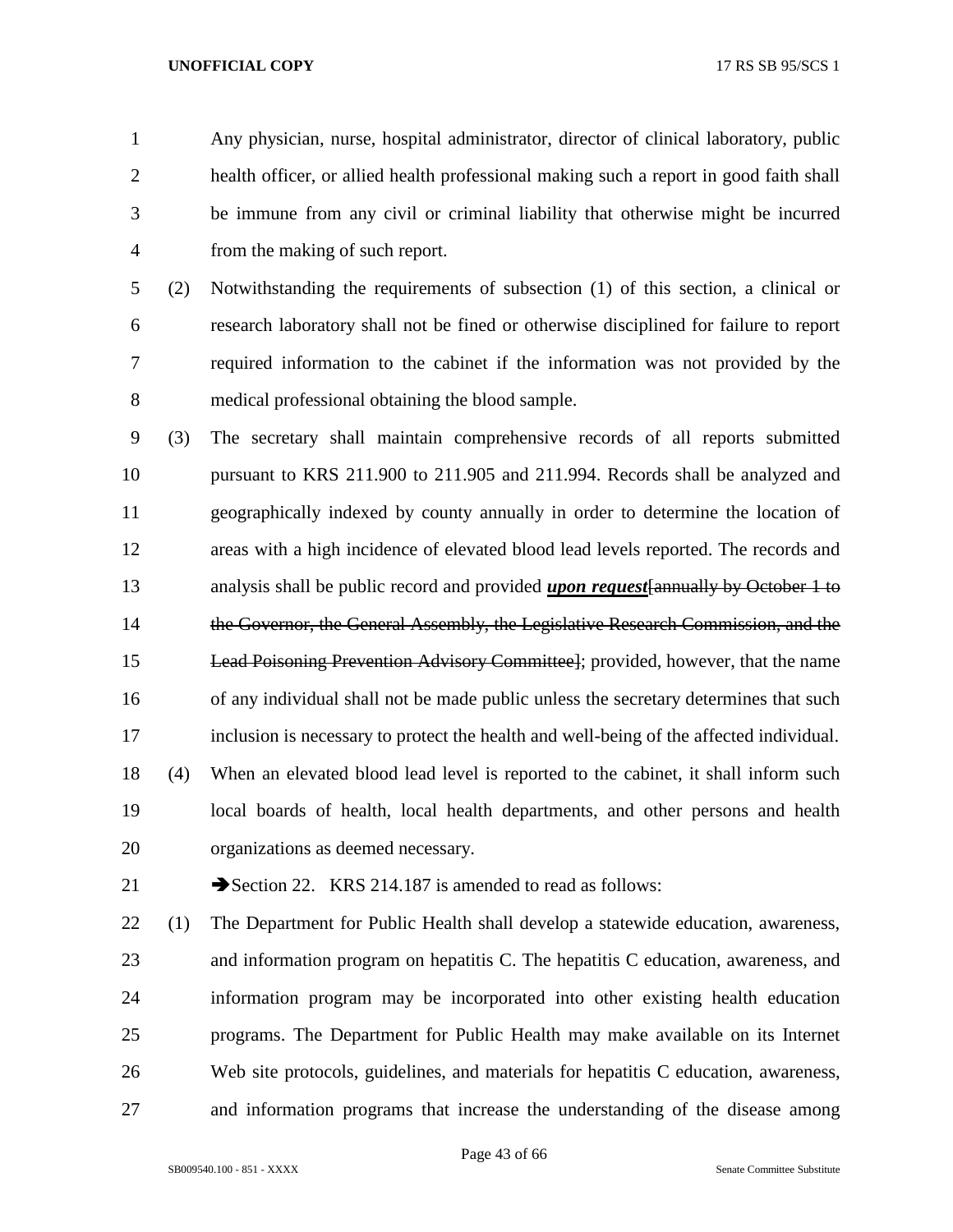general and high-risk populations.

 (2) The hepatitis C education, awareness, and information program may include material to specifically address individuals who may be at high risk of infection, including but not limited to law enforcement officials, corrections personnel, prisoners, veterans, individuals who received blood transfusions prior to 1992, hemophiliacs, students, and minority communities. The program may utilize education materials developed by health-related companies and community-based or national advocacy organizations. The program may include but not be limited to counseling, patient support groups, and existing hotlines for consumers.

 (3) In developing the hepatitis C education, awareness, and information program, the department shall consult the University of Kentucky College of Medicine, the University of Louisville School of Medicine, the Pikeville College School of Osteopathic Medicine, the American Liver Foundation, the Centers for Disease Control and Prevention, and any other scientific, medical, or advocacy organizations to develop the protocols and guidelines for the hepatitis C education, awareness, and information program. The protocols and guidelines may include but are not limited to the following:

- (a) The risk factors associated with hepatitis C acquisition and transmission;
- (b) The most recent scientific and medical information on hepatitis C prevention, detection, diagnosis, treatment, and therapeutic decision making;
- (c) Tracking and reporting of acute cases of hepatitis C by public health officials;
- (d) Protocols for public safety and health care workers who come in contact with hepatitis C patients; and
- (e) Surveillance programs to determine the prevalence of hepatitis C in ethnic and other high-risk populations.

 (4) The Department for Public Health may coordinate with the Department of Veterans' Affairs and the Department of Corrections to establish specific recommendations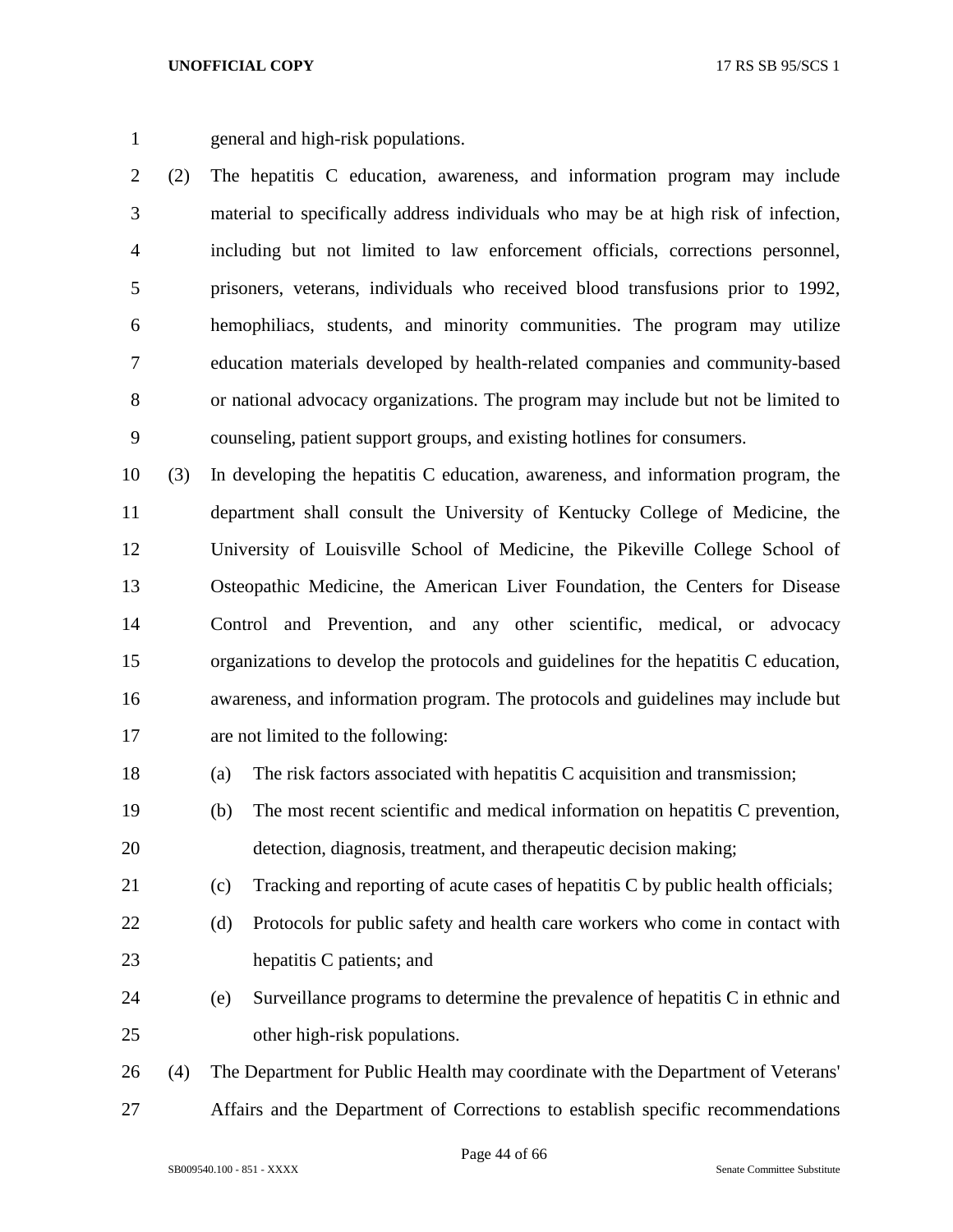| 1              |     | for the hepatitis C education, awareness, and information program. The protocols         |
|----------------|-----|------------------------------------------------------------------------------------------|
| 2              |     | and guidelines established by the Department for Public Health, the Department of        |
| 3              |     | Corrections, and the Department of Veterans' Affairs may include topics specified        |
| $\overline{4}$ |     | in subsection (3) of this section and may include but are not limited to protocols       |
| 5              |     | within state agencies to enable departments to provide appropriate treatment for         |
| 6              |     | individuals with hepatitis C, protocols for the education of state agency officials and  |
| 7              |     | other employees who work with individuals with hepatitis C, and protocols within         |
| 8              |     | the Department of Corrections to provide written hepatitis C information to              |
| 9              |     | prisoners on the date of their probation, parole, or release.                            |
| 10             | (5) | The Department for Public Health shall <i>make information</i> Freport lon the hepatitis |
| 11             |     | C education, awareness, and information program <i>available upon request</i> [to the    |
| 12             |     | Interim Joint Committee on Health and Welfare by December 1, 2006, and every             |

six (6) months thereafter, or upon request of the committee].

14 Section 23. KRS 214.452 is amended to read as follows:

The following policies shall apply to blood establishments and to donors of blood:

 (1) All blood establishments within the Commonwealth shall be licensed by the United States Food and Drug Administration and remain in compliance with all applicable federal regulations. The Cabinet for Health and Family Services shall, under administrative regulations promulgated pursuant to KRS Chapter 13A, establish fees necessary to cover the cost of and adhere to a schedule for regular inspection, by the Office of the Inspector General of the Cabinet for Health and Family Services, of all blood establishments within the Commonwealth to ascertain whether each blood establishment is licensed and in compliance with KRS 214.450 to 214.464 and KRS 214.468. The Office of the Inspector General shall commence its inspection program of blood establishments no later than September 1, 1994. **Figure 1.1** [The Office of the Inspector General of the Cabinet for Health and Family Services shall annually, by no later than September 1, submit a written report to the Interim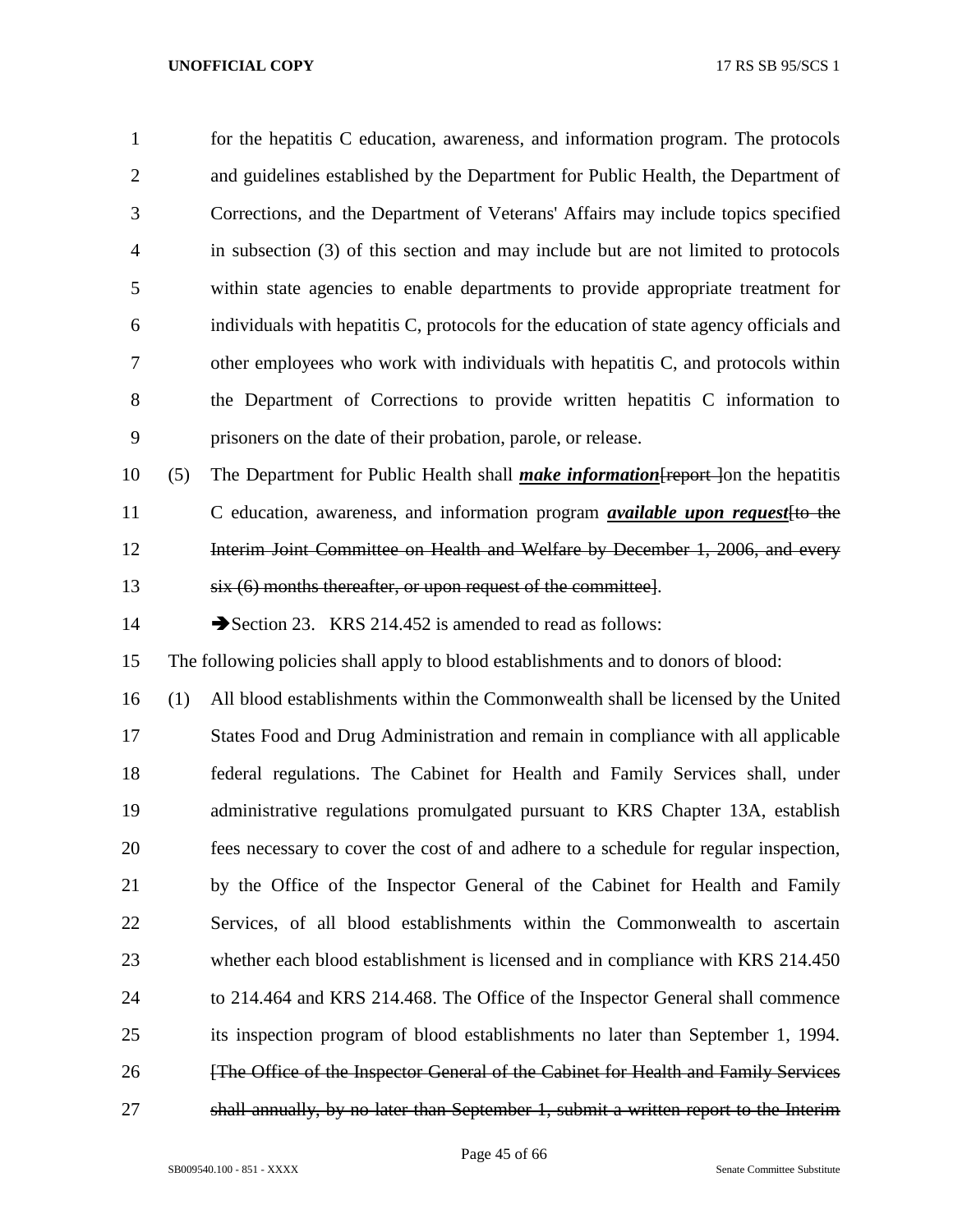Joint Committee on Health and Welfare on the compliance of blood establishments with KRS 214.450 to 214.464 and KRS 214.468.]

 (2) All blood establishments shall test blood for the human immunodeficiency virus and for any known causative agent for any blood-borne communicable disease, using tests approved and required, for purposes of blood donation, by the United States Food and Drug Administration.

 (3) It shall be the duty of the administrator of any blood establishment which collects blood for the purpose of distributing to another health service, health facility, or health-care provider the blood for transfusion to:

 (a) Secure donor consent and a signed written risk factor history and donor consent form for each potential paid or volunteer donor for the purpose of determining if the potential donor is at high risk for infection with the human immunodeficiency virus, or has tested confirmatory positive for infection with the human immunodeficiency virus; or has acquired immune deficiency syndrome; or has tested confirmatory positive for infection with any causative agent for acquired immune deficiency syndrome recognized by the United States Centers for Disease Control; or has a blood-borne communicable disease;

(b) Provide a means for a potential donor to self-elect not to donate blood;

 (c) Refuse donation or sale of blood by persons at high risk for infection with the human immunodeficiency virus, or who have been medically diagnosed as having acquired immune deficiency syndrome, or who have tested confirmatory positive for infection with the human immunodeficiency virus, or who have a blood-borne communicable disease;

 (d) Post a sign in the blood establishment which is visible to all potential donors and which states: "Persons with acquired immune deficiency syndrome (AIDS), or who have tested confirmatory positive for infection with the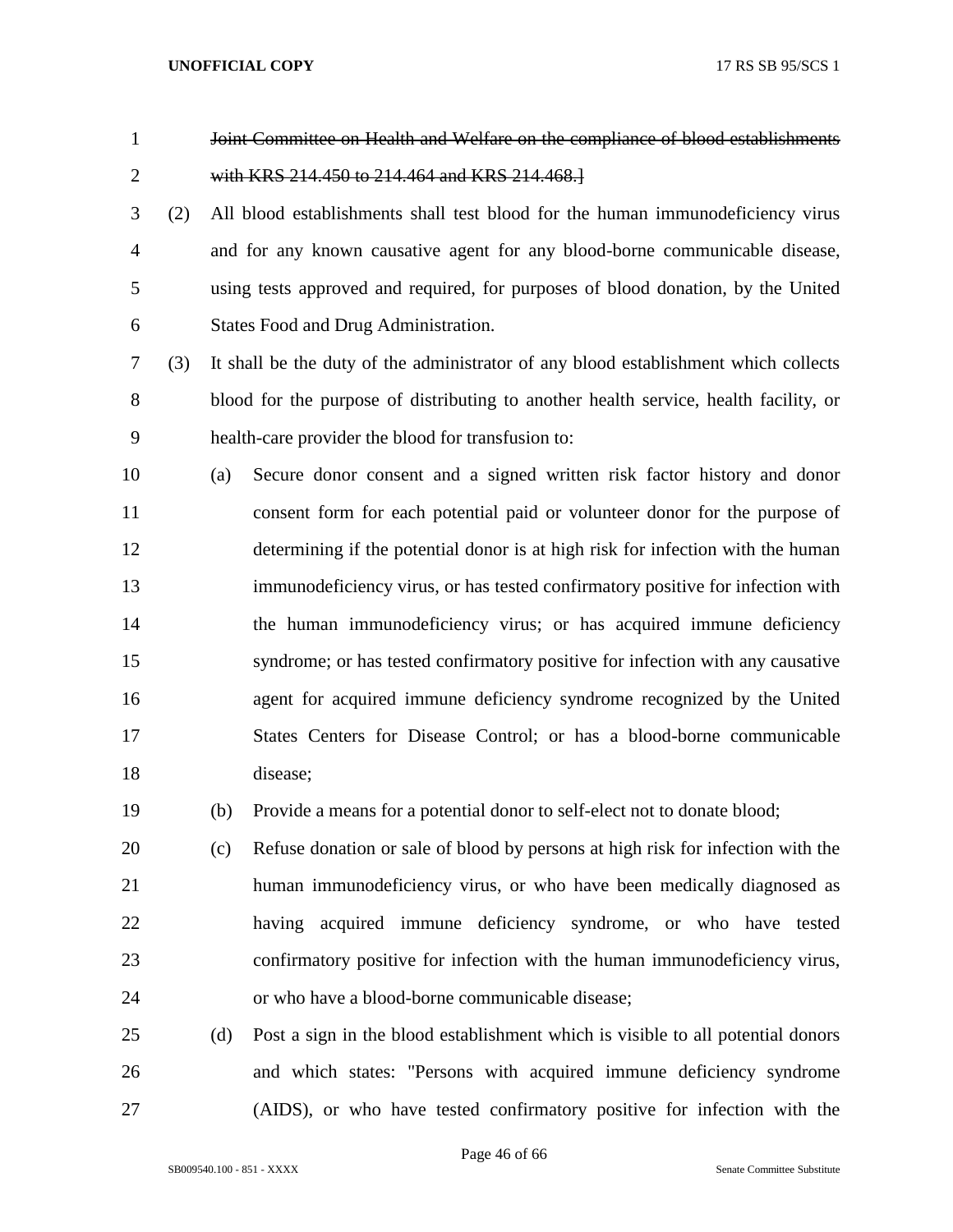| 1              |     | human immunodeficiency virus (HIV), or who have a blood-borne                         |
|----------------|-----|---------------------------------------------------------------------------------------|
| $\overline{2}$ |     | communicable disease or who have one (1) or more risk factors for the human           |
| 3              |     | immunodeficiency virus as determined by the United States Centers for                 |
| $\overline{4}$ |     | Disease Control, are prohibited by law from donating or selling blood.                |
| 5              |     | Persons violating the law are guilty of a Class D felony. ASK STAFF OF                |
| 6              |     | THIS BLOOD ESTABLISHMENT."                                                            |
| 7              | (4) | The provisions of this section shall not be construed to impose requirements which    |
| 8              |     | are in conflict with donor eligibility requirements set out in United States Food and |
| 9              |     | Drug Administration or American Association of Blood Banks standards.                 |
| 10             |     | Section 24. KRS 214.554 is amended to read as follows:                                |
| 11             | (1) | There is established within the department a Breast Cancer Screening Program for      |
| 12             |     | the purposes of:                                                                      |
| 13             |     | Reducing morbidity and mortality from breast cancer in women through early<br>(a)     |
| 14             |     | detection and treatment; and                                                          |
| 15             |     | Making breast cancer screening services of high quality and reasonable cost<br>(b)    |
| 16             |     | available to women of all income levels throughout the Commonwealth and to            |
| 17             |     | women whose economic circumstances or geographic location limits access to            |
| 18             |     | breast cancer screening facilities.                                                   |
| 19             | (2) | Services provided under the Breast Cancer Screening Program may be undertaken         |
| 20             |     | by private contract for services or operated by the department and may include the    |
| 21             |     | purchase, maintenance, and staffing of a truck, a van, or any other vehicle suitably  |
| 22             |     | equipped to perform breast cancer screening. The program may also provide referral    |
| 23             |     | services for the benefit of women for whom further examination or treatment is        |
| 24             |     | indicated by the breast cancer screening.                                             |
| 25             | (3) | The department may adopt a schedule of income-based fees to be charged for the        |
| 26             |     | breast cancer screening. The schedule shall be determined to make screening           |
| 27             |     | available to the largest possible number of women throughout the Commonwealth.        |

Page 47 of 66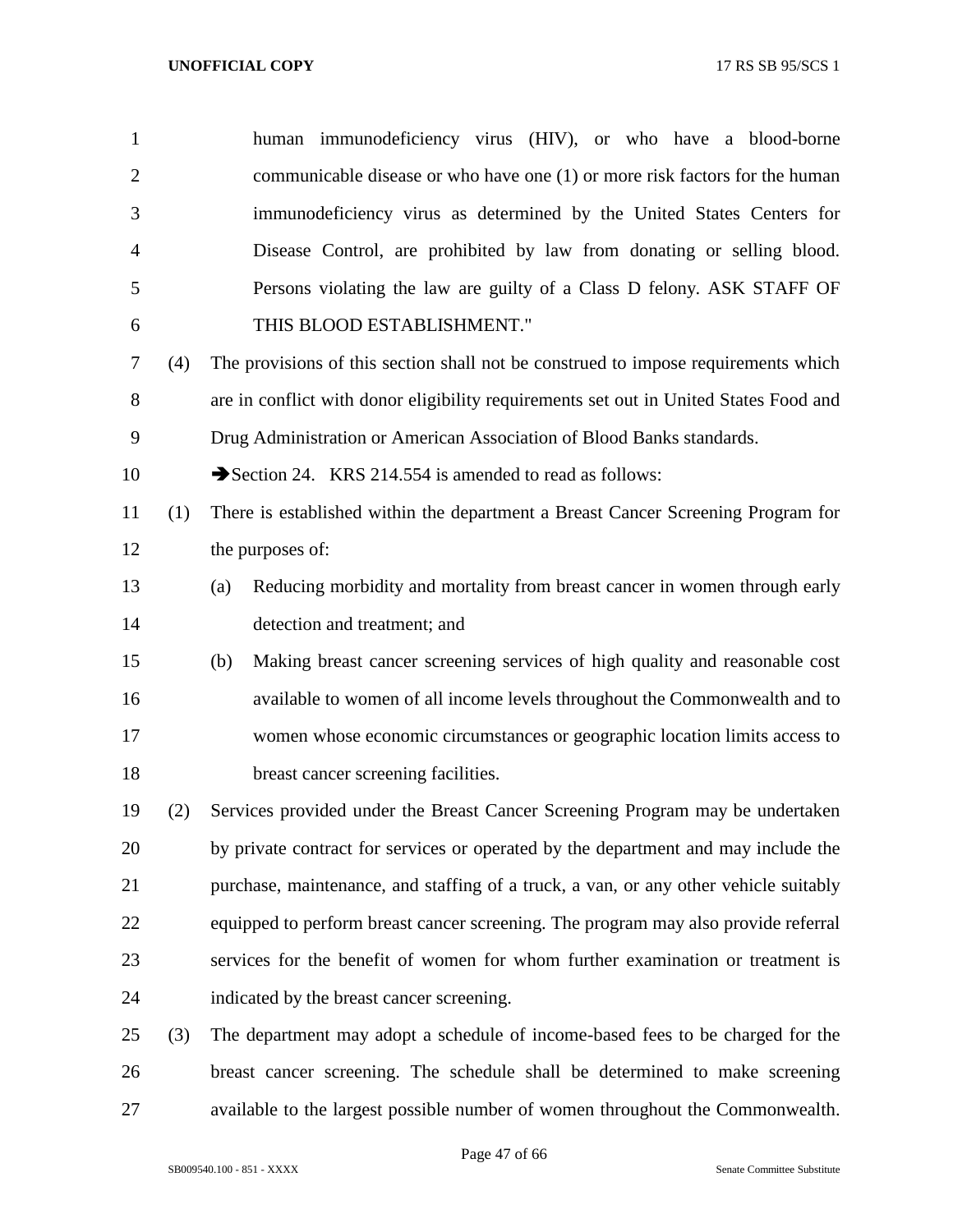The department shall, where practical, collect any available insurance proceeds or other reimbursement payable on behalf of any recipient of a breast cancer screening under KRS 214.552 to 214.556 and may adjust the schedule of fees to reflect insurance contributions. All fees collected shall be credited to the fund.

 (4) The department may accept any grant or award of funds from the federal government or private sources for carrying out the provisions of KRS 214.552 to 214.556.

 (5) For the purpose of developing and monitoring the implementation of guidelines for access to and the quality of the services of the Breast Cancer Screening Program, there is hereby created a Breast Cancer Advisory Committee to the commissioner of the Department for Public Health which shall include the directors of the James Graham Brown Cancer Center and the Lucille Parker Markey Cancer Center, the director of the Kentucky Cancer Registry, the director of the Division of Women's Health, one (1) radiologist with preference given to one who has been fellowship- trained in breast diagnostics and who shall be appointed by the Governor, one (1) representative of the Kentucky Office of Rural Health appointed by the Governor, one (1) representative of the Kentucky Commission on Women appointed by the Governor, and at least three (3) women who have had breast cancer and who shall be appointed by the Governor.

 (6) The commissioner of the Department for Public Health, in consultation with the Breast Cancer Advisory Committee, shall *provide data and analysis upon request*[annually, but no later than November 1 of each year, make a report to the Governor, the Legislative Research Commission, and the Interim Joint Committees 24 on Appropriations and Revenue and on Health and Welfarel on the:

 (a) Implementation and outcome from the Breast Cancer Screening Program including, by geographic region, numbers of persons screened, numbers of cancers detected, referrals for treatment, and reductions in breast cancer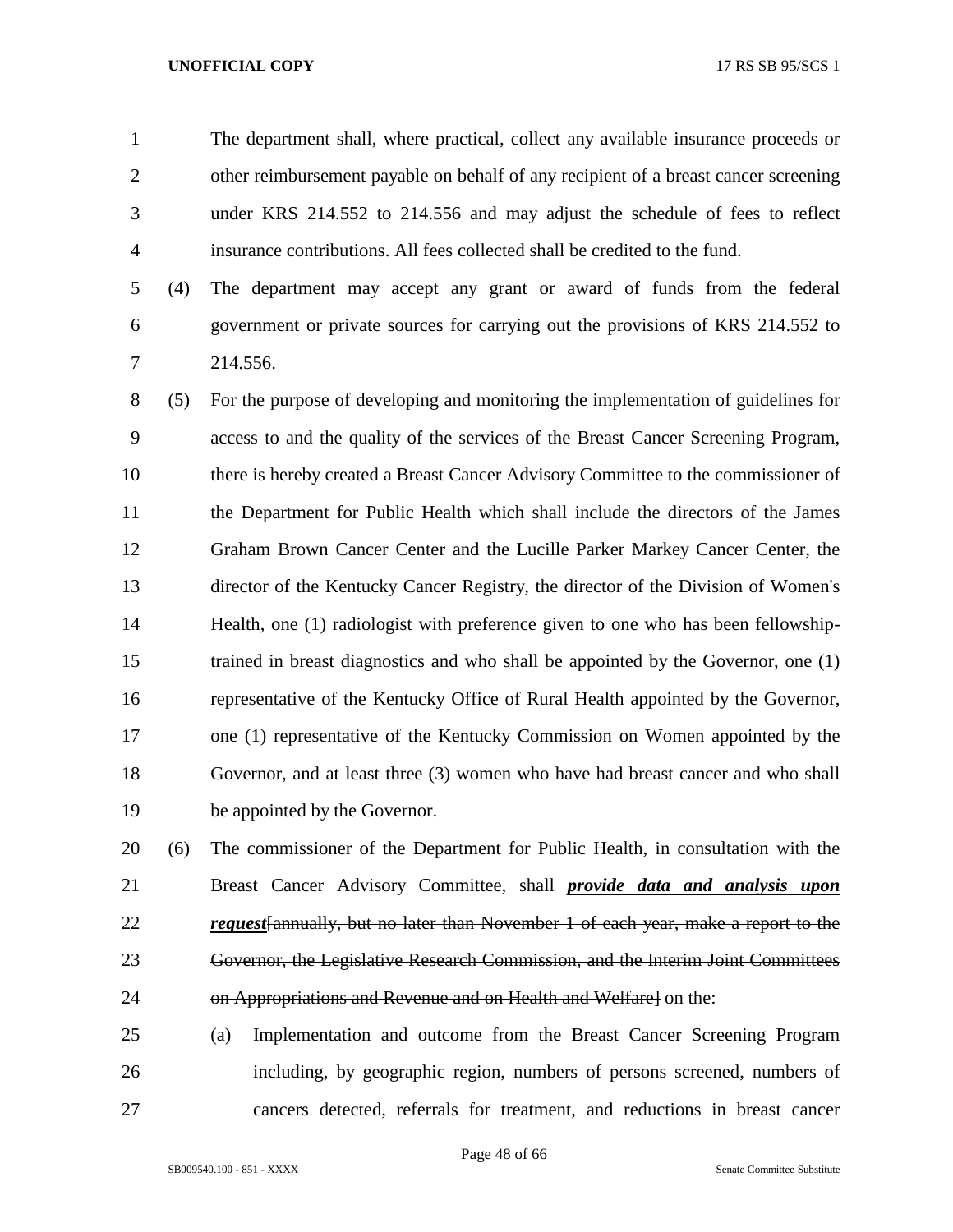|     |     | morbidity and mortality;                                                         |
|-----|-----|----------------------------------------------------------------------------------|
|     | (b) | Development of quality assurance guidelines, including timetables, for breast    |
|     |     | cancer screening under this section, and monitoring of the manner and effect     |
|     |     | of implementation of those guidelines; and                                       |
|     | (c) | Funds appropriated, received, and spent for breast cancer control by fiscal      |
|     |     | year.                                                                            |
|     |     | Section 25. KRS 216.2923 is amended to read as follows:                          |
| (1) |     | For the purposes of carrying out the provisions of KRS 216.2920 to 216.2929, the |
|     |     | secretary may:                                                                   |
|     | (a) | Appoint temporary volunteer advisory committees, which may include               |
|     |     | individuals and representatives of interested public or private entities or      |
|     |     | organizations;                                                                   |
|     | (b) | Apply for and accept any funds, property, or services from any person or         |
|     |     | government agency;                                                               |
|     | (c) | Make agreements with a grantor of funds or services, including an agreement      |
|     |     | to make any study allowed or required under KRS 216.2920 to 216.2929; and        |
|     | (d) | Contract with a qualified, independent third party for any service necessary to  |
|     |     | carry out the provisions of KRS 216.2920 to 216.2929; however, unless            |
|     |     | permission is granted specifically by the secretary a third party hired by the   |
|     |     | secretary shall not release, publish, or otherwise use any information to which  |
|     |     | the third party has access under its contract.                                   |
| (2) |     | For the purposes of carrying out the provisions of KRS 216.2920 to 216.2929, the |
|     |     | secretary shall:                                                                 |
|     | (a) | [Publish and make available information that relates to the health-care          |
|     |     | financing and delivery system, information on charges for health-care services   |
|     |     | and the quality and outcomes of health-care services, the cost of workers'       |
|     |     | compensation health benefits, motor vehicle health insurance benefits, and       |
|     |     |                                                                                  |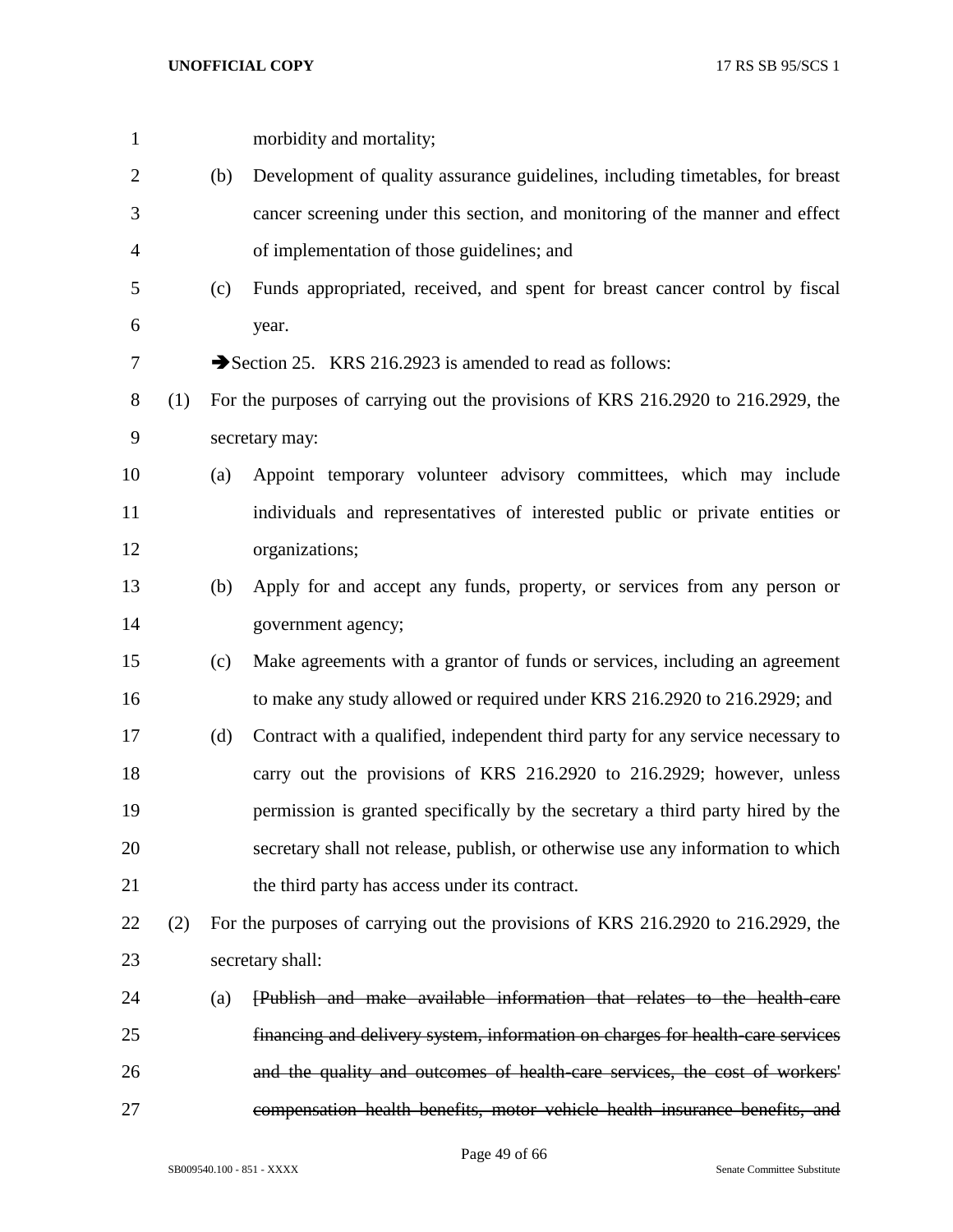| $\mathbf{1}$   | health insurance premiums and benefits that is in the public interest;                            |
|----------------|---------------------------------------------------------------------------------------------------|
| $\overline{2}$ | Periodically participate in or conduct analyses and studies that relate to:<br>(b)                |
| 3              | 1.<br>Health-care costs;                                                                          |
| 4              | 2.<br>Health-care quality and outcomes;                                                           |
| 5              | 3.<br>Health-care providers and health services; and                                              |
| 6              | 4.<br>Health insurance costs;                                                                     |
| 7              | Promulgate administrative regulations pursuant to KRS Chapter 13A<br>$(b)$ $(e)$                  |
| 8              | that relate to its meetings, minutes, and transactions related to KRS 216.2920                    |
| 9              | to 216.2929; and                                                                                  |
| 10             | Prepare annually a budget proposal that includes the estimated income<br>$(c)$ $\{(\mathrm{d})\}$ |
| 11             | and proposed expenditures for the administration and operation of KRS                             |
| 12             | 216.2920 to 216.2929 <del>[; and</del>                                                            |
| 13             | No later than thirty (30) days after July 15, 2005, appoint and convene a<br>(e)                  |
| 14             | permanent cabinet advisory committee. The committee shall advise the                              |
| 15             | secretary on the collection, analysis, and distribution of consumer-oriented                      |
| 16             | information related to the health-care system, the cost of treatment and                          |
| 17             | procedures, outcomes and quality indicators, and policies and regulations to                      |
| 18             | implement the electronic collection and transmission of patient information                       |
| 19             | (e-health) and other cost-saving patient record systems. At a minimum, the                        |
| 20             | committee shall be composed of the following:                                                     |
| 21             | Commissioner of the Department for Public Health;                                                 |
| 22             | Commissioner of the Department for Behavioral Health, Developmental                               |
| 23             | and Intellectual Disabilities;                                                                    |
| 24             | Commissioner of the Department for Medicaid Services;                                             |
| 25             | Commissioner of the Department of Insurance;                                                      |
| 26             | Physician representatives;<br>5.                                                                  |
| 27             | Hospital representatives;<br>$\theta$ .                                                           |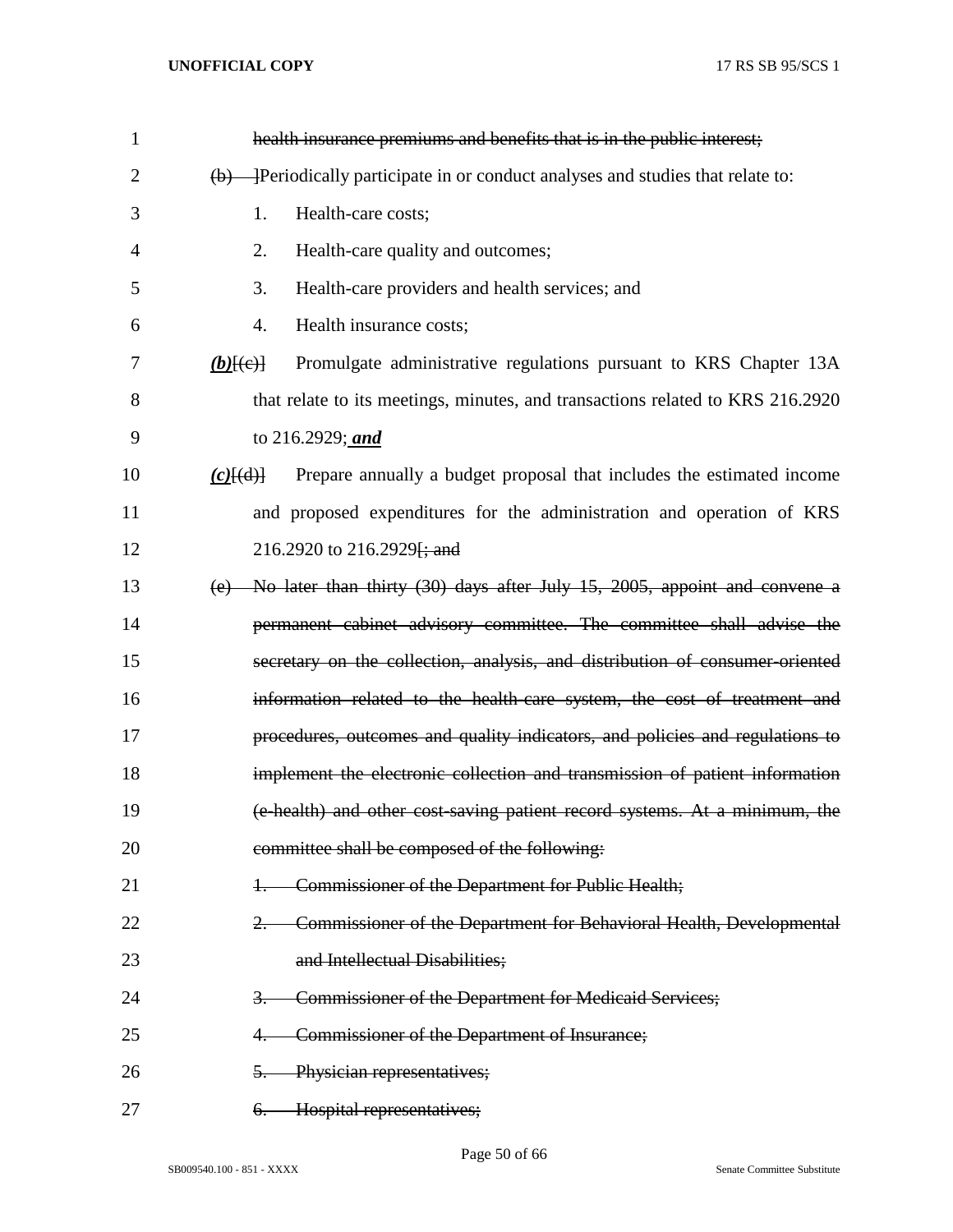| 1              |     | 7. Health insurer representatives;                                                    |
|----------------|-----|---------------------------------------------------------------------------------------|
| $\overline{2}$ |     | 8. Consumers; and                                                                     |
| 3              |     | Nonphysician health care providers.                                                   |
| 4              |     | (f) The cabinet advisory committee shall utilize the Health Services Data             |
| 5              |     | Advisory Committee as a subcommittee, which shall include a member of the             |
| 6              |     | Division of Women's Physical and Mental Health, to define quality outcome             |
| 7              |     | measurements and to advise the cabinet on technical matters, including a              |
| 8              |     | review of administrative regulations promulgated pursuant to KRS Chapter              |
| 9              |     | 13A, proper interpretation of the data, and the most cost efficient manner in         |
| 10             |     | which it should be published and disseminated to the public, state and local          |
| 11             |     | leaders in health policy, health facilities, and health care providers. The           |
| 12             |     | Health Services Data Advisory Committee shall review and make                         |
| 13             |     | recommendations to the cabinet advisory committee regarding exploration of            |
| 14             |     | technical matters related to data from other health care providers and shall          |
| 15             |     | make recommendations on methods for risk adjusting any data prepared and              |
| 16             |     | published by the cabinet.                                                             |
| 17             | (3) | The cabinet may promulgate administrative regulations pursuant to KRS Chapter         |
| 18             |     | 13A that impose civil fines not to exceed five hundred dollars (\$500) for each       |
| 19             |     | violation for knowingly failing to file a report as required under KRS 216.2920 to    |
| 20             |     | 216.2929. The amount of any fine imposed shall not be included in the allowed         |
| 21             |     | costs of a facility for Medicare or Medicaid reimbursement.                           |
| 22             |     | Section 26. KRS 216.2927 is amended to read as follows:                               |
| 23             | (1) | The following types of data shall be deemed as relating to personal privacy and,      |
| 24             |     | except by court order, shall not be published or otherwise released by the cabinet or |
| 25             |     | its staff and shall not be subject to inspection under KRS 61.870 to 61.884:          |
| 26             |     | Any data, summary of data, correspondence, or notes that identify or could be<br>(a)  |
| 27             |     | used to identify any individual patient or member of the general public, unless       |

Page 51 of 66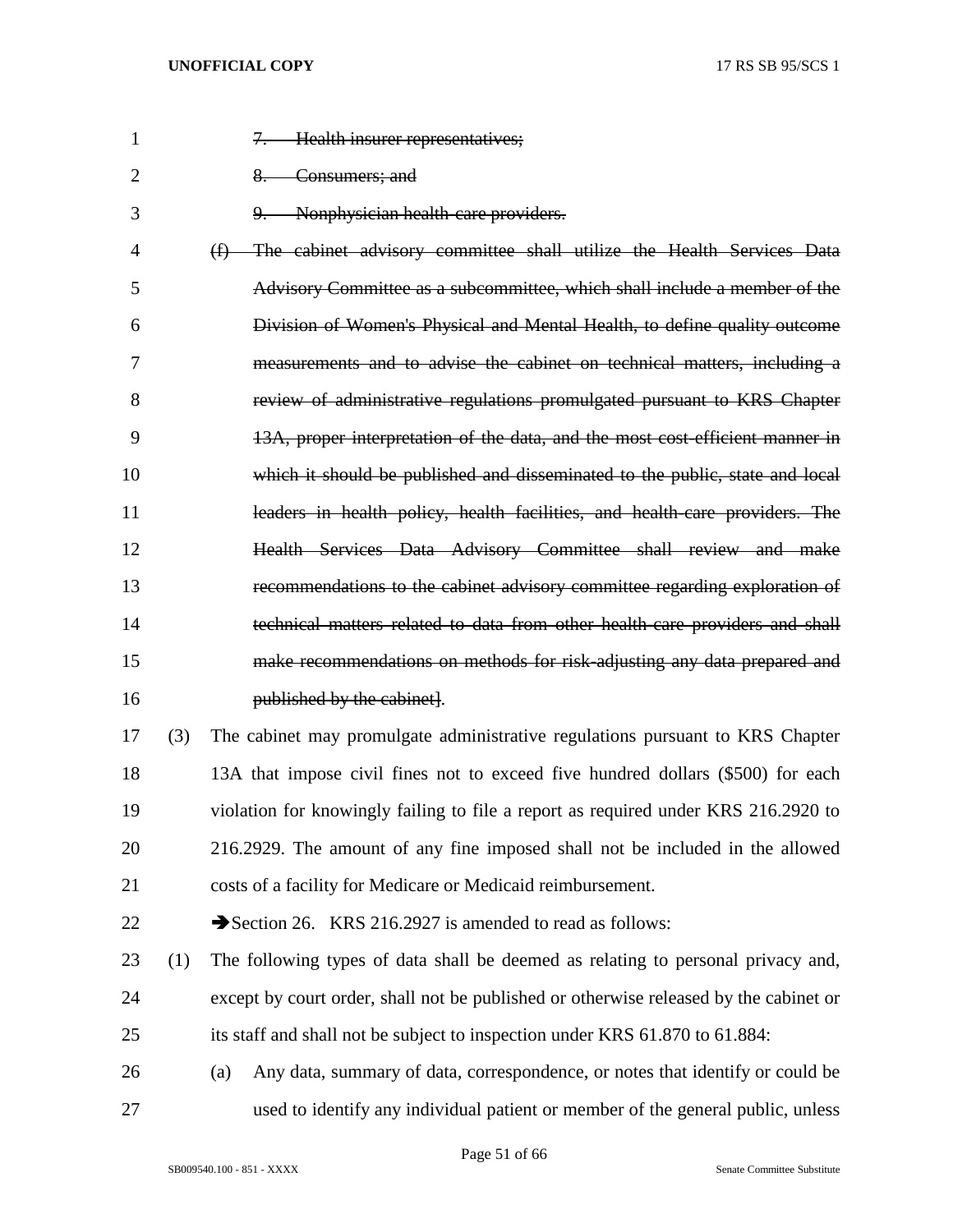| $\mathbf{1}$   |     |     | the identified individual gives written permission to release the data or              |
|----------------|-----|-----|----------------------------------------------------------------------------------------|
| $\overline{c}$ |     |     | correspondence;                                                                        |
| 3              |     | (b) | Any correspondence or related notes from or to any employee or employees of            |
| 4              |     |     | a provider if the correspondence or notes identify or could be used to identify        |
| 5              |     |     | any individual employee of a provider, unless the corresponding persons grant          |
| 6              |     |     | permission to release the correspondence; and                                          |
| 7              |     | (c) | Data considered by the cabinet to be incomplete, preliminary, substantially in         |
| 8              |     |     | error, or not representative, the release of which could produce misleading            |
| 9              |     |     | information.                                                                           |
| 10             | (2) |     | Health-care providers submitting required data to the cabinet shall not be required    |
| 11             |     |     | to obtain individual permission to release the data, except as specified in subsection |
| 12             |     |     | (1) of this section, and, if submission of the data to the cabinet complies with       |
| 13             |     |     | pertinent administrative regulations promulgated pursuant to KRS Chapter 13A,          |
| 14             |     |     | shall not be deemed as having violated any statute or administrative regulation        |
| 15             |     |     | protecting individual privacy.                                                         |
| 16             | (3) | (a) | No less than sixty (60) days after the annual report or reports are published          |
| 17             |     |     | and except as otherwise provided, the cabinet shall make all aggregate data            |
| 18             |     |     | which does not allow disclosure of the identity of any individual patient, and         |
| 19             |     |     | which was obtained for the annual period covered by the reports, available to          |
| 20             |     |     | the public.                                                                            |
| 21             |     | (b) | Persons or organizations requesting use of the data shall agree to abide by a          |
| 22             |     |     | public-use data agreement and by HIPPA privacy rules referenced in 45                  |
| 23             |     |     | C.F.R. Part 164. The public-use data agreement shall include, at a minimum, a          |
| 24             |     |     | prohibition against the sale or further release of data, and guidelines for the        |
| 25             |     |     | use and analysis of the data released to the public related to provider quality,       |
| 26             |     |     | outcomes, or charges.                                                                  |
| 27             |     | (c) | Single copies of the printed data shall be made available to individuals at no         |

Page 52 of 66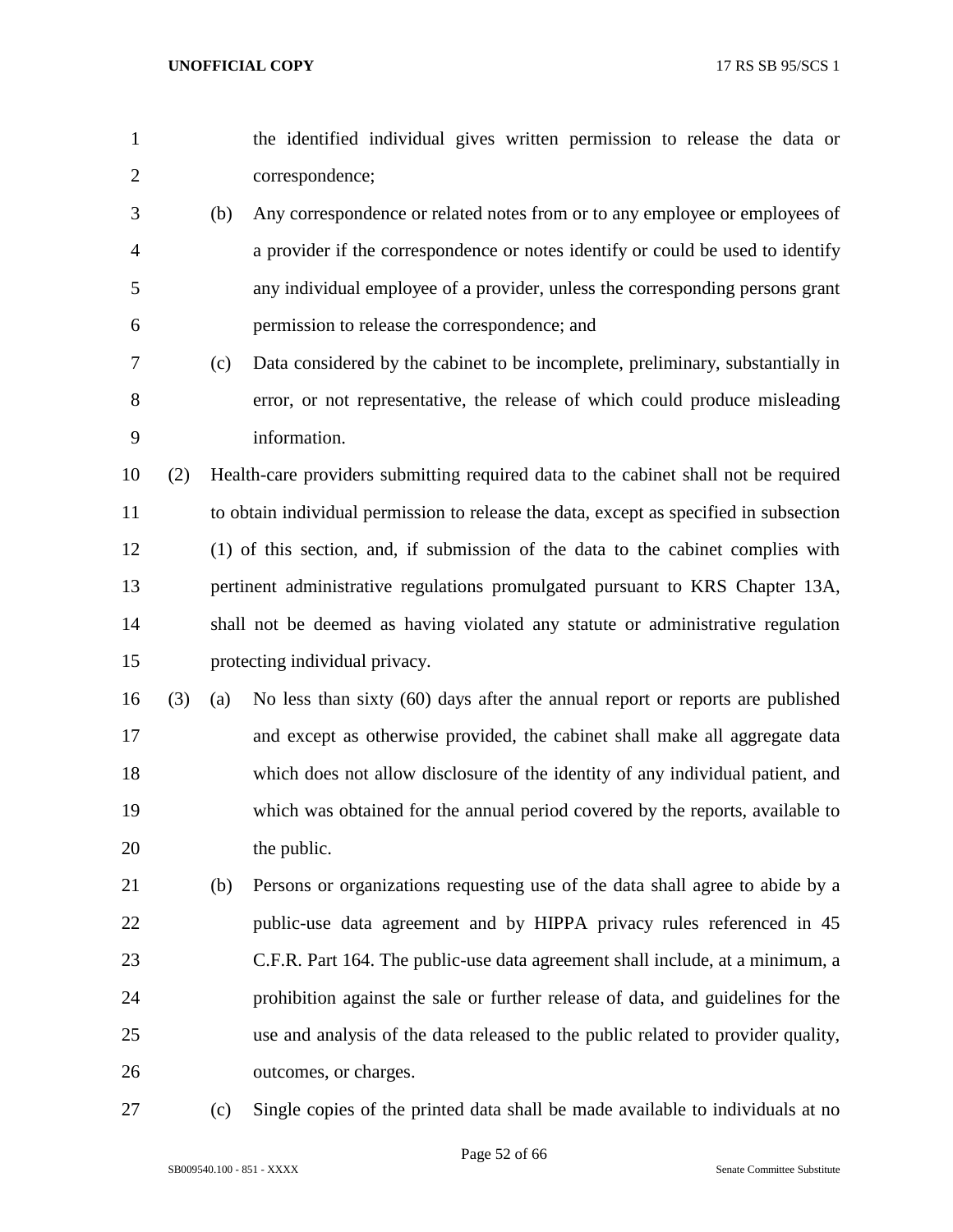| $\mathbf{1}$   |     | cost. The cabinet may impose a fee for providing electronic or multiple                  |
|----------------|-----|------------------------------------------------------------------------------------------|
| $\overline{2}$ |     | printed copies of the data. At least one (1) printed and one (1) electronic copy         |
| 3              |     | of the aggregate data shall be provided without charge to the Legislative                |
| 4              |     | Research Commission.                                                                     |
| 5              |     | [(d) The Health Services Data Advisory Committee shall review at least annually          |
| 6              |     | current protocols related to the release of data under this subsection and shall         |
| 7              |     | make recommendations to the cabinet advisory committee established under                 |
| 8              |     | KRS 216.2923.1                                                                           |
| 9              | (4) | Collection of data about individual patients shall be in a nonidentifying numeric        |
| 10             |     | form and shall not include a patient's name or Social Security number. Any person        |
| 11             |     | who receives information identifying a patient through error or any other means          |
| 12             |     | shall return all copies of the information immediately.                                  |
| 13             | (5) | All data and information collected shall be kept in a secure location and under lock     |
| 14             |     | and key when specifically responsible personnel are absent.                              |
| 15             | (6) | Only designated cabinet staff shall have access to raw data and information. The         |
| 16             |     | designated staff shall be made aware of their responsibilities to maintain               |
| 17             |     | confidentiality. Staff with access to raw data and information shall sign a statement    |
| 18             |     | indicating that the staff person accepts responsibility to hold that data or identifying |
| 19             |     | information in confidence and is aware of penalties under state or federal law for       |
| 20             |     | breach of confidentiality. Data which, because of small sample size, breaches the        |
| 21             |     | confidence of individual patients, shall not be released.                                |
| 22             | (7) | Any employee of the cabinet who violates any provision of this section shall be          |
| 23             |     | fined not more than five hundred dollars (\$500) for each violation or be confined in    |
| 24             |     | the county jail for not more than six (6) months, or both, and shall be removed and      |
| 25             |     | disqualified from office or employment.                                                  |
| 26             |     | Section 27. KRS 216.2929 is amended to read as follows:                                  |
|                |     |                                                                                          |

(1) (a) The Cabinet for Health and Family Services shall make available on its Web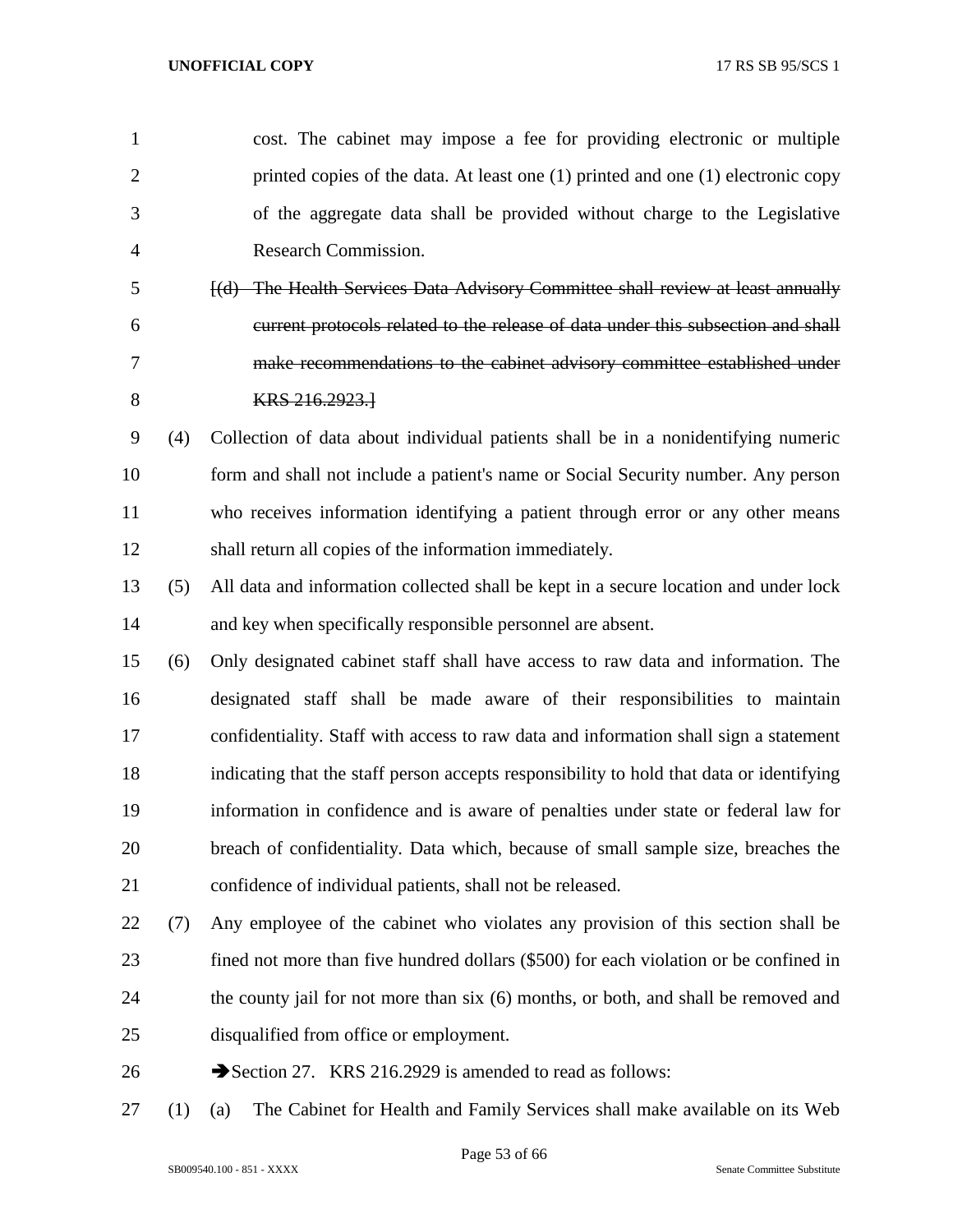site information on charges for health-care services at least annually in understandable language with sufficient explanation to allow consumers to draw meaningful comparisons between every hospital and ambulatory facility, differentiated by payor if relevant, and for other provider groups as relevant data becomes available.

- (b) Any charge information compiled and reported by the cabinet shall include the median charge and other percentiles to describe the typical charges for all of the patients treated by a provider and the total number of patients represented 9 by all charges, and shall be risk-adjusted<del>[ according to recommendations of</del> 10 the Health Services Data Advisory Committee].
- (c) The report shall clearly identify the sources of data used in the report and explain limitations of the data and why differences between provider charges may be misleading. Every provider that is specifically identified in any report shall be given thirty (30) days to verify the accuracy of its data prior to public release and shall be afforded the opportunity to submit comments on its data that shall be included on the Web site and as part of any printed report of the data.
- (d) The cabinet shall only provide linkages to organizations that publicly report comparative-charge data for Kentucky providers using data for all patients treated regardless of payor source, which may be adjusted for outliers, is risk-adjusted, and meets the requirements of paragraph (c) of this subsection.
- (2) (a) The cabinet shall make information available on its Web site at least annually describing quality and outcome measures in understandable language with sufficient explanations to allow consumers to draw meaningful comparisons between every hospital and ambulatory facility in the Commonwealth and other provider groups as relevant data becomes available.
- 

(b) 1. The cabinet shall utilize only national quality indicators that have been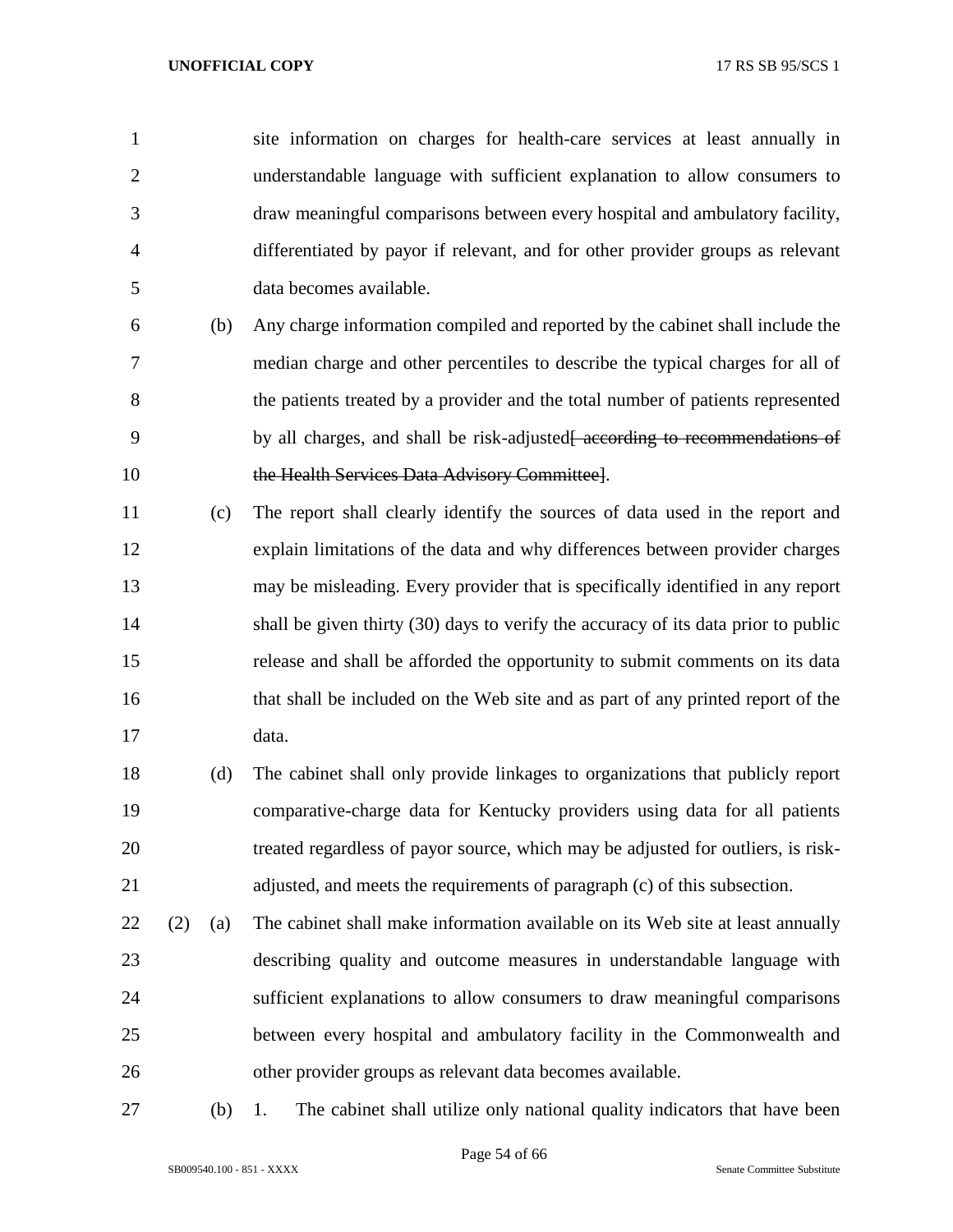| 1              |     |     | endorsed and adopted by the Agency for Healthcare Research and                      |
|----------------|-----|-----|-------------------------------------------------------------------------------------|
| $\overline{2}$ |     |     | Quality, the National Quality Forum, or the Centers for Medicare and                |
| 3              |     |     | Medicaid Services; or                                                               |
| 4              |     |     | 2.<br>The cabinet shall provide linkages only to the following organizations        |
| 5              |     |     | that publicly report quality and outcome measures on Kentucky                       |
| 6              |     |     | providers:                                                                          |
| 7              |     |     | The Centers for Medicare and Medicaid Services;<br>a.                               |
| 8              |     |     | The Agency for Healthcare Research and Quality;<br>$\mathbf b$ .                    |
| 9              |     |     | The Joint Commission; and<br>C.                                                     |
| 10             |     |     | d.<br>Other organizations that publicly report relevant outcome data for            |
| 11             |     |     | Kentucky providers as determined by the Health Services Data                        |
| 12             |     |     | Advisory Committee].                                                                |
| 13             |     | (c) | The cabinet shall utilize or refer the general public to only those nationally      |
| 14             |     |     | endorsed quality indicators that are based upon current scientific evidence or      |
| 15             |     |     | relevant national professional consensus and have definitions and calculation       |
| 16             |     |     | methods openly available to the general public at no charge.                        |
| 17             | (3) |     | Any report the cabinet disseminates or refers the public to shall:                  |
| 18             |     | (a) | Not include data for a provider whose caseload of patients is insufficient to       |
| 19             |     |     | make the data a reliable indicator of the provider's performance;                   |
| 20             |     | (b) | Meet the requirements of subsection $(1)(c)$ of this section;                       |
| 21             |     | (c) | Clearly identify the sources of data used in the report and explain the             |
| 22             |     |     | analytical methods used in preparing the data included in the report; and           |
| 23             |     | (d) | Explain any limitations of the data and how the data should be used by              |
| 24             |     |     | consumers.                                                                          |
| 25             | (4) |     | The cabinet shall at least annually, on or before October 1, submit a report on the |
| 26             |     |     | operations and activities of the cabinet under KRS 216.2920 to 216.2929 during the  |
| 27             |     |     | preceding fiscal year, including a copy of each study or report required or         |

Page 55 of 66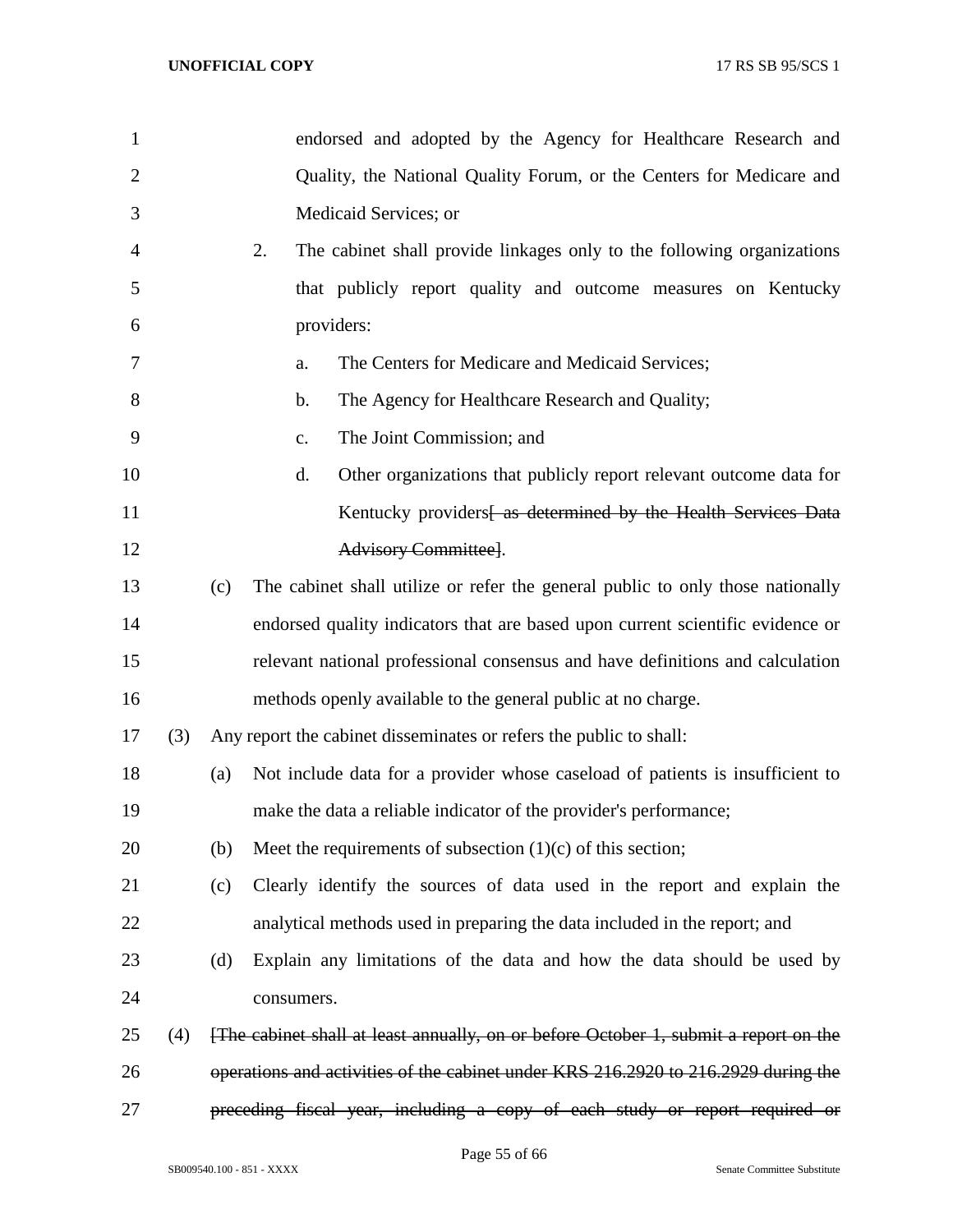- authorized under KRS 216.2920 to 216.2929 and any recommendations relating 2 thereto.
- (5) The cabinet shall report at least biennially, no later than October 1 of each odd- numbered year, on matters pertaining to comparative health-care charges, quality, and outcomes, the effectiveness of its activities relating to educating consumers and containing health-care costs, and any recommendations regarding its data collection and dissemination activities.
- 8 (6) The cabinet shall report at least biennially, no later than October 1 of each odd- numbered year, on the special health needs of the minority population in the Commonwealth as compared to the population in the Commonwealth as compared to the population at large. The report shall contain an overview of the health status of minority Kentuckians, shall identify the diseases and conditions experienced at disproportionate mortality and morbidity rates within the minority population, and shall make recommendations to meet the identified health needs of the minority population.
- *(5)*[(7)] The *report required under subsection (4)*[reports required under subsections 17 (4), (5), and (6)] of this section shall be submitted to the Interim Joint Committees on Appropriations and Revenue and Health and Welfare and to the Governor.
- 19 Section 28. KRS 216.941 is amended to read as follows:
- (1) Notwithstanding any provision of law to the contrary, no additional license or certificate otherwise required under the provisions of KRS Chapters 211, 216, 311,
- 22 312, or 314 shall be necessary for the voluntary provision of health care services by any person who:
- (a) Is a charitable health care provider as defined in KRS 216.940; or
- (b) Does not regularly practice in the Commonwealth.
- (2) No person whose license or certificate is suspended or revoked under disciplinary proceedings in any jurisdiction, nor any person who renders services outside of the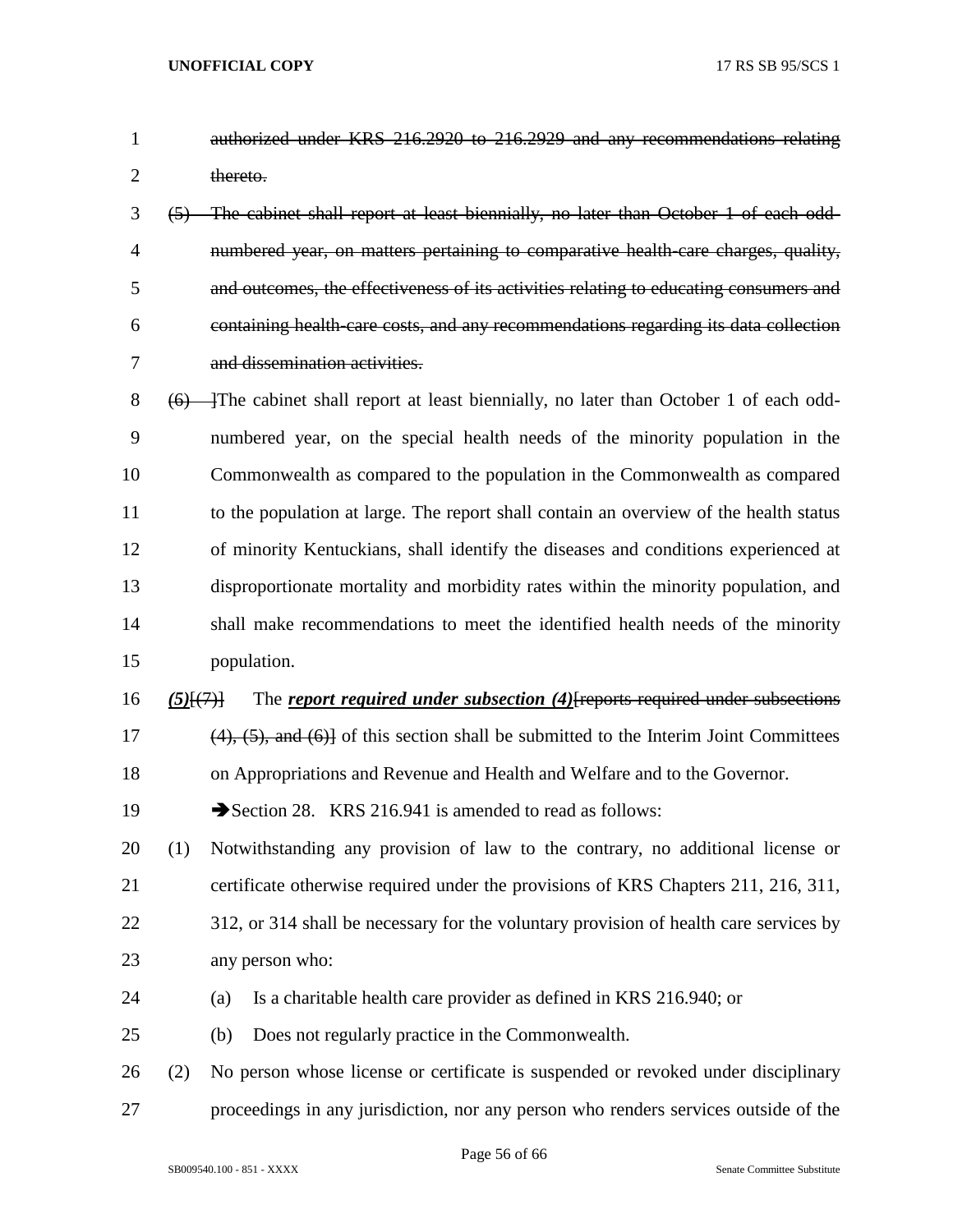| $\mathbf{1}$   |     |     | scope of practice authorized by his or her licensure or certification or exception to    |  |  |  |
|----------------|-----|-----|------------------------------------------------------------------------------------------|--|--|--|
| $\overline{2}$ |     |     | license or certification shall be allowed to participate with any sponsoring             |  |  |  |
| 3              |     |     | organization as a charitable health care provider.                                       |  |  |  |
| 4              | (3) |     | Before providing charitable health care services in this state, a charitable health care |  |  |  |
| 5              |     |     | provider or sponsoring organization shall register with the Cabinet for Health and       |  |  |  |
| 6              |     |     | Family Services by filing a registration form that shall contain the following           |  |  |  |
| 7              |     |     | information:                                                                             |  |  |  |
| 8              |     | (a) | The name, address, and phone number of the charitable health care provider;              |  |  |  |
| 9              |     | (b) | Written and verifiable documentation of a current Kentucky license including,            |  |  |  |
| 10             |     |     | if applicable, a license granted to an individual under a reciprocal agreement           |  |  |  |
| 11             |     |     | with another state or country;                                                           |  |  |  |
| 12             |     | (c) | The name, principal office address, phone number, and principal officer of any           |  |  |  |
| 13             |     |     | sponsoring organization;                                                                 |  |  |  |
| 14             |     | (d) | The dates, locations, types of services, and intended recipients of any                  |  |  |  |
| 15             |     |     | charitable health care services to be performed in the state;                            |  |  |  |
| 16             |     | (e) | Information as to any medical malpractice insurance procured under KRS                   |  |  |  |
| 17             |     |     | 304.40-075 or otherwise; and                                                             |  |  |  |
| 18             |     | (f) | Other information as the cabinet may require by administrative regulation.               |  |  |  |
| 19             | (4) |     | The cabinet shall provide, upon request of the charitable health care provider or        |  |  |  |
| 20             |     |     | sponsoring organization, any information available as to declared emergencies,           |  |  |  |
| 21             |     |     | underserved populations, and lack of access to health care in the state that will assist |  |  |  |
| 22             |     |     | the charitable health care provider or sponsoring organization in the provision of       |  |  |  |
| 23             |     |     | these services.                                                                          |  |  |  |
| 24             | (5) |     | Boards of health created under KRS Chapter 212 may submit requests for charitable        |  |  |  |
| 25             |     |     | health care providers in their jurisdictions to be listed in any information provided.   |  |  |  |
| 26             | (6) |     | Each sponsoring organization shall maintain a list of health care providers              |  |  |  |
| 27             |     |     | associated with its provision of charitable health care services. For each health care   |  |  |  |

Page 57 of 66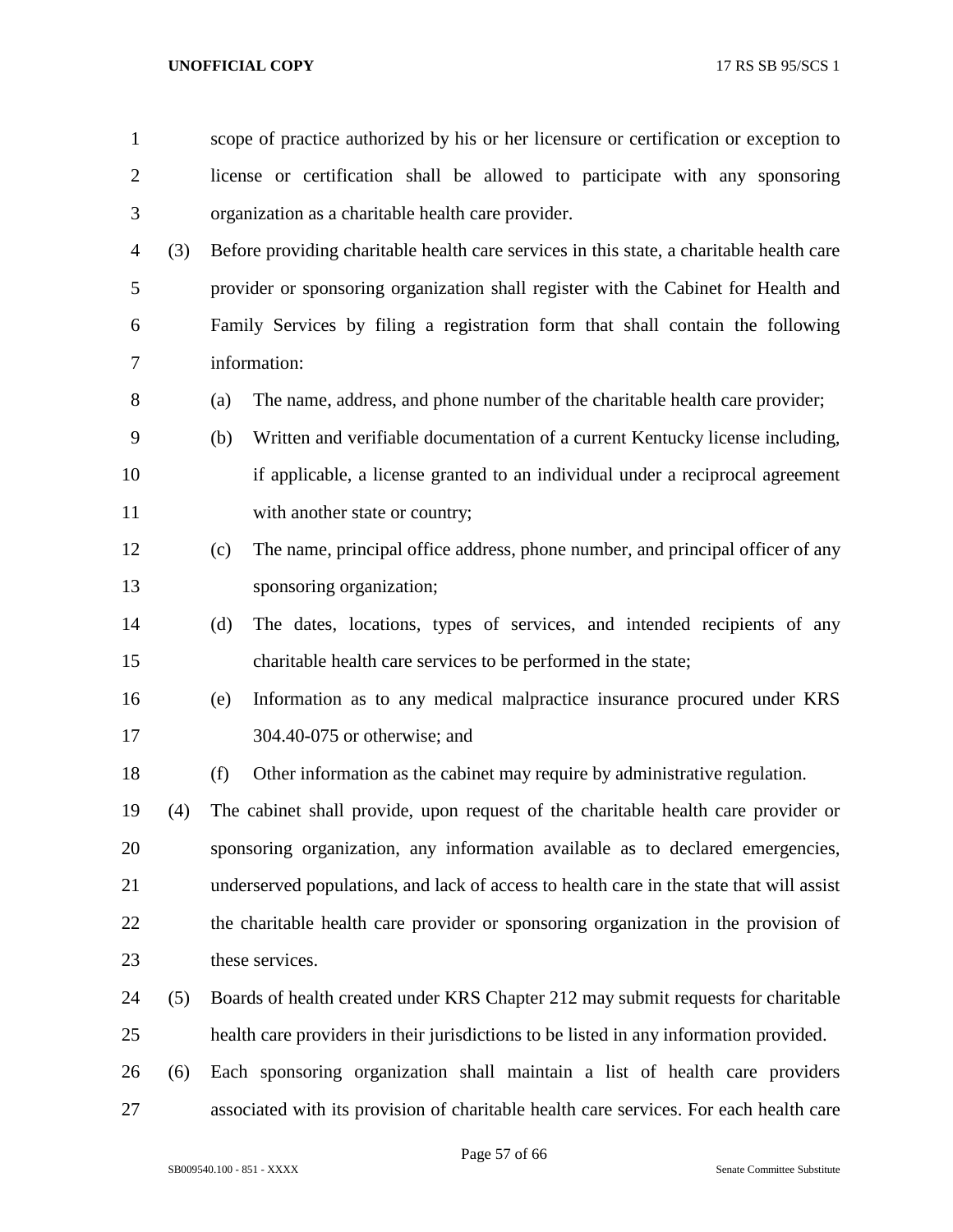provider, the sponsoring organization shall maintain a copy of a current license, certificate, or statement of exemption from licensure or certification and shall require each health care provider to attest in writing that his or her license or certificate is not suspended or revoked under disciplinary proceedings in any jurisdiction. The sponsoring organization shall maintain its records of charitable health care providers for at least five (5) years after the provision of charitable health care services, including actual dates, types of services, and recipients of charitable health care services, and shall furnish these records upon the request of the Cabinet for Health and Family Services. Compliance with this section shall be prima facie evidence that the sponsoring organization has exercised due care in selecting charitable health care providers.

- (7) The cabinet may revoke the registration of any charitable health care provider or sponsoring organization for failure to comply with the provisions of KRS 216.940 to 216.945, in accordance with the provisions of KRS Chapter 13B.
- (8) The cabinet shall report [to the General Assembly ]the name and location of individuals registered with the cabinet as charitable health care providers *upon request* [, by October 1 of each year].

18 Section 29. KRS 403.705 is amended to read as follows:

- (1) One (1) or more local domestic violence coordinating councils may be established in any jurisdiction or group of counties.
- (2) Membership on local domestic violence coordinating councils may include, but not be limited to, judges, Commonwealth's and county attorneys, law enforcement officers, probation or parole officers, spouse abuse center staff, other victim advocates defined under KRS 421.570, family service workers employed by the Cabinet for Health and Family Services, mental health professionals, health care professionals, educators, public advocates, and other persons as deemed appropriate.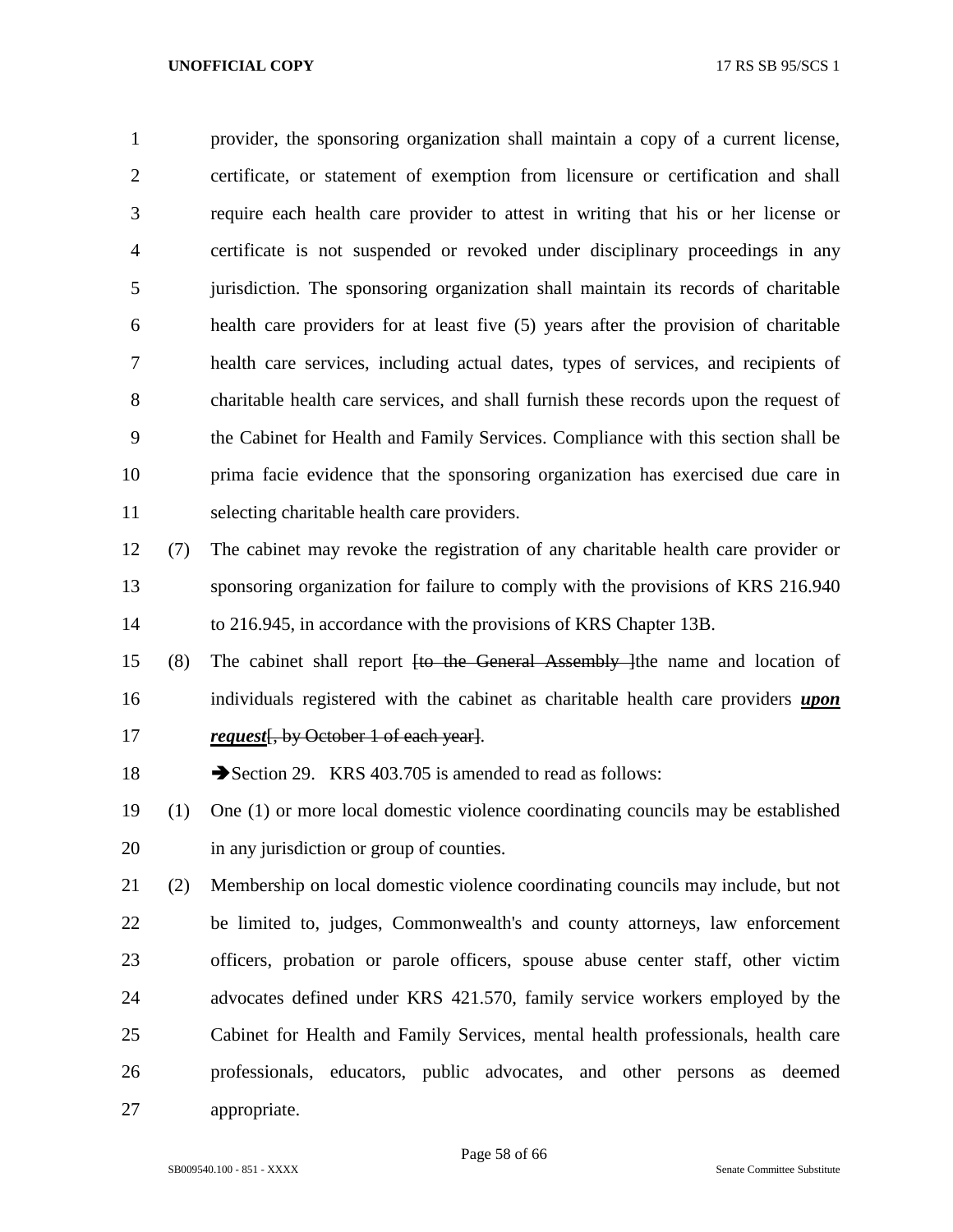- (3) The purpose of local domestic violence coordinating councils shall include, but not be limited to, the promotion of public awareness about domestic violence, the facilitation of interagency coordination, and the assessment of service delivery related to domestic violence. (4) Local domestic violence coordinating councils shall develop a local protocol consistent with *nationally recognized practice*[the model protocol issued by the Governor's Council on Domestic Violence and Sexual Assault]. (5) Local domestic violence coordinating councils may, if authorized by the local coroner or a medical examiner, create a domestic violence fatality review team, the purpose of which shall be to prevent future deaths and injuries related to domestic violence. (6) Domestic violence fatality review teams of local domestic violence coordinating councils may: (a) Analyze information regarding local domestic violence fatalities to identify trends, patterns, and risk factors; (b) Evaluate the effectiveness of local prevention and intervention strategies; and (c) Recommend, to the *appropriate state or local governmental agency*[Governor's Council on Domestic Violence and Sexual Assault], changes in the Kentucky Revised Statutes, administrative regulations, policies, budgets, and treatment and service standards that may facilitate the prevention of domestic violence fatalities. The fatality review team may establish a protocol for the investigation of domestic violence fatalities and may establish operating rules and procedures as it deems necessary to carry out the purposes of this section. (7) The review of a case by a domestic violence fatality review team may include
- information from reports generated or received by agencies, organizations, or individuals responsible for investigation, prosecution, or treatment in the case.

Page 59 of 66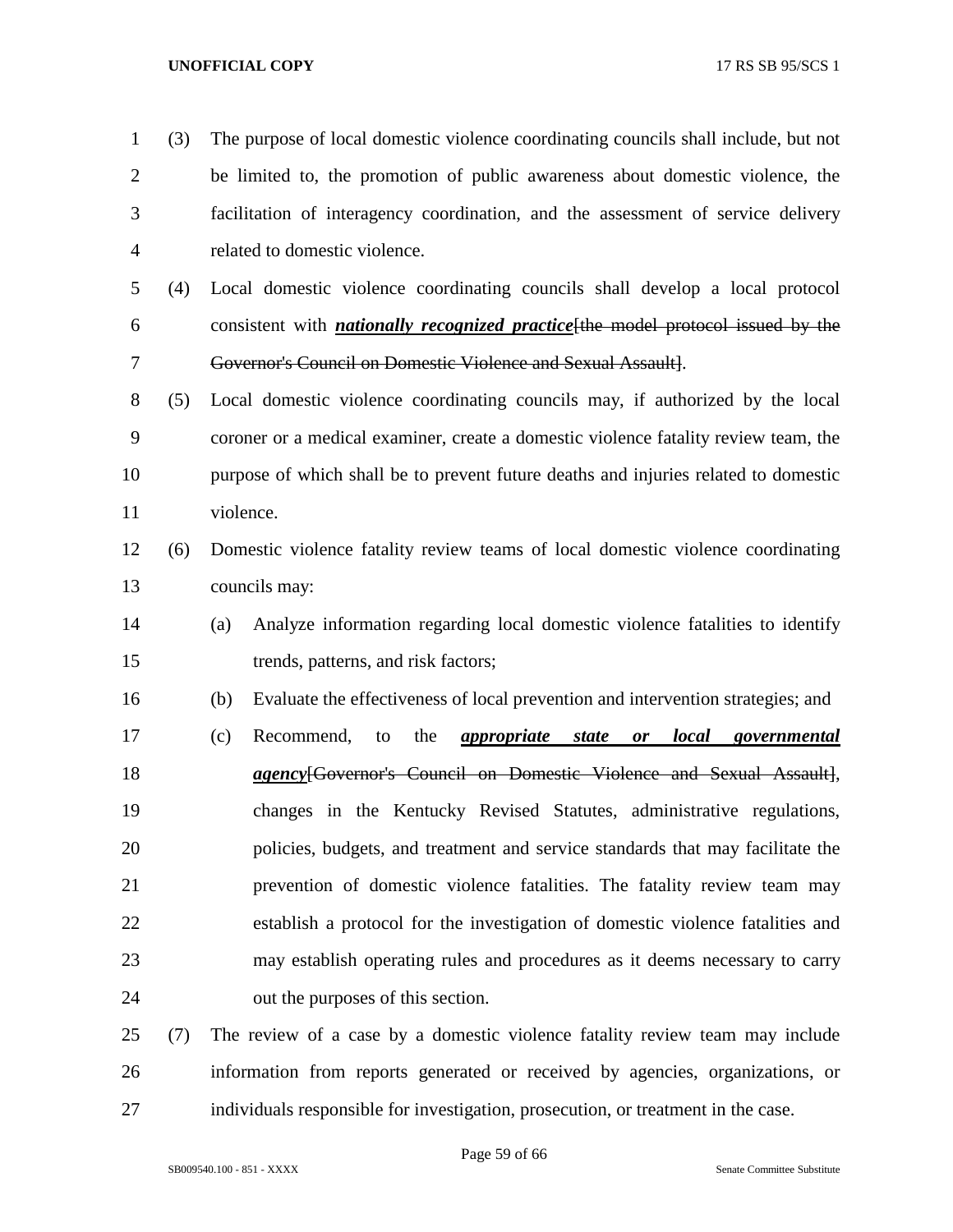| $\mathbf{1}$   | (8) |                   | The proceedings, records, opinions, and deliberations of the domestic violence           |
|----------------|-----|-------------------|------------------------------------------------------------------------------------------|
| $\overline{2}$ |     |                   | fatality review team shall be privileged and shall not be subject to discovery,          |
| 3              |     |                   | subpoena, or introduction into evidence in any civil action in any manner that would     |
| $\overline{4}$ |     |                   | directly or indirectly identify specific persons or cases reviewed by the local team.    |
| 5              |     |                   | Nothing in this subsection shall be construed to restrict or limit the right to discover |
| 6              |     |                   | or use in any civil action any evidence that is discoverable independent of the          |
| 7              |     |                   | proceedings of the domestic violence fatality review team.                               |
| 8              |     |                   | Section 30. KRS 403.707 is amended to read as follows:                                   |
| 9              | (1) |                   | The FCouncil on Domestic Violence and Sexual Assault shall create al Sexual              |
| 10             |     |                   | Assault Response Team Advisory Committee is established.                                 |
| 11             | (2) |                   | The Sexual Assault Response Team Advisory Committee shall be co-chaired by the           |
| 12             |     |                   | executive director of the Kentucky Association of Sexual Assault Programs and the        |
| 13             |     |                   | commissioner of the Department of Kentucky State Police or the commissioner's            |
| 14             |     | designee.         |                                                                                          |
| 15             | (3) |                   | The membership of the Sexual Assault Response Team Advisory Committee shall              |
| 16             |     |                   | consist of the following:                                                                |
| 17             |     | (a)               | The executive director of the Kentucky Board of Nursing or the executive                 |
| 18             |     |                   | director's designee;                                                                     |
| 19             |     | (b)               | The executive director of the Kentucky Nurses Association or the executive               |
| 20             |     |                   | director's designee;                                                                     |
| 21             |     | (c)               | The executive director of the Kentucky Hospital Association or the executive             |
| 22             |     |                   | director's designee;                                                                     |
| 23             |     | (d)               | The executive director of the Kentucky Association of Children's Advocacy                |
| 24             |     |                   | Centers;                                                                                 |
| 25             |     | (e)               | The director of the Department of Kentucky State Police Crime Lab;                       |
| 26             |     | (f)               | [The chief medical examiner or the chief medical examiner's designee;                    |
| 27             |     | $\left( g\right)$ | The commissioner of the Department for Community Based Services or the                   |

Page 60 of 66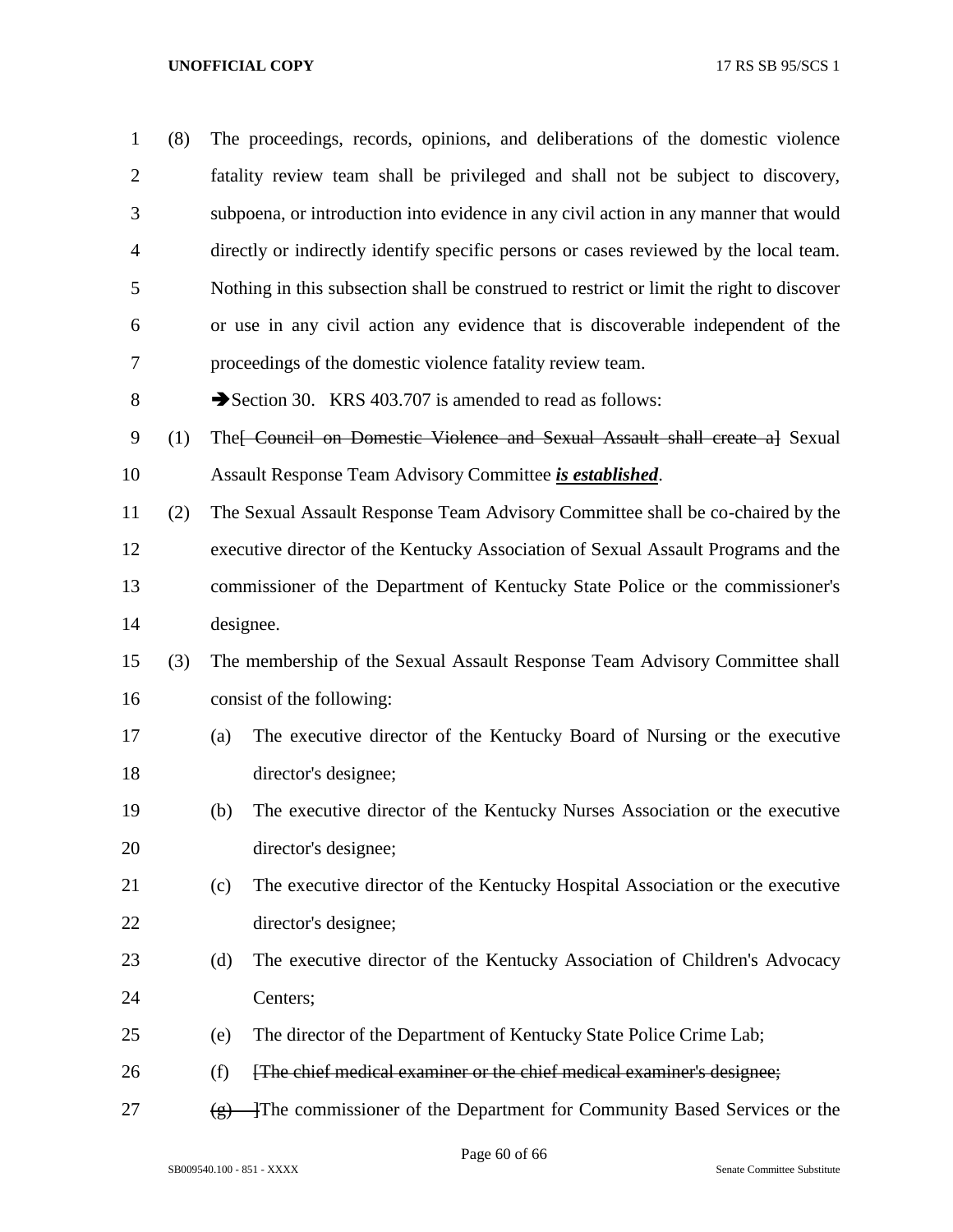| $\mathbf{1}$   |     |                         | commissioner's designee;                                                               |
|----------------|-----|-------------------------|----------------------------------------------------------------------------------------|
| $\overline{2}$ |     | $(g)$ $\{(\text{h})\}$  | The director of the Victims' Advocacy Division of the Office of the                    |
| 3              |     |                         | Attorney General or the director's designee;                                           |
| 4              |     | $(h)$ [(i)]             | A sexual assault nurse examiner <i>appointed by the secretary of the</i>               |
| 5              |     |                         | <b>Cabinet for Health and Family Services</b> [serving on the Governor's Council       |
| 6              |     |                         | on Domestic Violence and Sexual Assault];                                              |
| 7              |     | $(i)$ $(i)$ $(i)$ $(i)$ | A representative from a sexual assault response team <i>appointed by the</i>           |
| 8              |     |                         | executive director of the Kentucky Association of Sexual Assault                       |
| 9              |     |                         | <i>Programs</i> [serving on the Council on Domestic Violence and Sexual Assault];      |
| 10             |     | $(j)$ $(k)$ }           | A physician appointed by the <b>secretary of the Cabinet for Health and</b>            |
| 11             |     |                         | <i>Family Services</i> feo chairs of the Council on Domestic Violence and Sexual       |
| 12             |     |                         | Assault]; and                                                                          |
| 13             |     | $(k)$ $(\dagger)$       | A Commonwealth's attorney or an assistant Commonwealth's attorney                      |
| 14             |     |                         | appointed by the <b>Attorney General</b> [co-chairs of the Council on Domestic         |
| 15             |     |                         | Violence and Sexual Assault].                                                          |
| 16             | (4) |                         | Members appointed under subsection (3)(h) to (k)[(i) to (l)] of this section shall     |
| 17             |     |                         | serve at the pleasure of the appointing authority and shall not serve longer than four |
| 18             |     |                         | (4) years without reappointment.                                                       |
| 19             | (5) |                         | The Sexual Assault Response Team Advisory Committee shall:                             |
| 20             |     | (a)                     | Serve in an advisory capacity to the Kentucky Board of Nursing in                      |
| 21             |     |                         | accomplishing the duties set forth under KRS 314.142;                                  |
| 22             |     | (b)                     | Serve in an advisory capacity to the Justice and Public Safety Cabinet in the          |
| 23             |     |                         | development of the statewide sexual assault protocol required under KRS                |
| 24             |     |                         | 216B.400(4);                                                                           |
| 25             |     | (c)                     | Develop a model protocol for the operation of sexual assault response teams            |
| 26             |     |                         | which shall include the roles of sexual assault nurse examiners, physicians,           |
| 27             |     |                         | law enforcement, prosecutors, and victim advocates;                                    |

Page 61 of 66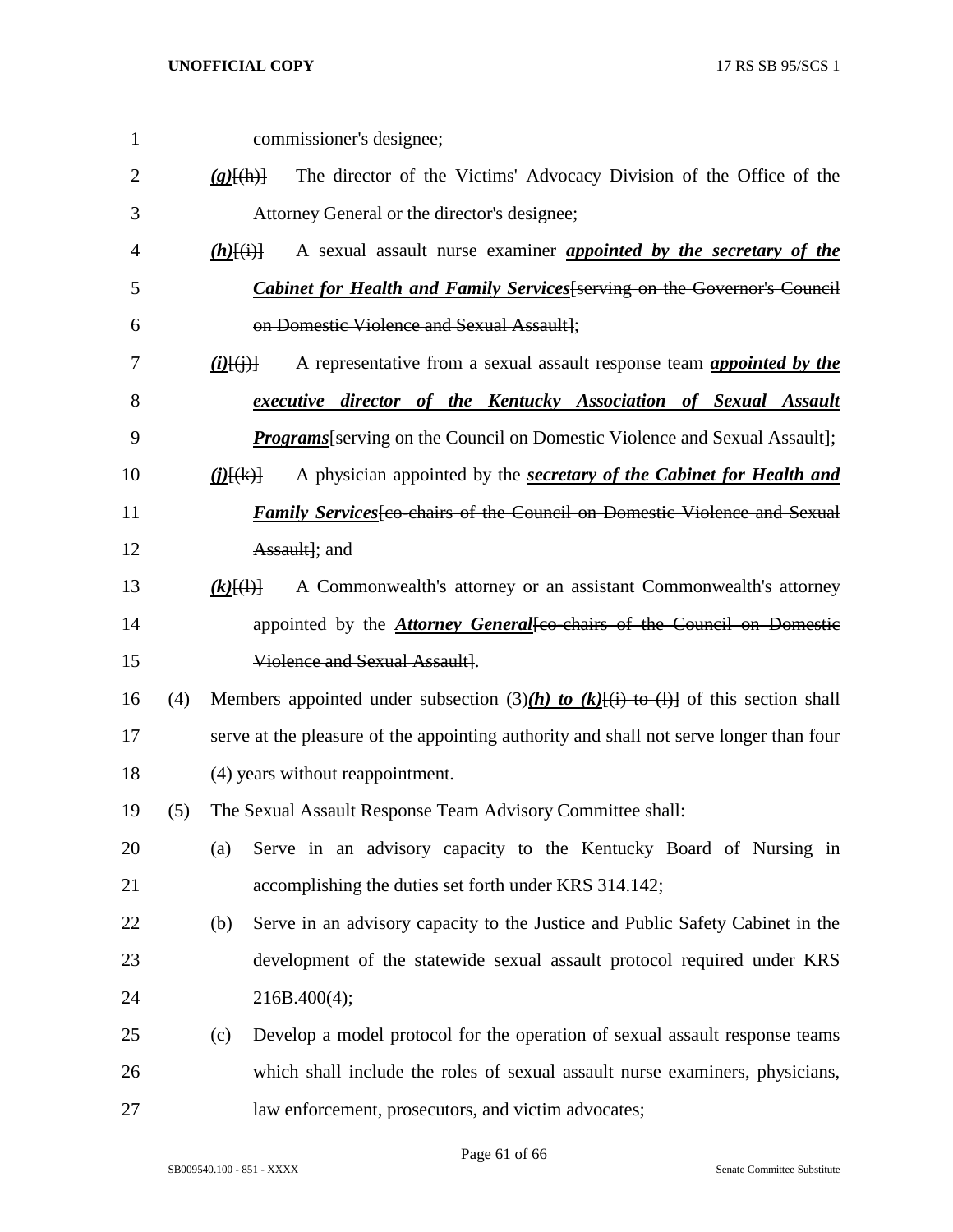- (d) Provide assistance to each regional rape crisis center, as designated by the Cabinet for Health and Family Services, in establishing a regional sexual assault response team;
- (e) Develop model policies for law enforcement agencies related to handling sexual assault examination kits and investigating sexual assaults with a victim-centered, evidence-based approach;
- (f) By January 1, 2018, report to the General Assembly on the results of the analysis of previously untested sexual assault examination kits submitted to the Department of Kentucky State Police forensic laboratory pursuant to 2016 Ky. Acts ch. 58, sec. 1, including whether analysis of those kits led to the identification and prosecution of suspects and the cost to society of the offenses committed by the suspects identified;
- (g) By July 1, 2018, and by each July 1 thereafter, report to the General Assembly and to the secretary of the Justice and Public Safety Cabinet on the number of sexual assaults reported, the number of sexual assault examination kits submitted to the Department of Kentucky State Police forensic laboratory, the number of kits tested, and the number of charges filed and convictions obtained in sexual assault cases in the previous calendar year;
- (h) Provide information and recommendations concerning the activities of the agency or organization represented by each individual committee member as related to sexual assault issues and programs within the purview of the agency or organization; and
- (i) Recommend to the *appropriate state agency*[Council on Domestic Violence **and Sexual Assault** any changes in statute, administrative regulation, training, policy, and budget to promote a multidisciplinary response to sexual assault.
- 26 Section 31. KRS 403.7505 is amended to read as follows:
- (1) The Cabinet for Health and Family Services shall, by administrative regulations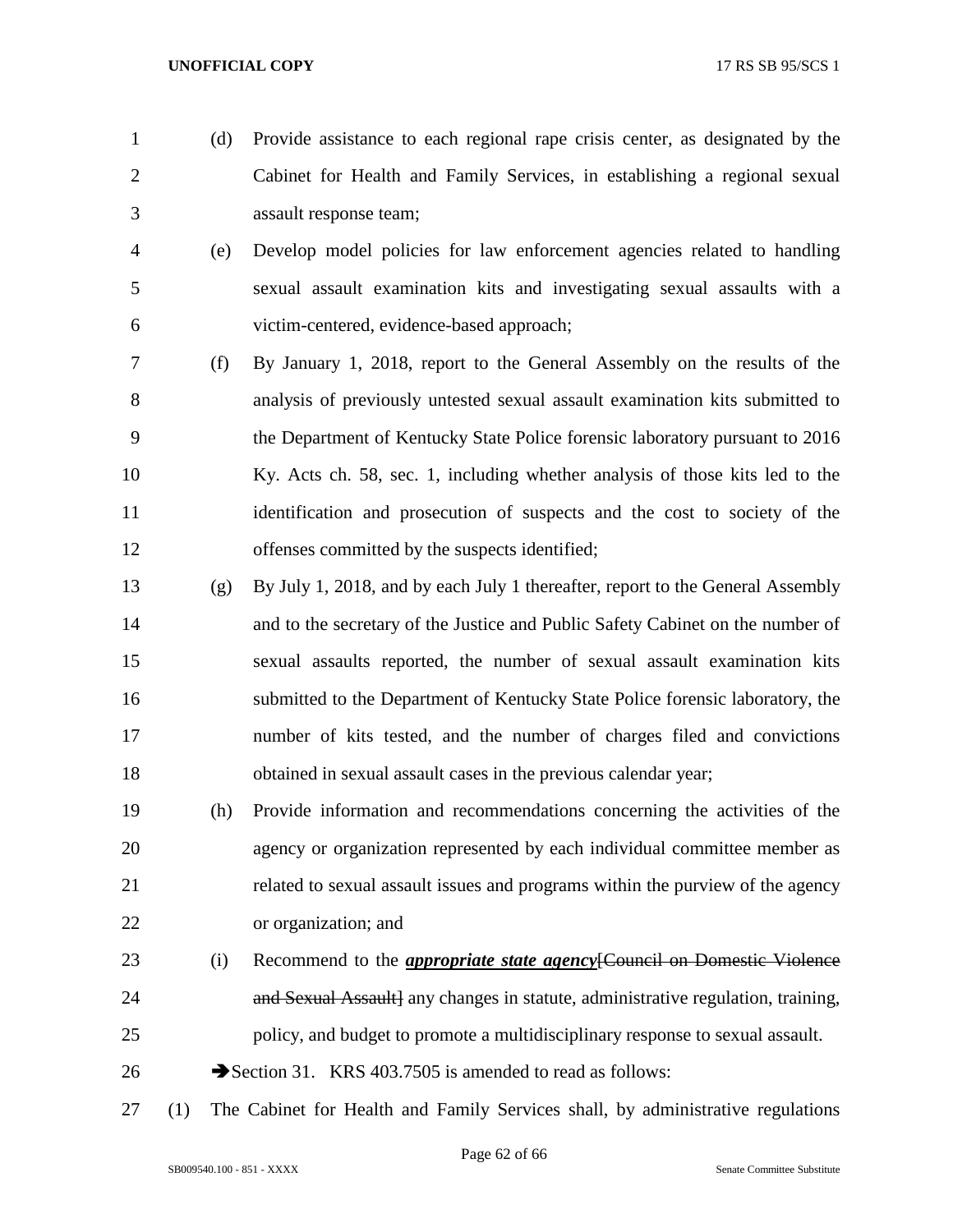| $\mathbf{1}$   |     |     | promulgated pursuant to KRS Chapter 13A, establish certification standards for    |
|----------------|-----|-----|-----------------------------------------------------------------------------------|
| $\overline{2}$ |     |     | mental health professionals providing court-mandated treatment services for       |
| 3              |     |     | domestic violence offenders.                                                      |
| $\overline{4}$ | (2) |     | The standards created by the cabinet shall be based on the following principles:  |
| 5              |     | (a) | Domestic violence is a pattern of coercive control which includes physical,       |
| 6              |     |     | sexual, psychological, and environmental abuse, and is considered to be           |
| 7              |     |     | criminal conduct;                                                                 |
| 8              |     | (b) | The primary goal of treatment programs for domestic violence offenders shall      |
| 9              |     |     | be the cessation of violence which will provide for the safety of victims and     |
| 10             |     |     | their children; and                                                               |
| 11             |     | (c) | Domestic violence offenders are responsible and shall be held accountable for     |
| 12             |     |     | the violence which they choose to perpetrate.                                     |
| 13             | (3) |     | The standards created by the cabinet shall address the following:                 |
| 14             |     | (a) | Qualifications of providers of court-mandated domestic violence offender          |
| 15             |     |     | treatment services which shall include appropriate requirements for degree,       |
| 16             |     |     | experience, training, and continuing education;                                   |
| 17             |     | (b) | Procedures for application by providers to receive certification which shall      |
| 18             |     |     | include methods of appeal if certification is denied, and sanctions for           |
| 19             |     |     | noncompliance with the standards which may include revocation of                  |
| 20             |     |     | certification;                                                                    |
| 21             |     | (c) | Admittance and discharge criteria for domestic violence offenders to enter        |
| 22             |     |     | court-mandated treatment services provided pursuant to this section;              |
| 23             |     | (d) | Written protocols for referral by a court to certified providers and for progress |
| 24             |     |     | reports to be made to the court by providers;                                     |
| 25             |     | (e) | Contracts for domestic violence offenders to sign prior to entering court-        |
| 26             |     |     | ordered treatment services provided pursuant to this section. The contract        |
| 27             |     |     | shall specify that certified providers may contact the victims of the offender if |

Page 63 of 66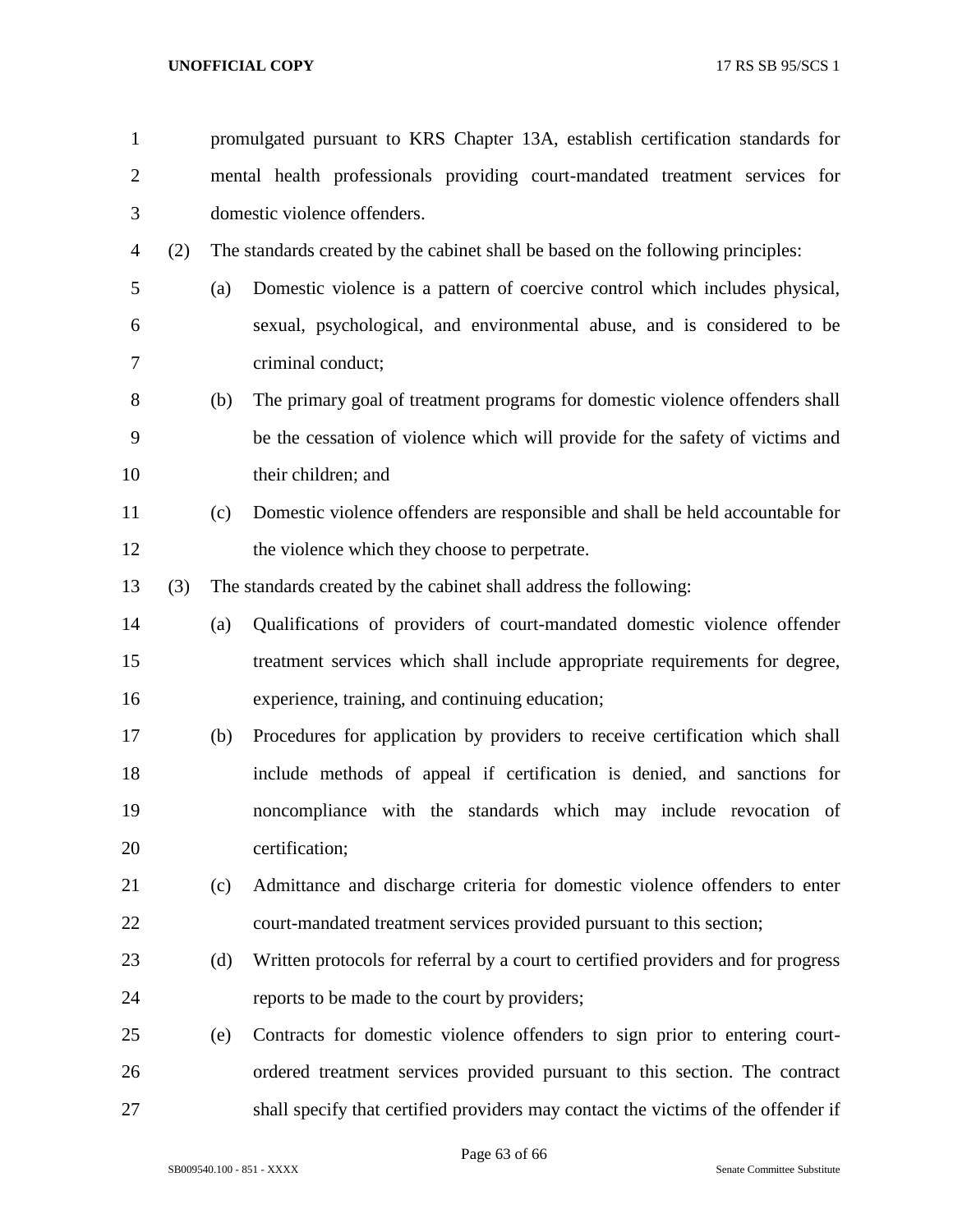| $\mathbf{1}$   |     |     | the victim chooses to be contacted. The contract shall authorize the provider           |
|----------------|-----|-----|-----------------------------------------------------------------------------------------|
| $\overline{2}$ |     |     | to release information regarding the offender's progress in treatment to the            |
| 3              |     |     | court, victims, probation and parole officers, and other individuals authorized         |
| 4              |     |     | by the court to receive the information;                                                |
| 5              |     | (f) | Written procedures in compliance with KRS 202A.400, 209.030, and                        |
| 6              |     |     | 620.030;                                                                                |
| 7              |     | (g) | Payment protocols which require the offender to pay the actual cost for any             |
| 8              |     |     | court-mandated evaluation or treatment pursuant to this section, subject to the         |
| 9              |     |     | offender's ability to pay; and                                                          |
| 10             |     | (h) | Other provisions which shall further the availability and quality of court-             |
| 11             |     |     | mandated domestic violence offender services.                                           |
| 12             | (4) |     | The cabinet shall:                                                                      |
| 13             |     | (a) | Maintain a list of providers certified pursuant to this section and regularly           |
| 14             |     |     | submit the list to the Administrative Office of the Courts; and                         |
| 15             |     | (b) | Collect data from certified providers, which shall include demographic                  |
| 16             |     |     | information and clinical characteristics on offenders served, number of                 |
| 17             |     |     | offenders admitted into treatment and discharge conditions, total clinical              |
| 18             |     |     | services provided to offenders, and other information necessary to monitor the          |
| 19             |     |     | safety and effectiveness of services provided, to be <b>provided upon</b>               |
| 20             |     |     | request [compiled annually and submitted to the Governor, the Chief Justice of          |
| 21             |     |     | the Kentucky Supreme Court, and the Legislative Research Commission.                    |
| 22             | (5) |     | No person, association, or organization shall conduct, operate, maintain, advise, or    |
| 23             |     |     | advertise any program that provides court-ordered treatment services for domestic       |
| 24             |     |     | violence offenders without first obtaining or maintaining valid certification under     |
| 25             |     |     | this chapter. If the cabinet has cause to believe that court-ordered treatment services |
| 26             |     |     | for domestic violence offenders are being provided by a person or entity that does      |

not possess valid certification under this chapter, the cabinet may institute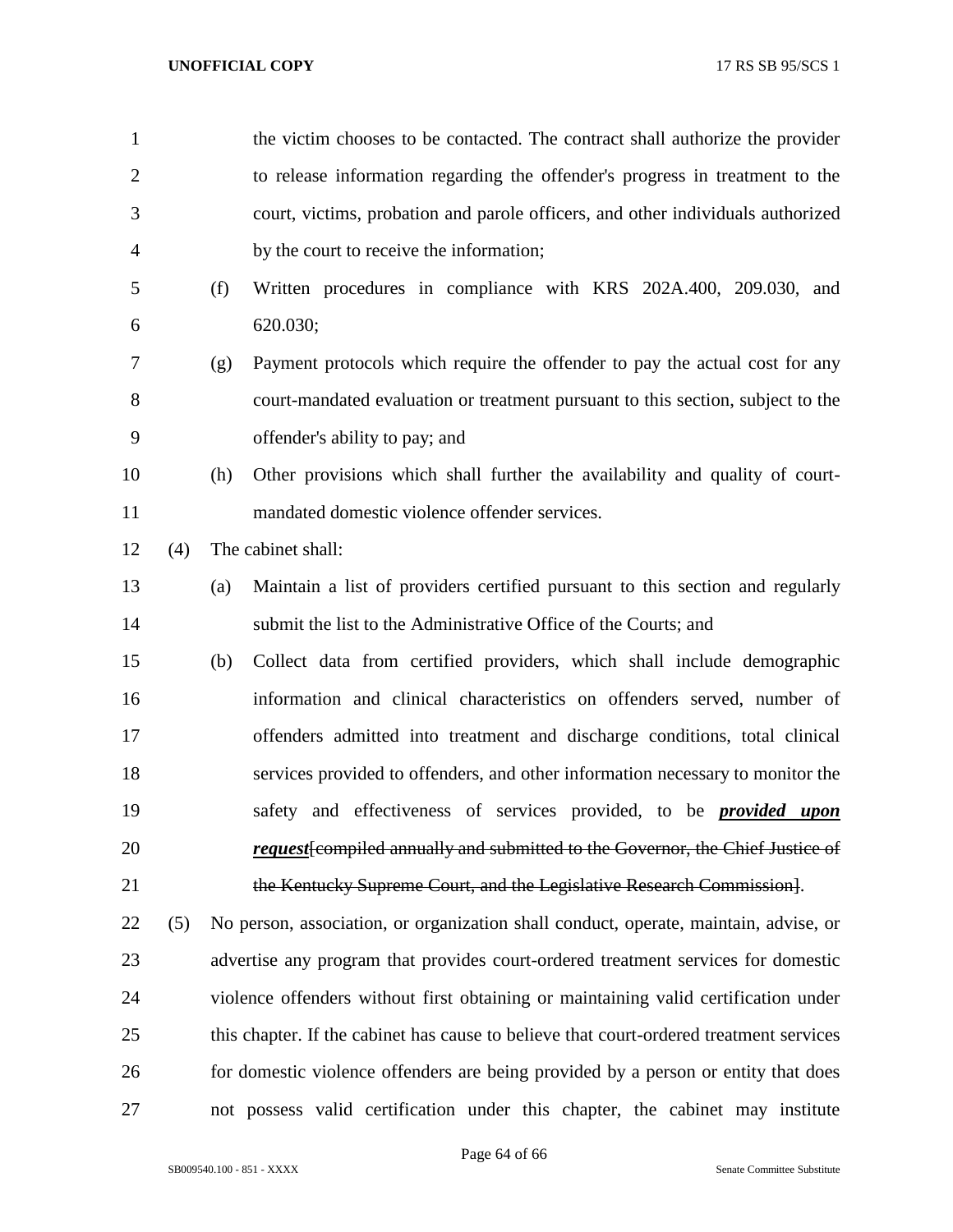| $\mathbf{1}$   | proceedings, in the Circuit Court of the county in which the person or entity is        |  |  |  |  |
|----------------|-----------------------------------------------------------------------------------------|--|--|--|--|
| $\overline{2}$ | located or in Franklin Circuit Court, for injunctive relief to terminate the provision  |  |  |  |  |
| 3              | of those services.                                                                      |  |  |  |  |
| 4              | Any person certified under this section shall submit quarterly to the cabinet:<br>(6)   |  |  |  |  |
| 5              | Demographic information and clinical characteristics on offenders served;<br>(a)        |  |  |  |  |
| 6              | Number of offenders admitted into treatment and discharge conditions;<br>(b)            |  |  |  |  |
| 7              | Total clinical services provided to offenders; and<br>(c)                               |  |  |  |  |
| 8              | Other information as required by administrative regulation.<br>(d)                      |  |  |  |  |
| 9              | Section $32$ .<br>2008 Regular Session House Joint Resolution 17, Section 6, is         |  |  |  |  |
| 10             | hereby repealed.                                                                        |  |  |  |  |
| 11             | Section 33. The following KRS sections are repealed:                                    |  |  |  |  |
| 12             | 199.8996 Reports on child-care program activity.                                        |  |  |  |  |
| 13             | 200.100 Cabinet to investigate status of children -- Report to Governor.                |  |  |  |  |
| 14             | 205.465 Report by cabinet.                                                              |  |  |  |  |
| 15             | 205.6336 Certification to Interim Joint Committee on Appropriations and Revenue of      |  |  |  |  |
| 16             | general fund savings realized from procedures adopted to control health-care costs -    |  |  |  |  |
| 17             | - Transfer of savings to trust fund.                                                    |  |  |  |  |
| 18             | 211.480 Legislative findings.                                                           |  |  |  |  |
| 19             | 211.481 Kentucky Cardiovascular Disease Initiative -- Goals -- KCDI board.              |  |  |  |  |
| 20             | 211.482 Business plans and benchmark measures -- Presentation of plans to Interim       |  |  |  |  |
| 21             | Joint Committees -- Updates to be provided -- Public-private collaboration.             |  |  |  |  |
| 22             | 211.483 KCDI fund.                                                                      |  |  |  |  |
| 23             | 211.735 Definitions for KRS 211.735 to 211.739.                                         |  |  |  |  |
| 24             | 211.736 Creation of Kentucky Diabetes Research Board.                                   |  |  |  |  |
| 25             | Creation of Kentucky diabetes research trust fund.<br>211.737                           |  |  |  |  |
| 26             | 211.738 Application and review of proposed research projects.                           |  |  |  |  |
| 27             | Granting of research contracts -- Reports -- Published research documents --<br>211.739 |  |  |  |  |

Page 65 of 66